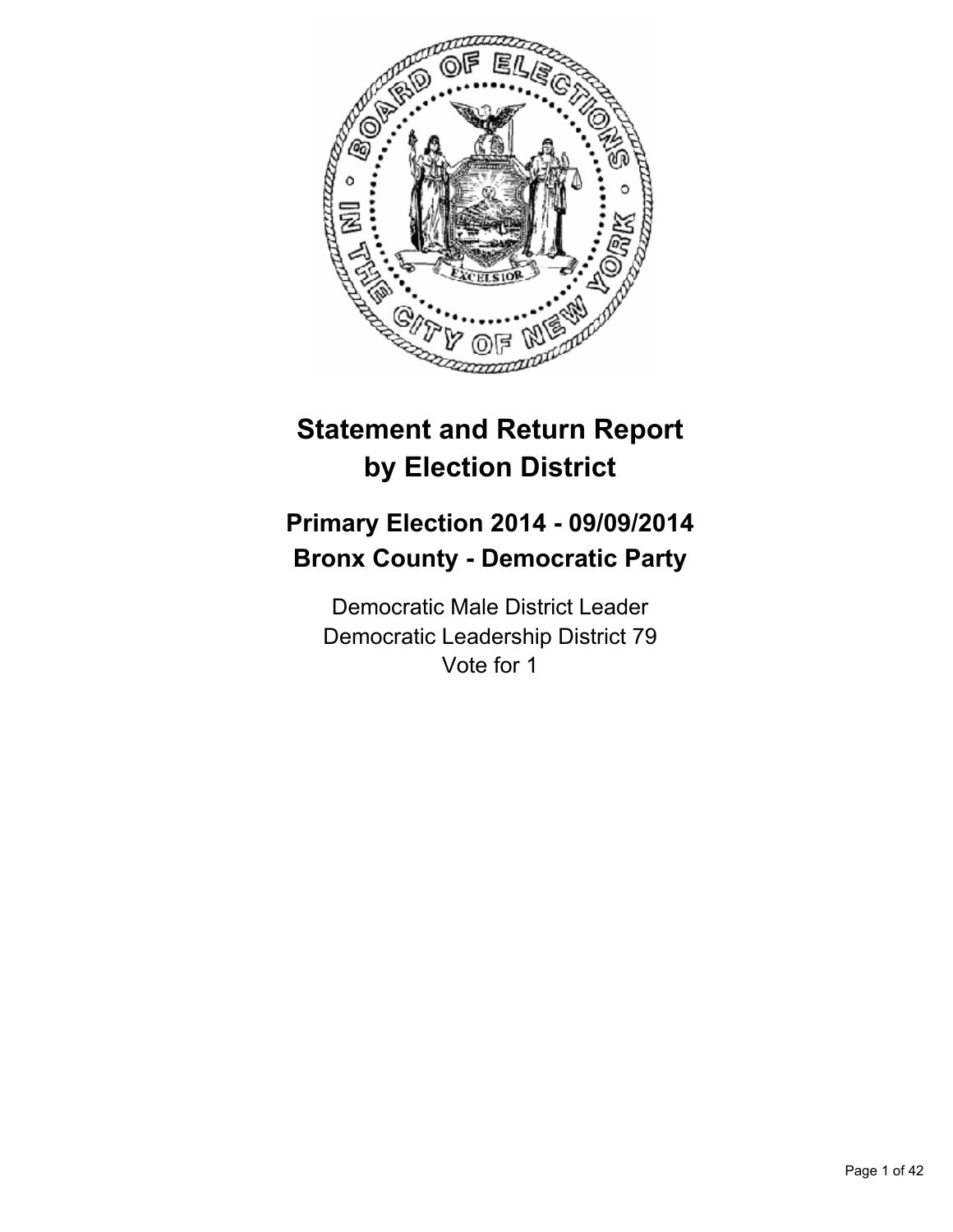

| <b>PUBLIC COUNTER</b>                                    | 70 |
|----------------------------------------------------------|----|
| <b>EMERGENCY</b>                                         | 0  |
| ABSENTEE/MILITARY                                        | 1  |
| <b>FEDERAL</b>                                           | 0  |
| AFFIDAVIT                                                | 0  |
| <b>Total Ballots</b>                                     | 71 |
| Less - Inapplicable Federal/Special Presidential Ballots | 0  |
| <b>Total Applicable Ballots</b>                          | 71 |
| EMMANUEL A. FINDLAY                                      | 7  |
| <b>JOHN TUCKER</b>                                       | 5  |
| <b>JAVIER AVILES</b>                                     | 15 |
| <b>WILBERT T. LAWTON</b>                                 | 4  |
| <b>BRUCE RIVERA</b>                                      | 17 |
| <b>Total Votes</b>                                       | 48 |
| Unrecorded                                               | 23 |

| <b>PUBLIC COUNTER</b>                                    | 72 |
|----------------------------------------------------------|----|
| <b>EMERGENCY</b>                                         | 0  |
| ABSENTEE/MILITARY                                        | 4  |
| <b>FEDERAL</b>                                           | 0  |
| AFFIDAVIT                                                | 0  |
| <b>Total Ballots</b>                                     | 76 |
| Less - Inapplicable Federal/Special Presidential Ballots | 0  |
| <b>Total Applicable Ballots</b>                          | 76 |
| EMMANUEL A. FINDLAY                                      | 4  |
| <b>JOHN TUCKER</b>                                       | 16 |
| <b>JAVIER AVILES</b>                                     | 10 |
| <b>WILBERT T. LAWTON</b>                                 | 6  |
| <b>BRUCE RIVERA</b>                                      | 20 |
| <b>Total Votes</b>                                       | 56 |
| Unrecorded                                               | 20 |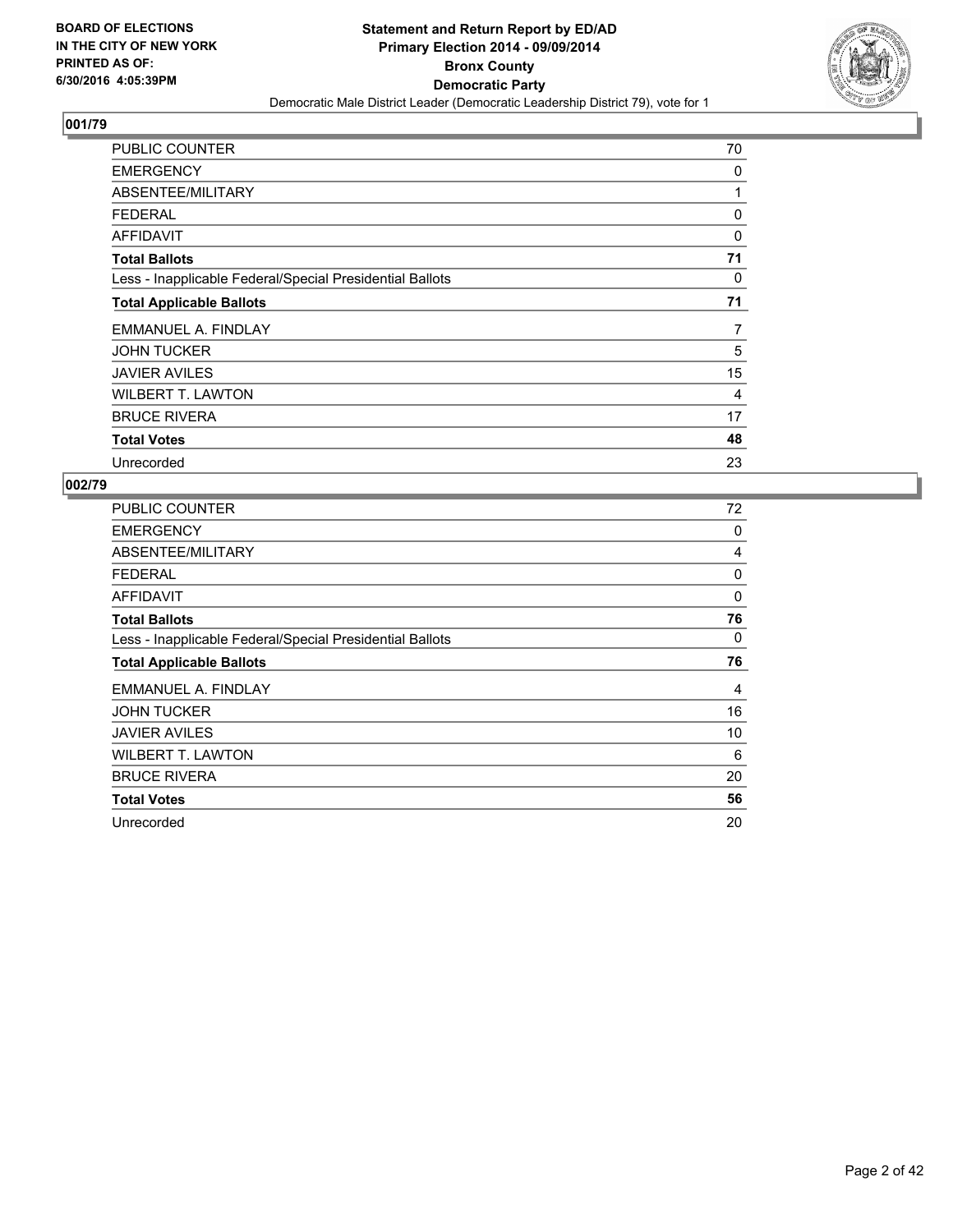

| <b>PUBLIC COUNTER</b>                                    | 111 |
|----------------------------------------------------------|-----|
| <b>EMERGENCY</b>                                         | 0   |
| ABSENTEE/MILITARY                                        | 4   |
| <b>FEDERAL</b>                                           | 0   |
| <b>AFFIDAVIT</b>                                         | 0   |
| <b>Total Ballots</b>                                     | 115 |
| Less - Inapplicable Federal/Special Presidential Ballots | 0   |
| <b>Total Applicable Ballots</b>                          | 115 |
| EMMANUEL A. FINDLAY                                      | 10  |
| <b>JOHN TUCKER</b>                                       | 20  |
| <b>JAVIER AVILES</b>                                     | 18  |
| <b>WILBERT T. LAWTON</b>                                 | 7   |
| <b>BRUCE RIVERA</b>                                      | 14  |
| <b>Total Votes</b>                                       | 69  |
| Unrecorded                                               | 46  |

| <b>PUBLIC COUNTER</b>                                    | 53 |
|----------------------------------------------------------|----|
| <b>EMERGENCY</b>                                         | 0  |
| ABSENTEE/MILITARY                                        | 2  |
| <b>FEDERAL</b>                                           | 0  |
| <b>AFFIDAVIT</b>                                         | 0  |
| <b>Total Ballots</b>                                     | 55 |
| Less - Inapplicable Federal/Special Presidential Ballots | 0  |
| <b>Total Applicable Ballots</b>                          | 55 |
| EMMANUEL A. FINDLAY                                      | 2  |
| <b>JOHN TUCKER</b>                                       | 6  |
| <b>JAVIER AVILES</b>                                     | 10 |
| <b>WILBERT T. LAWTON</b>                                 | 4  |
| <b>BRUCE RIVERA</b>                                      | 15 |
| <b>Total Votes</b>                                       | 37 |
| Unrecorded                                               | 18 |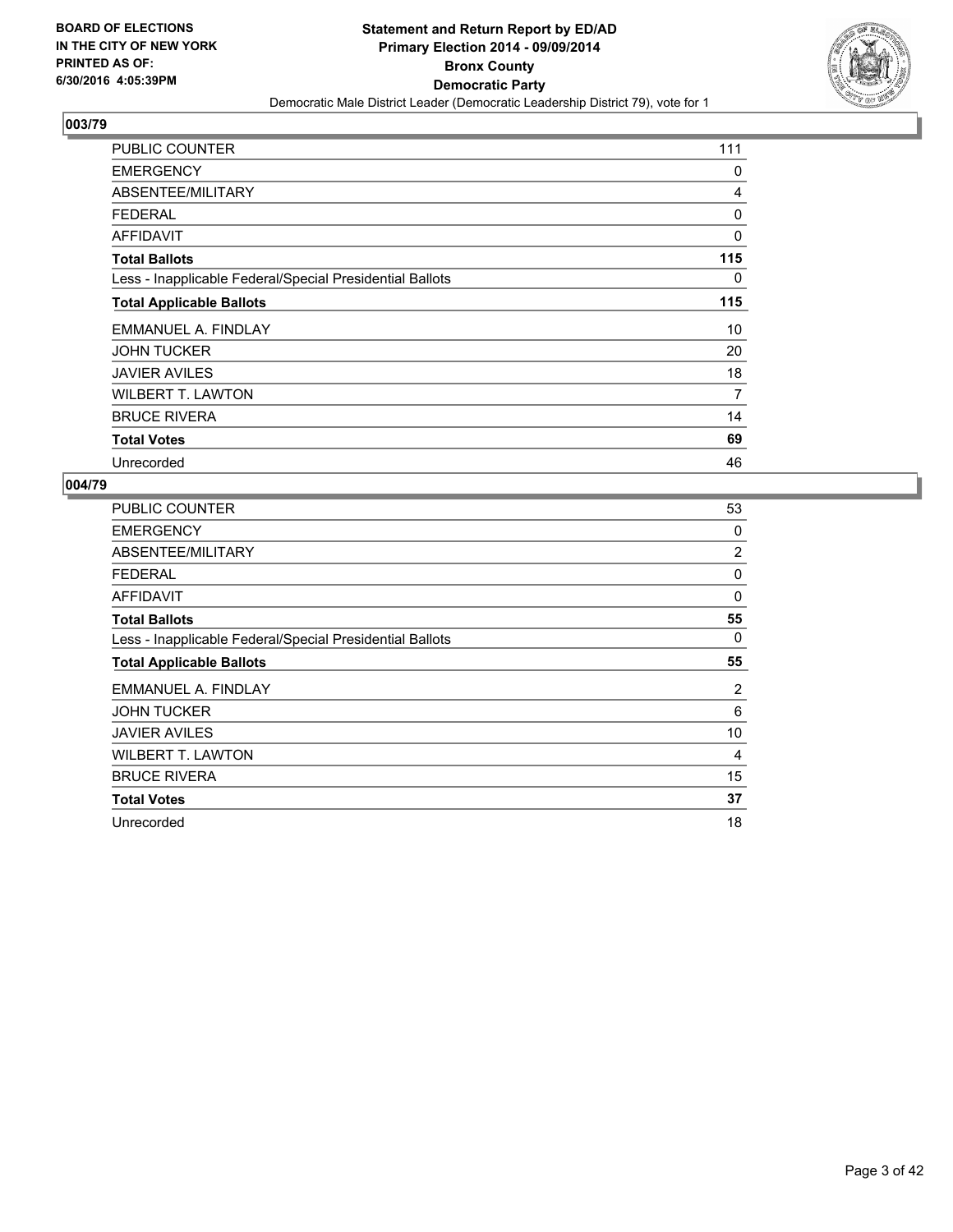

| <b>PUBLIC COUNTER</b>                                    | 75 |
|----------------------------------------------------------|----|
| <b>EMERGENCY</b>                                         | 0  |
| ABSENTEE/MILITARY                                        | 3  |
| <b>FEDERAL</b>                                           | 0  |
| AFFIDAVIT                                                | 1  |
| <b>Total Ballots</b>                                     | 79 |
| Less - Inapplicable Federal/Special Presidential Ballots | 0  |
| <b>Total Applicable Ballots</b>                          | 79 |
| EMMANUEL A. FINDLAY                                      | 10 |
| <b>JOHN TUCKER</b>                                       | 17 |
| <b>JAVIER AVILES</b>                                     | 10 |
| <b>WILBERT T. LAWTON</b>                                 | 11 |
| <b>BRUCE RIVERA</b>                                      | 15 |
| <b>Total Votes</b>                                       | 63 |
| Unrecorded                                               | 16 |

| PUBLIC COUNTER                                           | 28 |
|----------------------------------------------------------|----|
| <b>EMERGENCY</b>                                         | 0  |
| ABSENTEE/MILITARY                                        | 0  |
| <b>FEDERAL</b>                                           | 0  |
| <b>AFFIDAVIT</b>                                         | 1  |
| <b>Total Ballots</b>                                     | 29 |
| Less - Inapplicable Federal/Special Presidential Ballots | 0  |
| <b>Total Applicable Ballots</b>                          | 29 |
| EMMANUEL A. FINDLAY                                      | 6  |
| <b>JOHN TUCKER</b>                                       | 5  |
| <b>JAVIER AVILES</b>                                     | 6  |
| <b>WILBERT T. LAWTON</b>                                 | 5  |
| <b>BRUCE RIVERA</b>                                      | 6  |
| <b>Total Votes</b>                                       | 28 |
| Unrecorded                                               | 1  |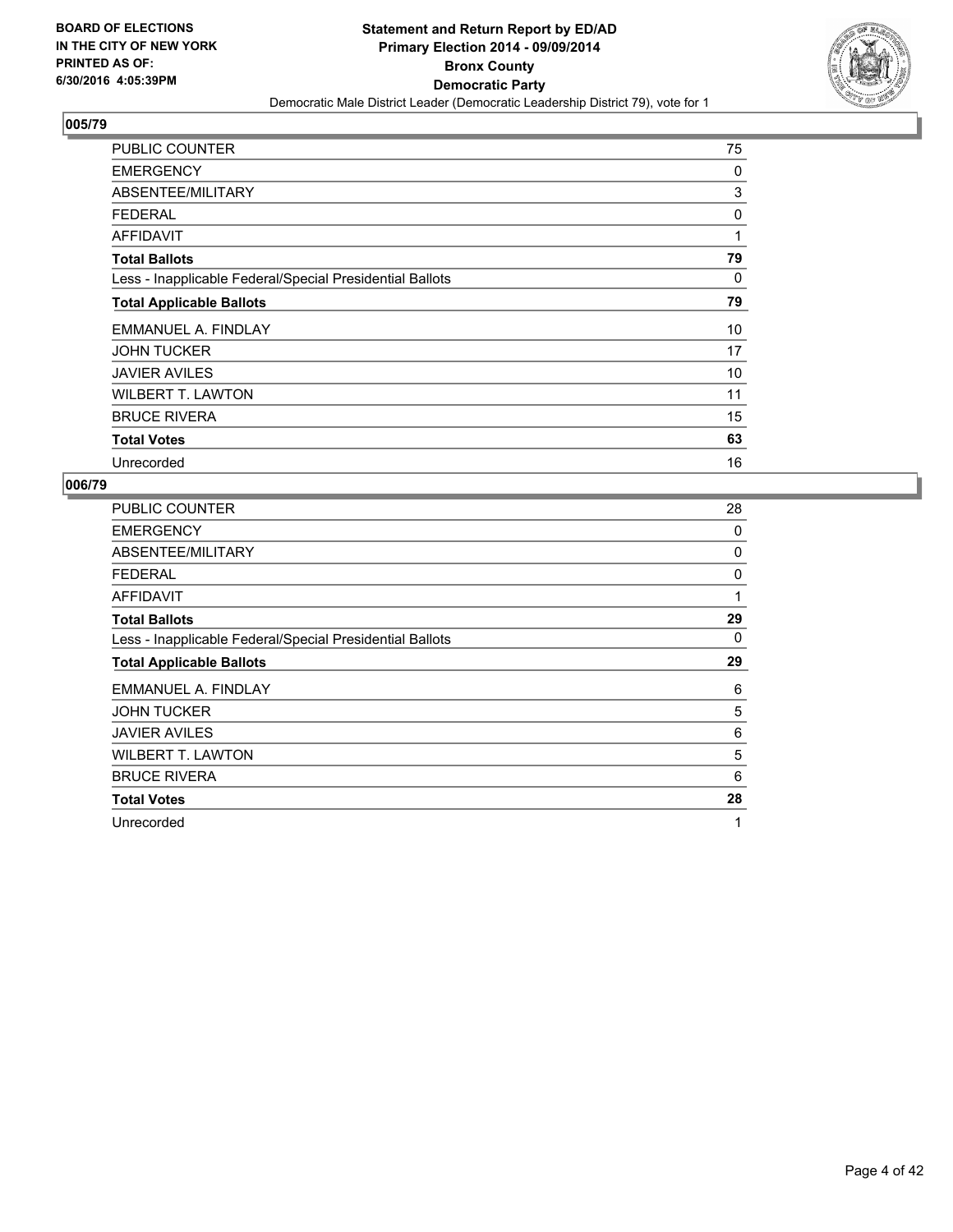

| <b>PUBLIC COUNTER</b>                                    | 57             |
|----------------------------------------------------------|----------------|
| <b>EMERGENCY</b>                                         | 0              |
| ABSENTEE/MILITARY                                        | $\overline{2}$ |
| <b>FEDERAL</b>                                           | 0              |
| AFFIDAVIT                                                | 1              |
| <b>Total Ballots</b>                                     | 60             |
| Less - Inapplicable Federal/Special Presidential Ballots | 0              |
| <b>Total Applicable Ballots</b>                          | 60             |
| EMMANUEL A. FINDLAY                                      | 4              |
| <b>JOHN TUCKER</b>                                       | 8              |
| <b>JAVIER AVILES</b>                                     | 12             |
| <b>WILBERT T. LAWTON</b>                                 | 3              |
| <b>BRUCE RIVERA</b>                                      | 19             |
| <b>Total Votes</b>                                       | 46             |
| Unrecorded                                               | 14             |

| PUBLIC COUNTER                                           | 38 |
|----------------------------------------------------------|----|
| <b>EMERGENCY</b>                                         | 0  |
| ABSENTEE/MILITARY                                        | 1  |
| <b>FEDERAL</b>                                           | 0  |
| <b>AFFIDAVIT</b>                                         | 1  |
| <b>Total Ballots</b>                                     | 40 |
| Less - Inapplicable Federal/Special Presidential Ballots | 0  |
| <b>Total Applicable Ballots</b>                          | 40 |
| EMMANUEL A. FINDLAY                                      | 6  |
|                                                          |    |
| <b>JOHN TUCKER</b>                                       | 7  |
| <b>JAVIER AVILES</b>                                     | 8  |
| <b>WILBERT T. LAWTON</b>                                 | 0  |
| <b>BRUCE RIVERA</b>                                      | 9  |
| <b>Total Votes</b>                                       | 30 |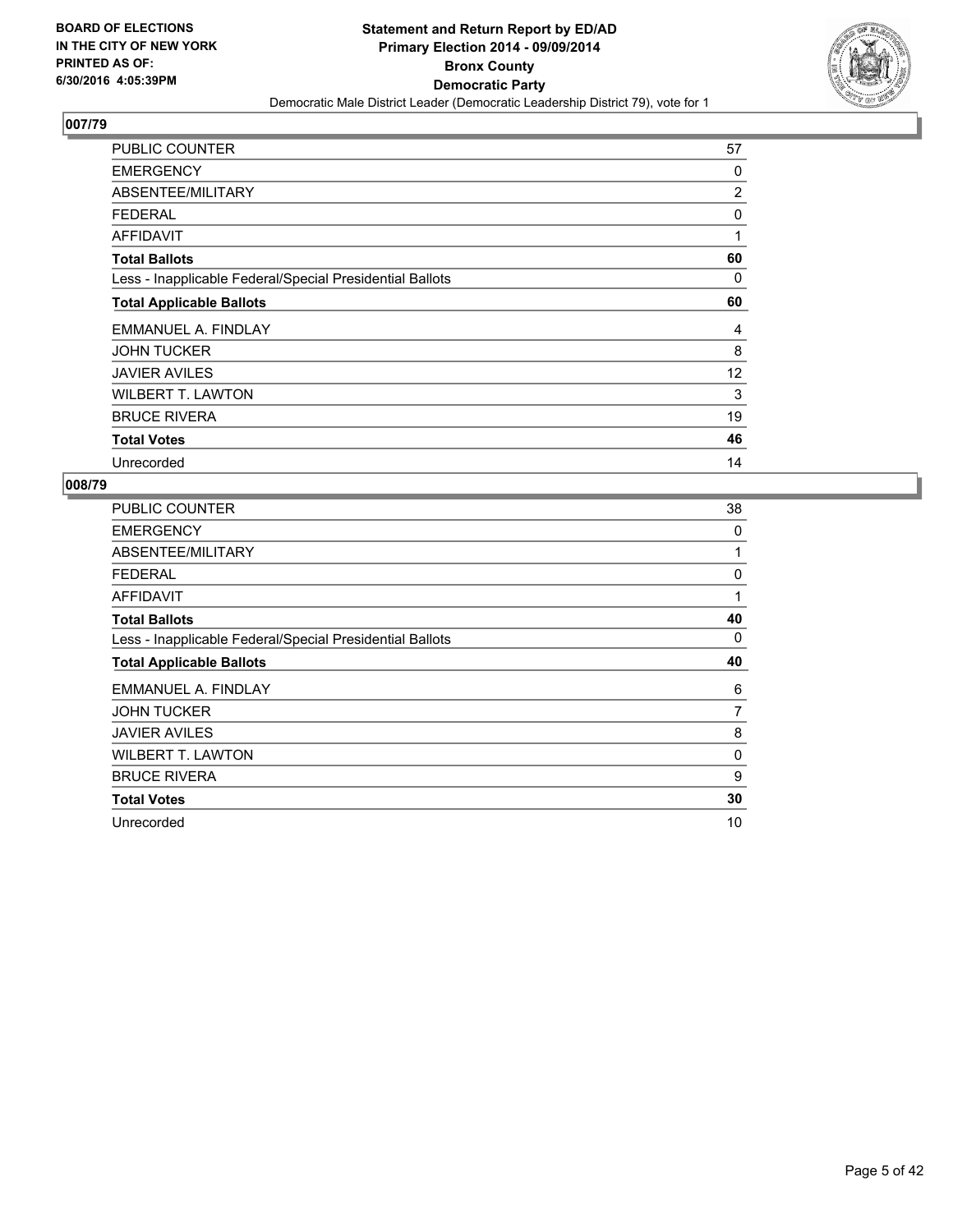

| <b>PUBLIC COUNTER</b>                                    | 37             |
|----------------------------------------------------------|----------------|
| <b>EMERGENCY</b>                                         | 0              |
| ABSENTEE/MILITARY                                        | $\overline{2}$ |
| <b>FEDERAL</b>                                           | 0              |
| <b>AFFIDAVIT</b>                                         | 0              |
| <b>Total Ballots</b>                                     | 39             |
| Less - Inapplicable Federal/Special Presidential Ballots | 0              |
| <b>Total Applicable Ballots</b>                          | 39             |
| EMMANUEL A. FINDLAY                                      | 8              |
| <b>JOHN TUCKER</b>                                       | 6              |
| <b>JAVIER AVILES</b>                                     | 9              |
| <b>WILBERT T. LAWTON</b>                                 | 3              |
| <b>BRUCE RIVERA</b>                                      | 5              |
| <b>Total Votes</b>                                       | 31             |
| Unrecorded                                               | 8              |

| <b>PUBLIC COUNTER</b>                                    | 66 |
|----------------------------------------------------------|----|
| <b>EMERGENCY</b>                                         | 0  |
| ABSENTEE/MILITARY                                        | 1  |
| <b>FEDERAL</b>                                           | 0  |
| <b>AFFIDAVIT</b>                                         | 1  |
| <b>Total Ballots</b>                                     | 68 |
| Less - Inapplicable Federal/Special Presidential Ballots | 0  |
| <b>Total Applicable Ballots</b>                          | 68 |
| EMMANUEL A. FINDLAY                                      | 3  |
| <b>JOHN TUCKER</b>                                       | 12 |
| <b>JAVIER AVILES</b>                                     | 13 |
| <b>WILBERT T. LAWTON</b>                                 | 5  |
| <b>BRUCE RIVERA</b>                                      | 19 |
| <b>Total Votes</b>                                       | 52 |
| Unrecorded                                               | 16 |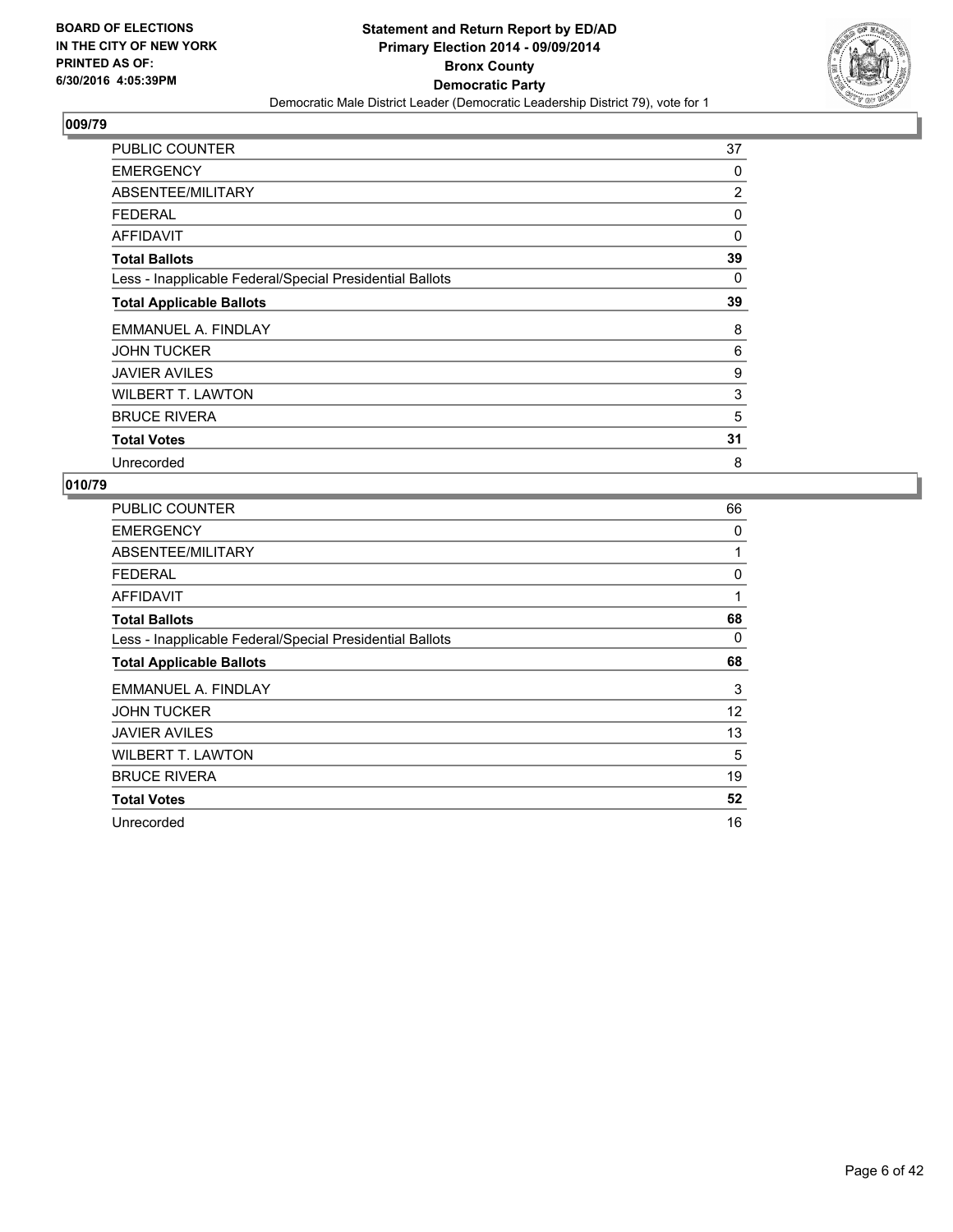

| PUBLIC COUNTER                                           | 18             |
|----------------------------------------------------------|----------------|
| <b>EMERGENCY</b>                                         | 0              |
| ABSENTEE/MILITARY                                        | $\overline{2}$ |
| <b>FEDERAL</b>                                           | 0              |
| <b>AFFIDAVIT</b>                                         | 0              |
| <b>Total Ballots</b>                                     | 20             |
| Less - Inapplicable Federal/Special Presidential Ballots | 0              |
| <b>Total Applicable Ballots</b>                          | 20             |
| EMMANUEL A. FINDLAY                                      | 0              |
| <b>JOHN TUCKER</b>                                       | 5              |
| <b>JAVIER AVILES</b>                                     | 4              |
| <b>WILBERT T. LAWTON</b>                                 | 2              |
| <b>BRUCE RIVERA</b>                                      | 4              |
| <b>Total Votes</b>                                       | 15             |
| Unrecorded                                               | 5              |

| <b>PUBLIC COUNTER</b>                                    | 8              |
|----------------------------------------------------------|----------------|
| <b>EMERGENCY</b>                                         | 0              |
| ABSENTEE/MILITARY                                        | 1              |
| <b>FEDERAL</b>                                           | 0              |
| <b>AFFIDAVIT</b>                                         | 0              |
| <b>Total Ballots</b>                                     | 9              |
| Less - Inapplicable Federal/Special Presidential Ballots | 0              |
| <b>Total Applicable Ballots</b>                          | 9              |
| EMMANUEL A. FINDLAY                                      | 0              |
| <b>JOHN TUCKER</b>                                       |                |
| <b>JAVIER AVILES</b>                                     | $\overline{2}$ |
| <b>WILBERT T. LAWTON</b>                                 | 1              |
| <b>BRUCE RIVERA</b>                                      | 3              |
| <b>Total Votes</b>                                       | 7              |
| Unrecorded                                               | 2              |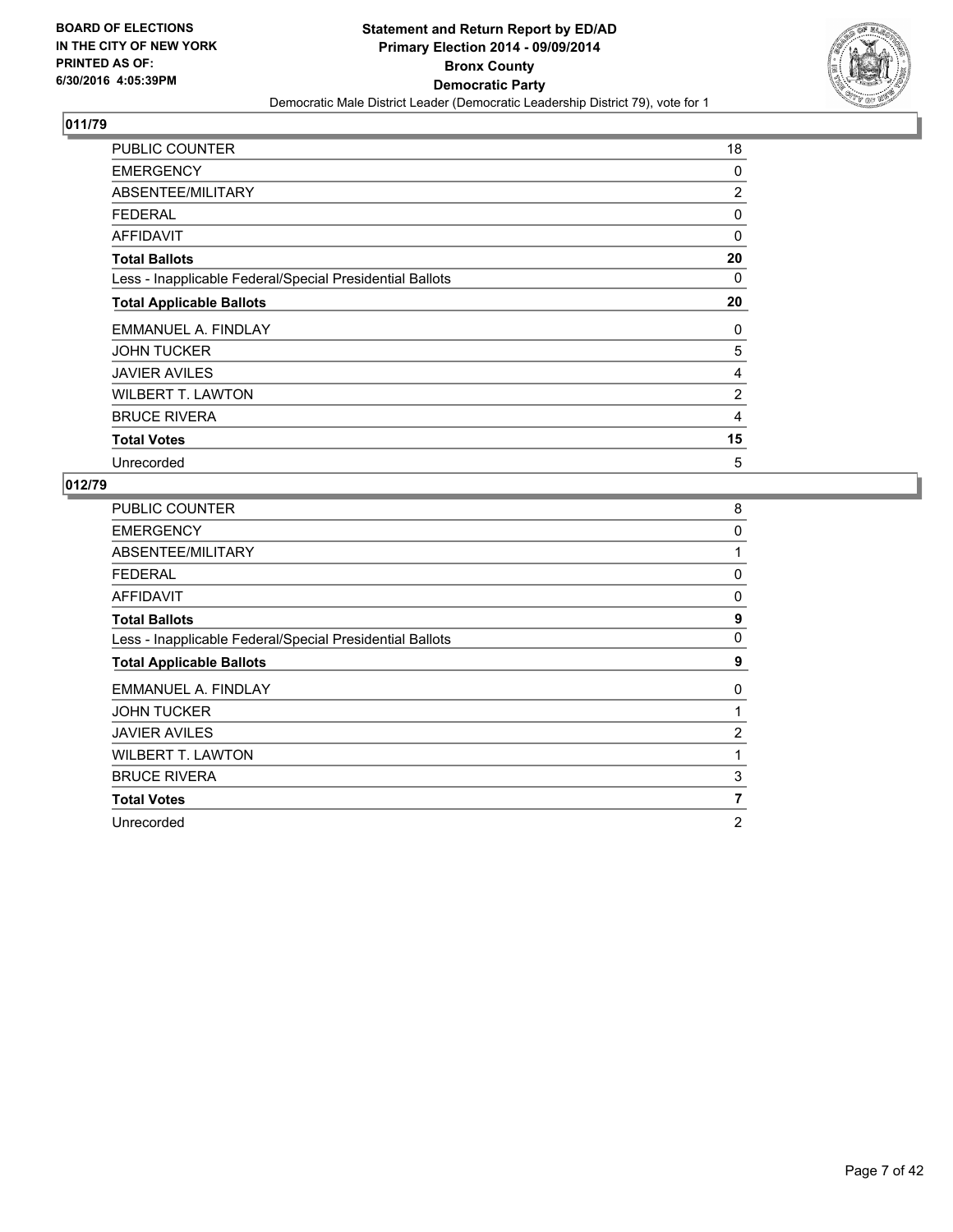

| <b>PUBLIC COUNTER</b>                                    | 95 |
|----------------------------------------------------------|----|
| <b>EMERGENCY</b>                                         | 0  |
| ABSENTEE/MILITARY                                        | 1  |
| <b>FEDERAL</b>                                           | 0  |
| AFFIDAVIT                                                | 3  |
| <b>Total Ballots</b>                                     | 99 |
| Less - Inapplicable Federal/Special Presidential Ballots | 0  |
| <b>Total Applicable Ballots</b>                          | 99 |
| EMMANUEL A. FINDLAY                                      | 4  |
| <b>JOHN TUCKER</b>                                       | 10 |
| <b>JAVIER AVILES</b>                                     | 24 |
| <b>WILBERT T. LAWTON</b>                                 | 5  |
| <b>BRUCE RIVERA</b>                                      | 28 |
| <b>Total Votes</b>                                       | 71 |
| Unrecorded                                               | 28 |

| <b>PUBLIC COUNTER</b>                                    | 11             |
|----------------------------------------------------------|----------------|
| <b>EMERGENCY</b>                                         | 0              |
| ABSENTEE/MILITARY                                        | 0              |
| <b>FEDERAL</b>                                           | 0              |
| <b>AFFIDAVIT</b>                                         | 0              |
| <b>Total Ballots</b>                                     | 11             |
| Less - Inapplicable Federal/Special Presidential Ballots | 0              |
| <b>Total Applicable Ballots</b>                          | 11             |
| EMMANUEL A. FINDLAY                                      | 3              |
| <b>JOHN TUCKER</b>                                       | 2              |
| <b>JAVIER AVILES</b>                                     | 1              |
| <b>WILBERT T. LAWTON</b>                                 | 1              |
| <b>BRUCE RIVERA</b>                                      | $\overline{2}$ |
| <b>Total Votes</b>                                       | 9              |
| Unrecorded                                               | $\overline{2}$ |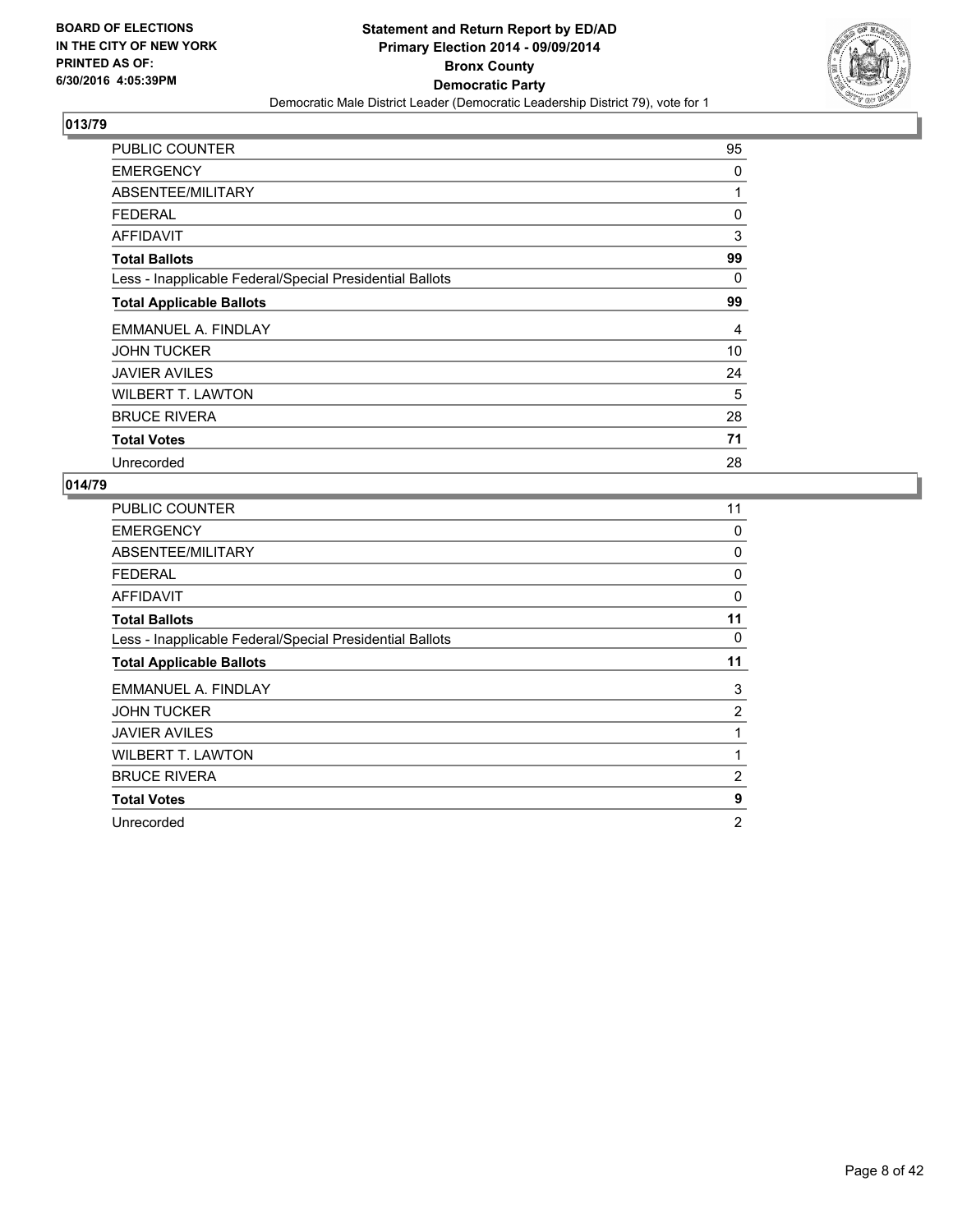

| PUBLIC COUNTER                                           | 38             |
|----------------------------------------------------------|----------------|
| <b>EMERGENCY</b>                                         | 0              |
| ABSENTEE/MILITARY                                        | 0              |
| <b>FEDERAL</b>                                           | 0              |
| AFFIDAVIT                                                | 0              |
| <b>Total Ballots</b>                                     | 38             |
| Less - Inapplicable Federal/Special Presidential Ballots | 0              |
| <b>Total Applicable Ballots</b>                          | 38             |
| EMMANUEL A. FINDLAY                                      | 3              |
| <b>JOHN TUCKER</b>                                       | 6              |
| <b>JAVIER AVILES</b>                                     | 9              |
| <b>WILBERT T. LAWTON</b>                                 | $\overline{7}$ |
| <b>BRUCE RIVERA</b>                                      | 9              |
| <b>Total Votes</b>                                       | 34             |
| Unrecorded                                               | 4              |

| <b>PUBLIC COUNTER</b>                                    | 48 |
|----------------------------------------------------------|----|
| <b>EMERGENCY</b>                                         | 0  |
| ABSENTEE/MILITARY                                        | 4  |
| <b>FEDERAL</b>                                           | 0  |
| <b>AFFIDAVIT</b>                                         | 0  |
| <b>Total Ballots</b>                                     | 52 |
| Less - Inapplicable Federal/Special Presidential Ballots | 0  |
| <b>Total Applicable Ballots</b>                          | 52 |
| EMMANUEL A. FINDLAY                                      | 5  |
| <b>JOHN TUCKER</b>                                       | 14 |
| <b>JAVIER AVILES</b>                                     | 16 |
| <b>WILBERT T. LAWTON</b>                                 | 2  |
| <b>BRUCE RIVERA</b>                                      | 4  |
| <b>Total Votes</b>                                       | 41 |
| Unrecorded                                               | 11 |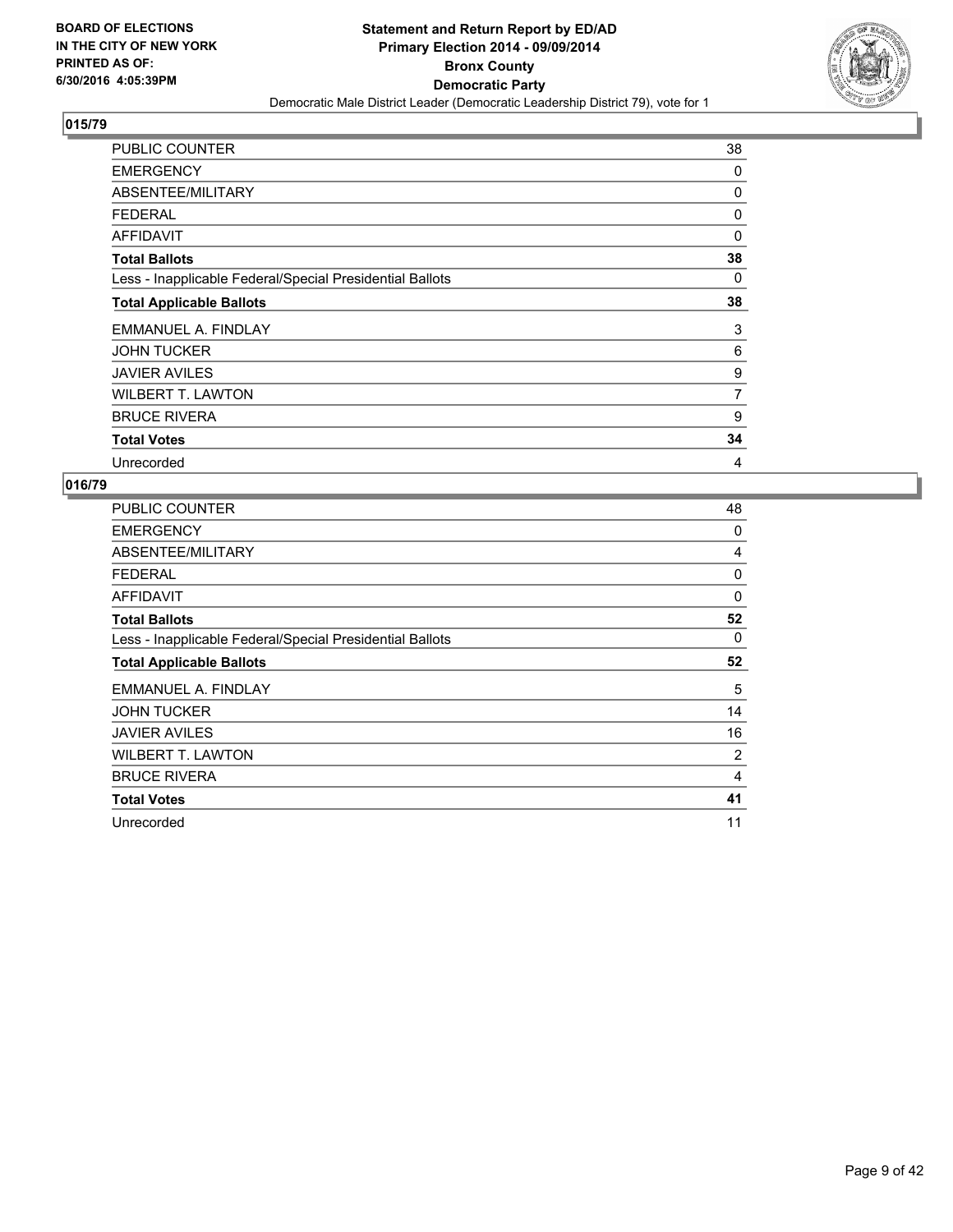

| <b>PUBLIC COUNTER</b>                                    | 54 |
|----------------------------------------------------------|----|
| <b>EMERGENCY</b>                                         | 0  |
| ABSENTEE/MILITARY                                        | 1  |
| <b>FEDERAL</b>                                           | 0  |
| <b>AFFIDAVIT</b>                                         | 0  |
| <b>Total Ballots</b>                                     | 55 |
| Less - Inapplicable Federal/Special Presidential Ballots | 0  |
| <b>Total Applicable Ballots</b>                          | 55 |
| EMMANUEL A. FINDLAY                                      | 12 |
| <b>JOHN TUCKER</b>                                       | 9  |
| <b>JAVIER AVILES</b>                                     | 4  |
| <b>WILBERT T. LAWTON</b>                                 | 5  |
| <b>BRUCE RIVERA</b>                                      | 10 |
| MIGUEL HENRIQUEZ (WRITE-IN)                              | 1  |
| <b>Total Votes</b>                                       | 41 |
| Unrecorded                                               | 14 |

| <b>PUBLIC COUNTER</b>                                    | 8              |
|----------------------------------------------------------|----------------|
| <b>EMERGENCY</b>                                         | 0              |
| ABSENTEE/MILITARY                                        | 0              |
| <b>FEDERAL</b>                                           | 0              |
| AFFIDAVIT                                                | 0              |
| <b>Total Ballots</b>                                     | 8              |
| Less - Inapplicable Federal/Special Presidential Ballots | 0              |
| <b>Total Applicable Ballots</b>                          | 8              |
| EMMANUEL A. FINDLAY                                      | 0              |
| <b>JOHN TUCKER</b>                                       | 1              |
| <b>JAVIER AVILES</b>                                     | 2              |
| <b>WILBERT T. LAWTON</b>                                 | 2              |
| <b>BRUCE RIVERA</b>                                      | 1              |
| <b>Total Votes</b>                                       | 6              |
| Unrecorded                                               | $\overline{2}$ |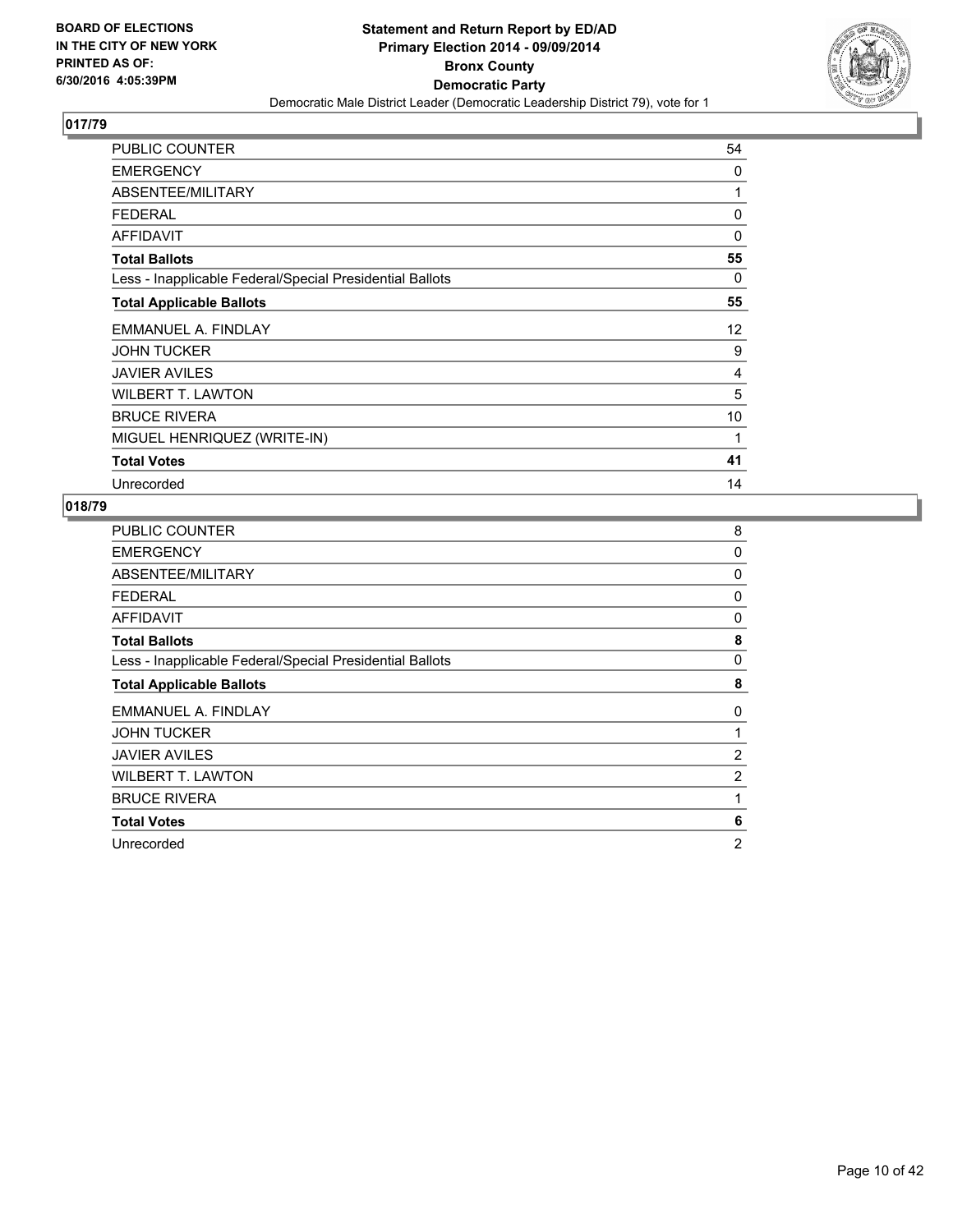

| <b>PUBLIC COUNTER</b>                                    | 52             |
|----------------------------------------------------------|----------------|
| <b>EMERGENCY</b>                                         | 0              |
| ABSENTEE/MILITARY                                        | $\overline{2}$ |
| <b>FEDERAL</b>                                           | 0              |
| <b>AFFIDAVIT</b>                                         | 0              |
| <b>Total Ballots</b>                                     | 54             |
| Less - Inapplicable Federal/Special Presidential Ballots | 0              |
| <b>Total Applicable Ballots</b>                          | 54             |
| EMMANUEL A. FINDLAY                                      | 12             |
| <b>JOHN TUCKER</b>                                       | 6              |
| <b>JAVIER AVILES</b>                                     | 4              |
| <b>WILBERT T. LAWTON</b>                                 | 10             |
| <b>BRUCE RIVERA</b>                                      | 9              |
| <b>Total Votes</b>                                       | 41             |
| Unrecorded                                               | 13             |

| PUBLIC COUNTER                                           | 33 |
|----------------------------------------------------------|----|
| <b>EMERGENCY</b>                                         | 0  |
| ABSENTEE/MILITARY                                        | 1  |
| <b>FEDERAL</b>                                           | 0  |
| <b>AFFIDAVIT</b>                                         | 0  |
| <b>Total Ballots</b>                                     | 34 |
| Less - Inapplicable Federal/Special Presidential Ballots | 0  |
| <b>Total Applicable Ballots</b>                          | 34 |
| EMMANUEL A. FINDLAY                                      | 0  |
| <b>JOHN TUCKER</b>                                       | 5  |
| <b>JAVIER AVILES</b>                                     | 8  |
| <b>WILBERT T. LAWTON</b>                                 | 5  |
| <b>BRUCE RIVERA</b>                                      | 9  |
| <b>Total Votes</b>                                       | 27 |
| Unrecorded                                               | 7  |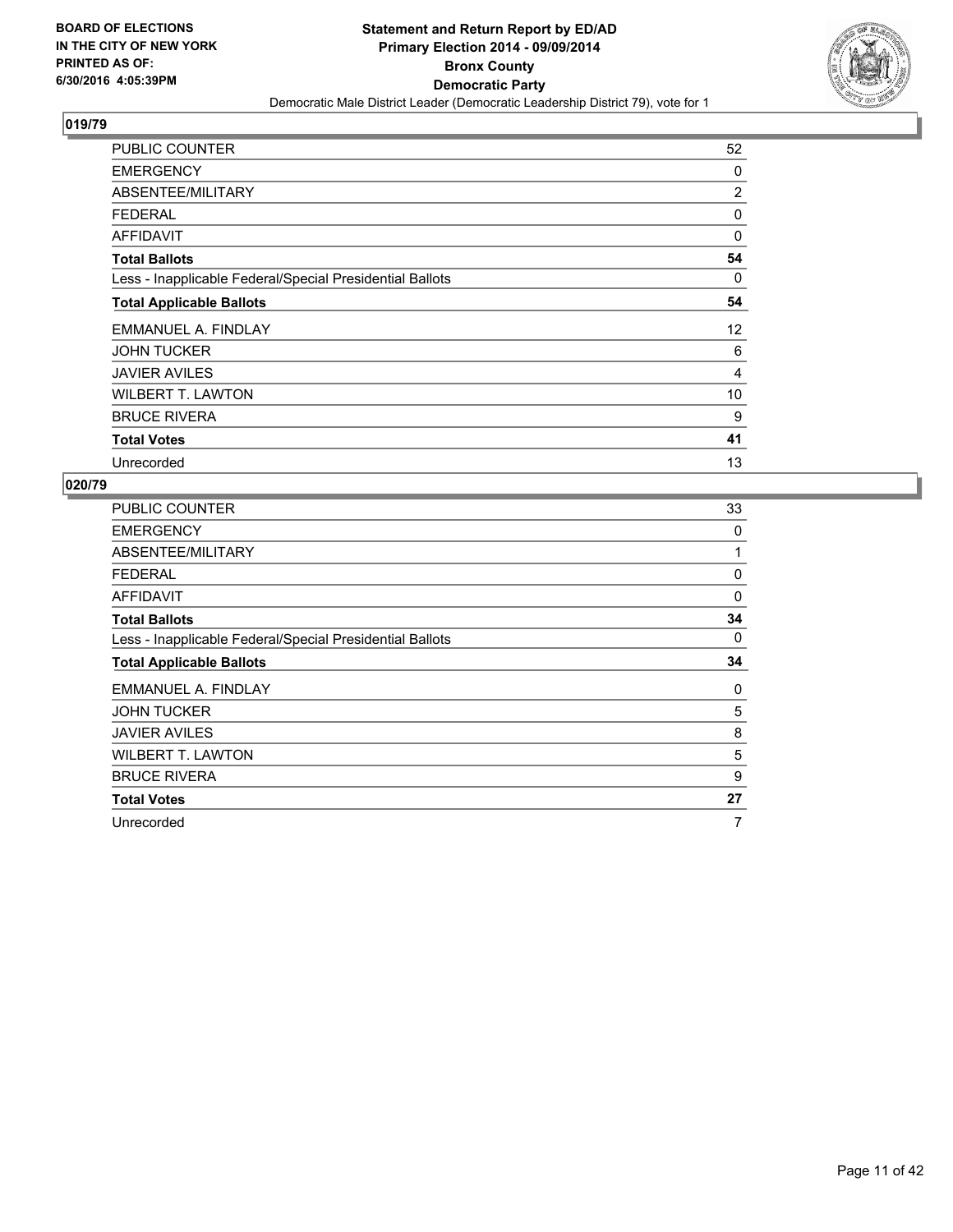

| <b>PUBLIC COUNTER</b>                                    | 29             |
|----------------------------------------------------------|----------------|
| <b>EMERGENCY</b>                                         | 0              |
| ABSENTEE/MILITARY                                        | 0              |
| <b>FEDERAL</b>                                           | 0              |
| <b>AFFIDAVIT</b>                                         | $\Omega$       |
| <b>Total Ballots</b>                                     | 29             |
| Less - Inapplicable Federal/Special Presidential Ballots | 0              |
| <b>Total Applicable Ballots</b>                          | 29             |
| EMMANUEL A. FINDLAY                                      | 5              |
| <b>JOHN TUCKER</b>                                       | 7              |
| <b>JAVIER AVILES</b>                                     | $\overline{2}$ |
| <b>WILBERT T. LAWTON</b>                                 | 3              |
| <b>BRUCE RIVERA</b>                                      | 3              |
| <b>Total Votes</b>                                       | 20             |
| Unrecorded                                               | 9              |

| PUBLIC COUNTER                                           | 33 |
|----------------------------------------------------------|----|
| <b>EMERGENCY</b>                                         | 0  |
| ABSENTEE/MILITARY                                        | 0  |
| <b>FEDERAL</b>                                           | 0  |
| <b>AFFIDAVIT</b>                                         | 0  |
| <b>Total Ballots</b>                                     | 33 |
| Less - Inapplicable Federal/Special Presidential Ballots | 0  |
| <b>Total Applicable Ballots</b>                          | 33 |
| EMMANUEL A. FINDLAY                                      | 4  |
| <b>JOHN TUCKER</b>                                       | 5  |
| <b>JAVIER AVILES</b>                                     | 3  |
| <b>WILBERT T. LAWTON</b>                                 | 12 |
| <b>BRUCE RIVERA</b>                                      | 5  |
| <b>Total Votes</b>                                       | 29 |
| Unrecorded                                               | 4  |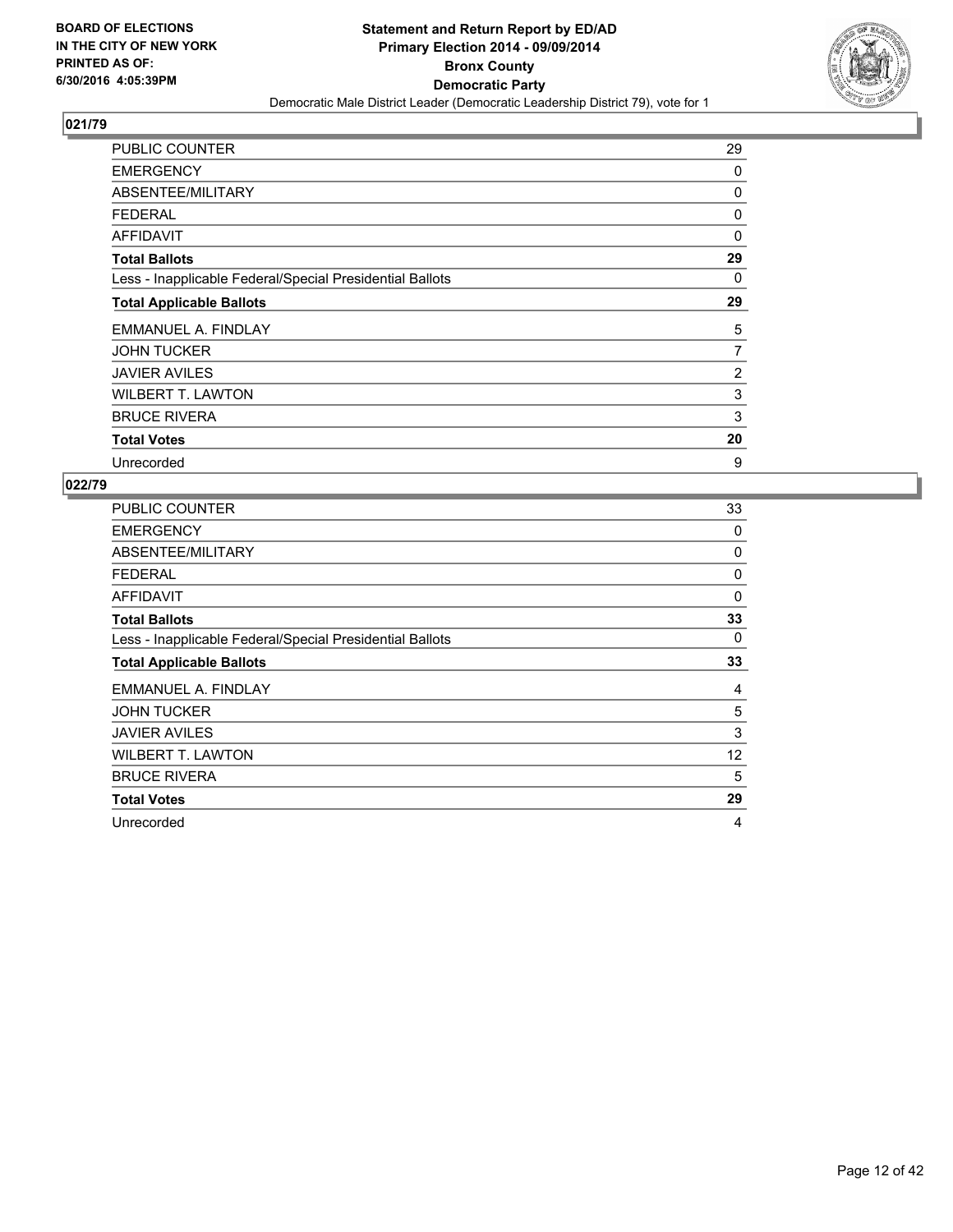

| PUBLIC COUNTER                                           | 40 |
|----------------------------------------------------------|----|
| <b>EMERGENCY</b>                                         | 0  |
| ABSENTEE/MILITARY                                        | 0  |
| <b>FEDERAL</b>                                           | 0  |
| <b>AFFIDAVIT</b>                                         | 0  |
| <b>Total Ballots</b>                                     | 40 |
| Less - Inapplicable Federal/Special Presidential Ballots | 0  |
| <b>Total Applicable Ballots</b>                          | 40 |
| EMMANUEL A. FINDLAY                                      | 5  |
| <b>JOHN TUCKER</b>                                       | 6  |
| <b>JAVIER AVILES</b>                                     | 3  |
| <b>WILBERT T. LAWTON</b>                                 | 7  |
| <b>BRUCE RIVERA</b>                                      | 10 |
| <b>Total Votes</b>                                       | 31 |
| Unrecorded                                               | 9  |

| <b>PUBLIC COUNTER</b>                                    | 60 |
|----------------------------------------------------------|----|
| <b>EMERGENCY</b>                                         | 0  |
| ABSENTEE/MILITARY                                        | 0  |
| <b>FEDERAL</b>                                           | 0  |
| <b>AFFIDAVIT</b>                                         | 0  |
| <b>Total Ballots</b>                                     | 60 |
| Less - Inapplicable Federal/Special Presidential Ballots | 0  |
| <b>Total Applicable Ballots</b>                          | 60 |
| EMMANUEL A. FINDLAY                                      | 4  |
| <b>JOHN TUCKER</b>                                       | 25 |
| <b>JAVIER AVILES</b>                                     | 7  |
| <b>WILBERT T. LAWTON</b>                                 | 3  |
| <b>BRUCE RIVERA</b>                                      | 6  |
| PAUL CANNON (WRITE-IN)                                   | 1  |
| <b>Total Votes</b>                                       | 46 |
| Unrecorded                                               | 14 |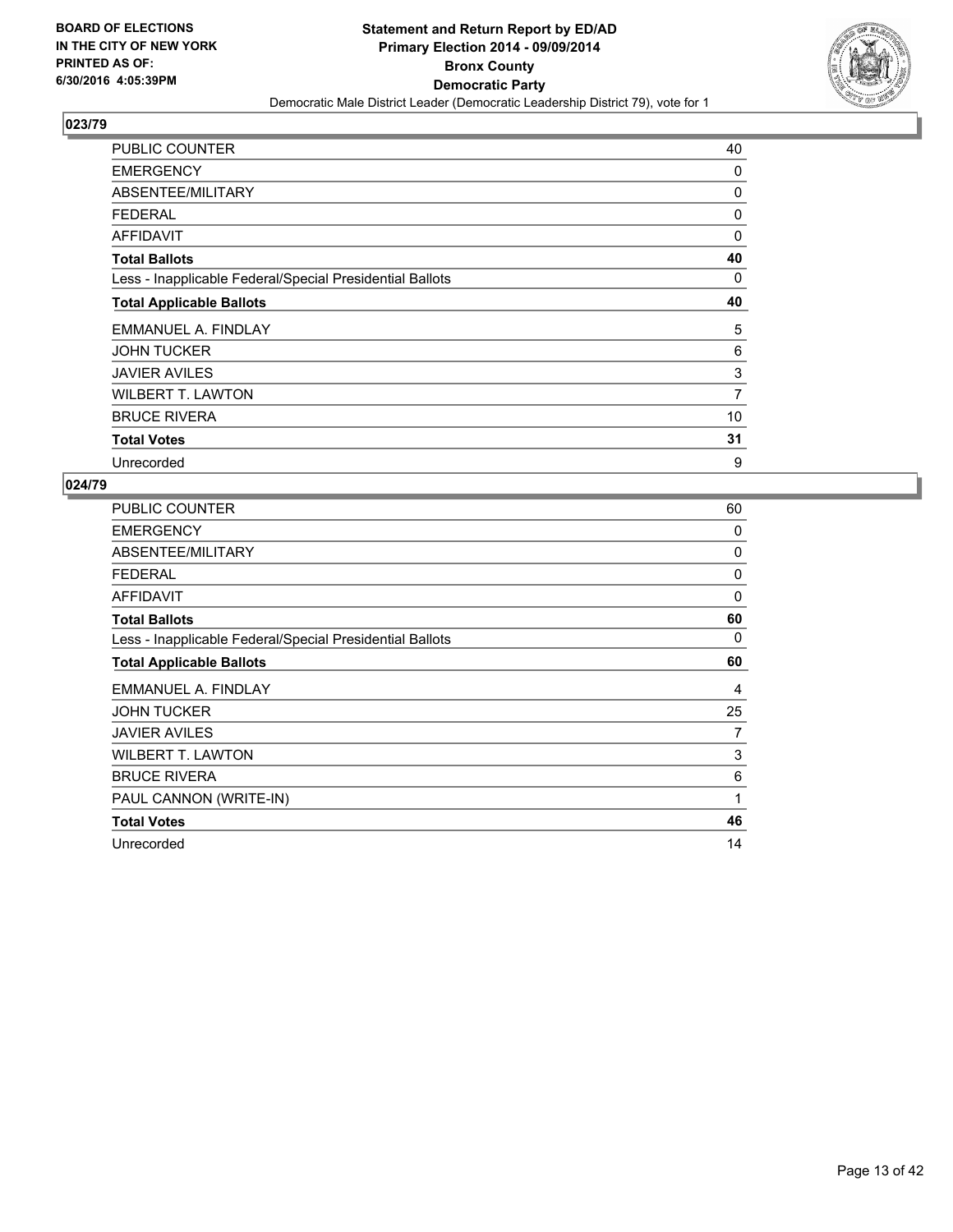

| <b>PUBLIC COUNTER</b>                                    | 48             |
|----------------------------------------------------------|----------------|
| <b>EMERGENCY</b>                                         | 0              |
| ABSENTEE/MILITARY                                        | $\overline{2}$ |
| <b>FEDERAL</b>                                           | 0              |
| <b>AFFIDAVIT</b>                                         | $\Omega$       |
| <b>Total Ballots</b>                                     | 50             |
| Less - Inapplicable Federal/Special Presidential Ballots | 0              |
| <b>Total Applicable Ballots</b>                          | 50             |
| EMMANUEL A. FINDLAY                                      | 5              |
| <b>JOHN TUCKER</b>                                       | 9              |
| <b>JAVIER AVILES</b>                                     | 7              |
| <b>WILBERT T. LAWTON</b>                                 | 7              |
| <b>BRUCE RIVERA</b>                                      | 13             |
| <b>Total Votes</b>                                       | 41             |
| Unrecorded                                               | 9              |

| <b>PUBLIC COUNTER</b>                                    | 46 |
|----------------------------------------------------------|----|
| <b>EMERGENCY</b>                                         | 0  |
| ABSENTEE/MILITARY                                        | 0  |
| <b>FEDERAL</b>                                           | 0  |
| <b>AFFIDAVIT</b>                                         | 0  |
| <b>Total Ballots</b>                                     | 46 |
| Less - Inapplicable Federal/Special Presidential Ballots | 0  |
| <b>Total Applicable Ballots</b>                          | 46 |
| EMMANUEL A. FINDLAY                                      | 6  |
| <b>JOHN TUCKER</b>                                       | 8  |
| <b>JAVIER AVILES</b>                                     | 7  |
| <b>WILBERT T. LAWTON</b>                                 | 6  |
| <b>BRUCE RIVERA</b>                                      | 12 |
| RUBEN DIAZ JR. (WRITE-IN)                                | 1  |
| <b>Total Votes</b>                                       | 40 |
| Unrecorded                                               | 6  |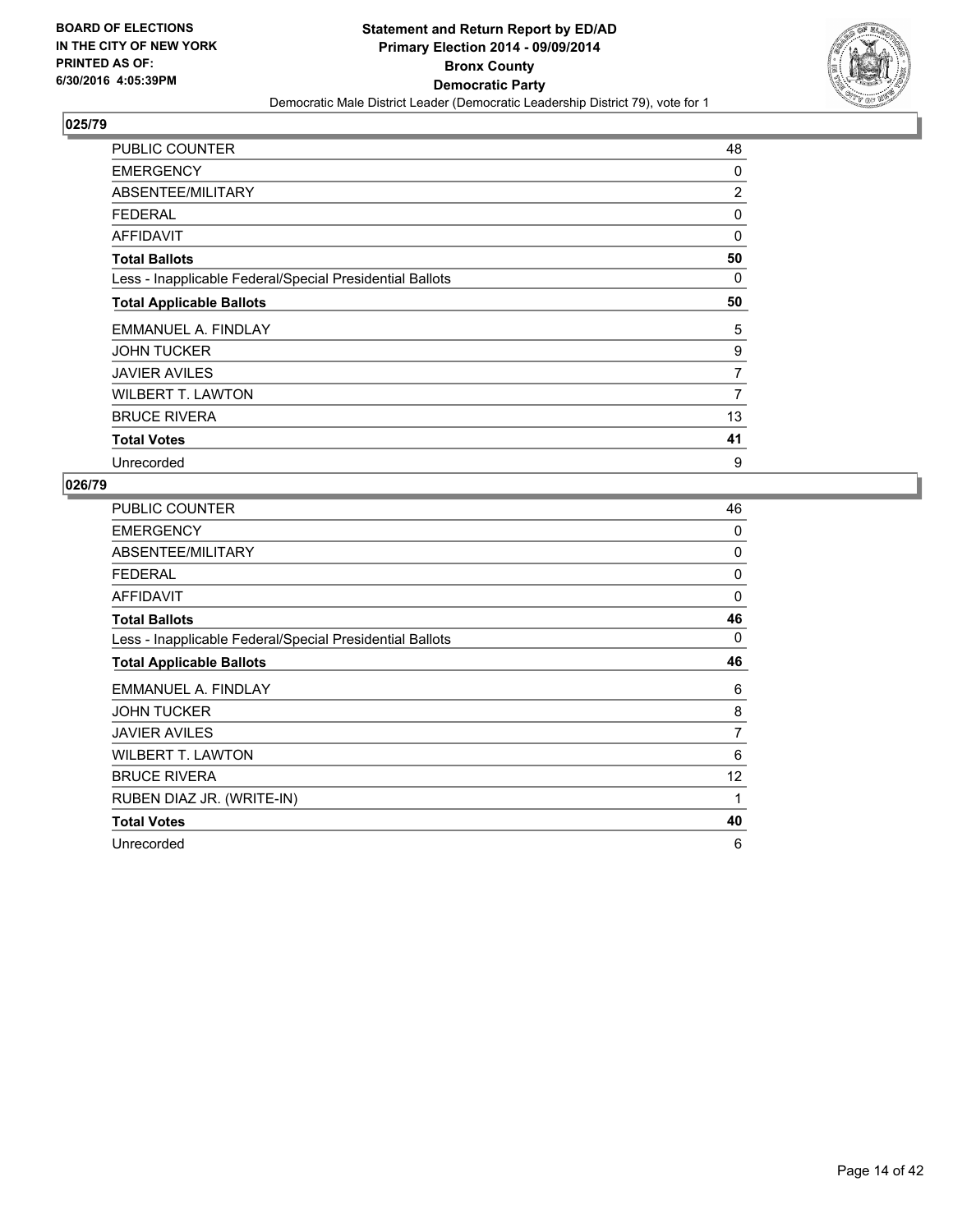

| <b>PUBLIC COUNTER</b>                                    | 98             |
|----------------------------------------------------------|----------------|
| <b>EMERGENCY</b>                                         | 0              |
| ABSENTEE/MILITARY                                        | $\overline{2}$ |
| <b>FEDERAL</b>                                           | 0              |
| <b>AFFIDAVIT</b>                                         | 1              |
| <b>Total Ballots</b>                                     | 101            |
| Less - Inapplicable Federal/Special Presidential Ballots | 0              |
| <b>Total Applicable Ballots</b>                          | 101            |
| EMMANUEL A. FINDLAY                                      | 4              |
| <b>JOHN TUCKER</b>                                       | 22             |
| <b>JAVIER AVILES</b>                                     | 20             |
| <b>WILBERT T. LAWTON</b>                                 | 8              |
| <b>BRUCE RIVERA</b>                                      | 25             |
| <b>Total Votes</b>                                       | 79             |
| Unrecorded                                               | 22             |

| <b>PUBLIC COUNTER</b>                                    | 53 |
|----------------------------------------------------------|----|
| <b>EMERGENCY</b>                                         | 0  |
| ABSENTEE/MILITARY                                        | 1  |
| <b>FEDERAL</b>                                           | 0  |
| <b>AFFIDAVIT</b>                                         | 0  |
| <b>Total Ballots</b>                                     | 54 |
| Less - Inapplicable Federal/Special Presidential Ballots | 0  |
| <b>Total Applicable Ballots</b>                          | 54 |
| EMMANUEL A. FINDLAY                                      | 8  |
| <b>JOHN TUCKER</b>                                       | 10 |
| <b>JAVIER AVILES</b>                                     | 11 |
| <b>WILBERT T. LAWTON</b>                                 | 1  |
| <b>BRUCE RIVERA</b>                                      | 12 |
| <b>Total Votes</b>                                       | 42 |
| Unrecorded                                               | 12 |
| 029/79 COMBINED into: 077/79                             |    |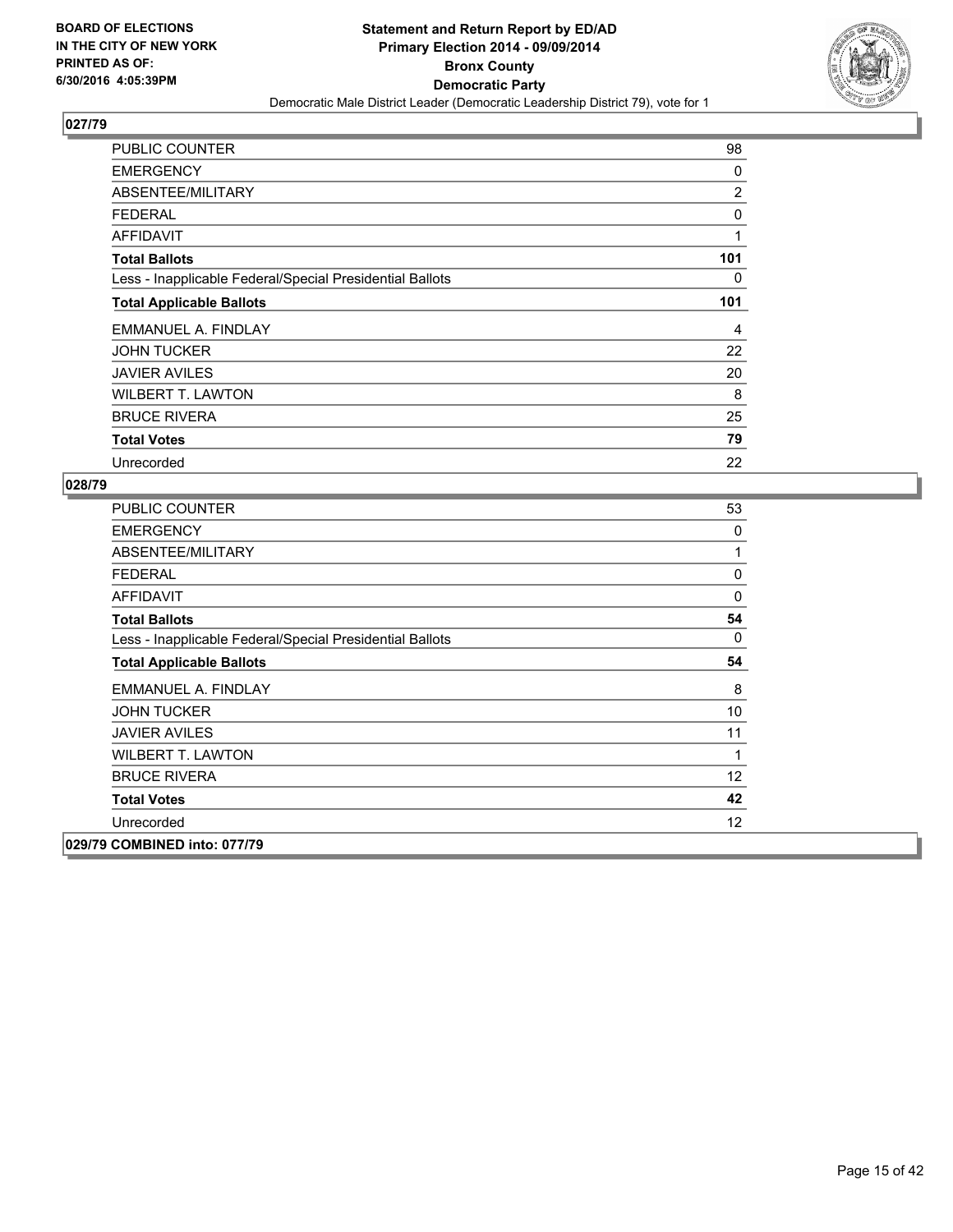

| <b>PUBLIC COUNTER</b>                                    | 116 |
|----------------------------------------------------------|-----|
| <b>EMERGENCY</b>                                         | 0   |
| ABSENTEE/MILITARY                                        | 5   |
| <b>FEDERAL</b>                                           | 0   |
| AFFIDAVIT                                                | 1   |
| <b>Total Ballots</b>                                     | 122 |
| Less - Inapplicable Federal/Special Presidential Ballots | 0   |
| <b>Total Applicable Ballots</b>                          | 122 |
| EMMANUEL A. FINDLAY                                      | 20  |
| <b>JOHN TUCKER</b>                                       | 20  |
| <b>JAVIER AVILES</b>                                     | 17  |
| <b>WILBERT T. LAWTON</b>                                 | 21  |
| <b>BRUCE RIVERA</b>                                      | 21  |
| <b>Total Votes</b>                                       | 99  |
| Unrecorded                                               | 23  |

| <b>PUBLIC COUNTER</b>                                    | 123 |
|----------------------------------------------------------|-----|
| <b>EMERGENCY</b>                                         | 0   |
| ABSENTEE/MILITARY                                        | 5   |
| <b>FEDERAL</b>                                           | 0   |
| <b>AFFIDAVIT</b>                                         | 5   |
| <b>Total Ballots</b>                                     | 133 |
| Less - Inapplicable Federal/Special Presidential Ballots | 0   |
| <b>Total Applicable Ballots</b>                          | 133 |
| EMMANUEL A. FINDLAY                                      | 5   |
| <b>JOHN TUCKER</b>                                       | 16  |
| <b>JAVIER AVILES</b>                                     | 14  |
| <b>WILBERT T. LAWTON</b>                                 | 12  |
| <b>BRUCE RIVERA</b>                                      | 26  |
| <b>Total Votes</b>                                       | 73  |
| Unrecorded                                               | 60  |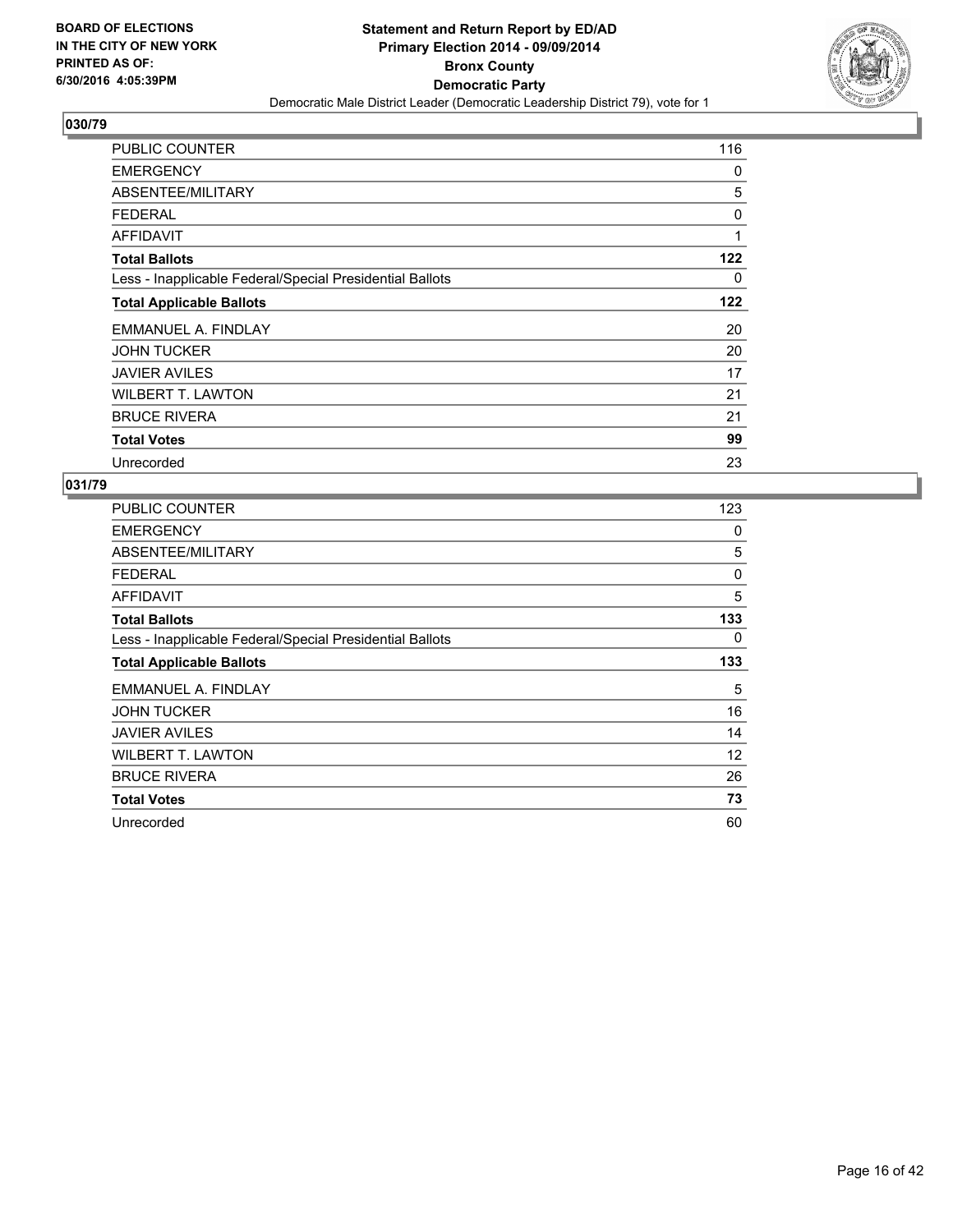

| PUBLIC COUNTER                                           | 65             |
|----------------------------------------------------------|----------------|
| <b>EMERGENCY</b>                                         | 0              |
| ABSENTEE/MILITARY                                        | 1              |
| <b>FEDERAL</b>                                           | 0              |
| <b>AFFIDAVIT</b>                                         | 0              |
| <b>Total Ballots</b>                                     | 66             |
| Less - Inapplicable Federal/Special Presidential Ballots | 0              |
| <b>Total Applicable Ballots</b>                          | 66             |
| EMMANUEL A. FINDLAY                                      | 6              |
| <b>JOHN TUCKER</b>                                       | $\overline{7}$ |
| <b>JAVIER AVILES</b>                                     | 11             |
| <b>WILBERT T. LAWTON</b>                                 | 11             |
| <b>BRUCE RIVERA</b>                                      | 14             |
| <b>Total Votes</b>                                       | 49             |
| Unrecorded                                               | 17             |

| <b>PUBLIC COUNTER</b>                                    | 75             |
|----------------------------------------------------------|----------------|
| <b>EMERGENCY</b>                                         | 0              |
| ABSENTEE/MILITARY                                        | $\overline{2}$ |
| <b>FEDERAL</b>                                           | 0              |
| <b>AFFIDAVIT</b>                                         | 1              |
| <b>Total Ballots</b>                                     | 78             |
| Less - Inapplicable Federal/Special Presidential Ballots | 0              |
| <b>Total Applicable Ballots</b>                          | 78             |
| EMMANUEL A. FINDLAY                                      | 2              |
| <b>JOHN TUCKER</b>                                       | 14             |
| <b>JAVIER AVILES</b>                                     | 14             |
| <b>WILBERT T. LAWTON</b>                                 | 7              |
| <b>BRUCE RIVERA</b>                                      | 13             |
| <b>Total Votes</b>                                       | 50             |
| Unrecorded                                               | 28             |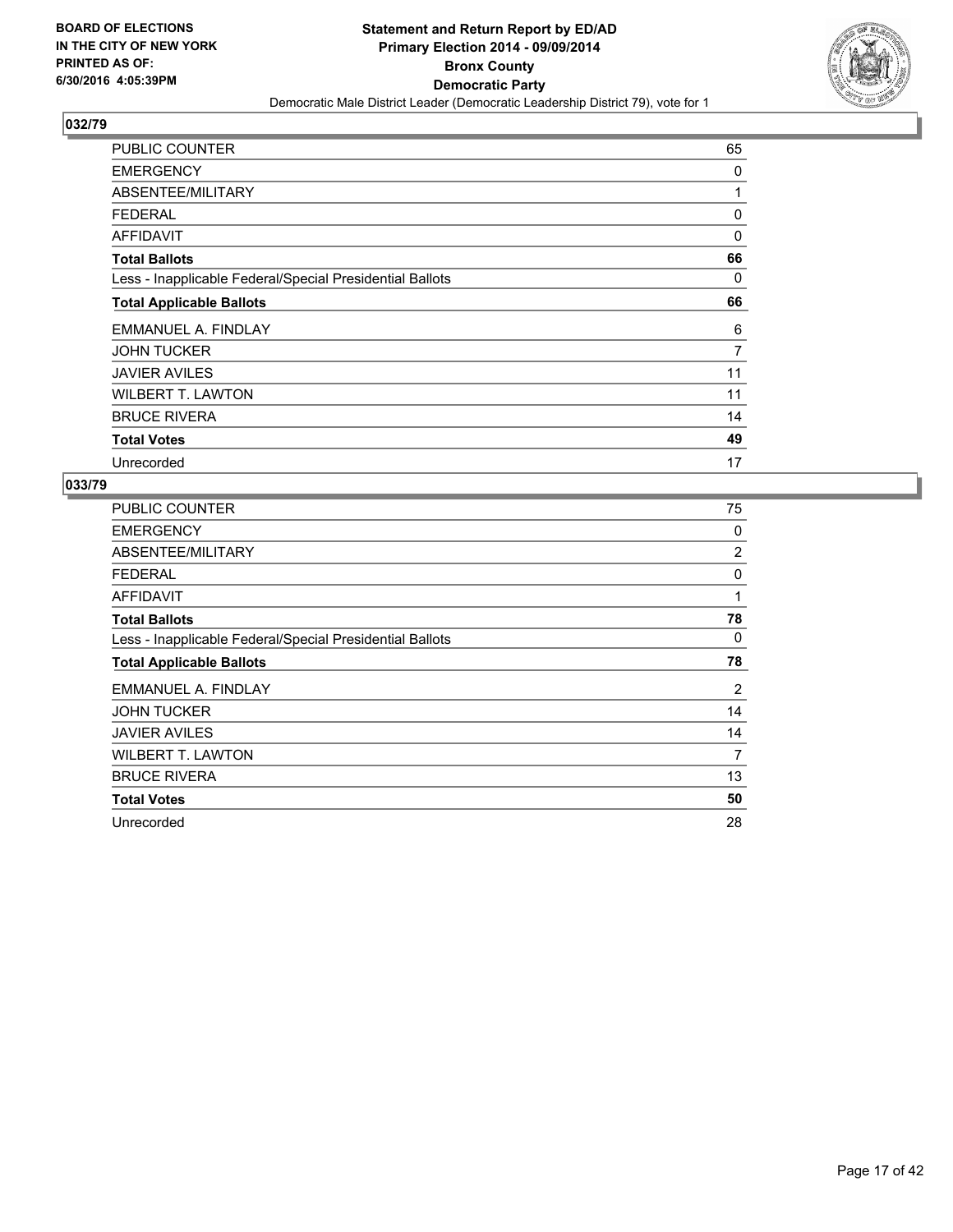

| <b>PUBLIC COUNTER</b>                                    | 121 |
|----------------------------------------------------------|-----|
| <b>EMERGENCY</b>                                         | 0   |
| ABSENTEE/MILITARY                                        | 7   |
| <b>FEDERAL</b>                                           | 0   |
| AFFIDAVIT                                                | 1   |
| <b>Total Ballots</b>                                     | 129 |
| Less - Inapplicable Federal/Special Presidential Ballots | 0   |
| <b>Total Applicable Ballots</b>                          | 129 |
| EMMANUEL A. FINDLAY                                      | 7   |
| <b>JOHN TUCKER</b>                                       | 15  |
| <b>JAVIER AVILES</b>                                     | 14  |
| <b>WILBERT T. LAWTON</b>                                 | 31  |
| <b>BRUCE RIVERA</b>                                      | 23  |
| <b>Total Votes</b>                                       | 90  |
| Unrecorded                                               | 39  |

| <b>PUBLIC COUNTER</b>                                    | 78 |
|----------------------------------------------------------|----|
| <b>EMERGENCY</b>                                         | 0  |
| ABSENTEE/MILITARY                                        | 6  |
| <b>FEDERAL</b>                                           | 0  |
| AFFIDAVIT                                                | 1  |
| <b>Total Ballots</b>                                     | 85 |
| Less - Inapplicable Federal/Special Presidential Ballots | 0  |
| <b>Total Applicable Ballots</b>                          | 85 |
| EMMANUEL A. FINDLAY                                      | 7  |
| <b>JOHN TUCKER</b>                                       | 17 |
| <b>JAVIER AVILES</b>                                     | 6  |
| <b>WILBERT T. LAWTON</b>                                 | 15 |
| <b>BRUCE RIVERA</b>                                      | 11 |
| <b>Total Votes</b>                                       | 56 |
| Unrecorded                                               | 29 |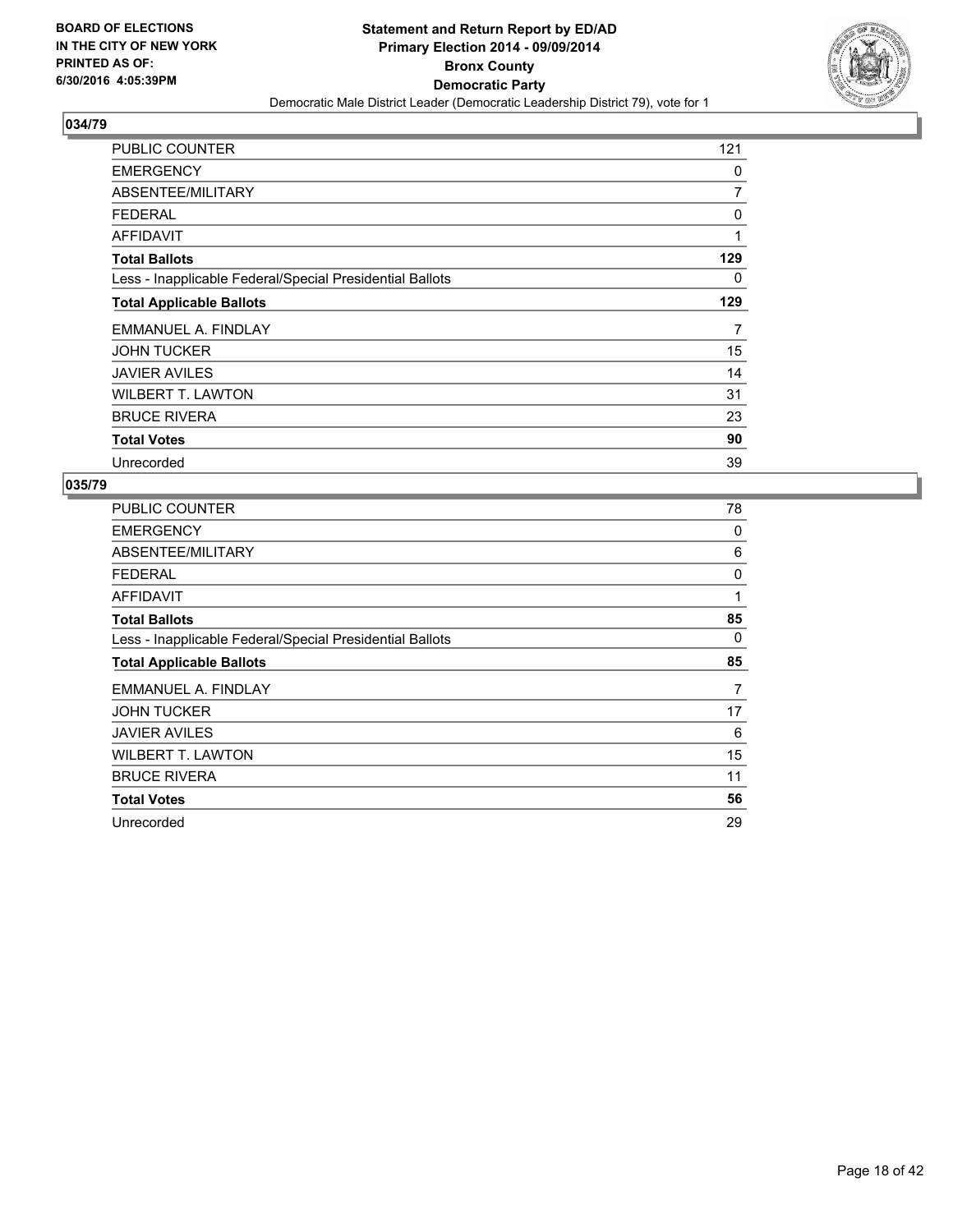

| <b>PUBLIC COUNTER</b>                                    | 97  |
|----------------------------------------------------------|-----|
| <b>EMERGENCY</b>                                         | 0   |
| ABSENTEE/MILITARY                                        | 4   |
| <b>FEDERAL</b>                                           | 0   |
| <b>AFFIDAVIT</b>                                         | 0   |
| <b>Total Ballots</b>                                     | 101 |
| Less - Inapplicable Federal/Special Presidential Ballots | 0   |
| <b>Total Applicable Ballots</b>                          | 101 |
| EMMANUEL A. FINDLAY                                      | 11  |
| <b>JOHN TUCKER</b>                                       | 16  |
| <b>JAVIER AVILES</b>                                     | 7   |
| <b>WILBERT T. LAWTON</b>                                 | 11  |
| <b>BRUCE RIVERA</b>                                      | 14  |
| <b>Total Votes</b>                                       | 59  |
| Unrecorded                                               | 42  |

| <b>PUBLIC COUNTER</b>                                    | 145 |
|----------------------------------------------------------|-----|
| <b>EMERGENCY</b>                                         | 0   |
| ABSENTEE/MILITARY                                        | 11  |
| <b>FEDERAL</b>                                           | 0   |
| <b>AFFIDAVIT</b>                                         | 2   |
| <b>Total Ballots</b>                                     | 158 |
| Less - Inapplicable Federal/Special Presidential Ballots | 0   |
| <b>Total Applicable Ballots</b>                          | 158 |
| EMMANUEL A. FINDLAY                                      | 10  |
| <b>JOHN TUCKER</b>                                       | 22  |
| <b>JAVIER AVILES</b>                                     | 15  |
| <b>WILBERT T. LAWTON</b>                                 | 19  |
| <b>BRUCE RIVERA</b>                                      | 18  |
| <b>Total Votes</b>                                       | 84  |
| Unrecorded                                               | 74  |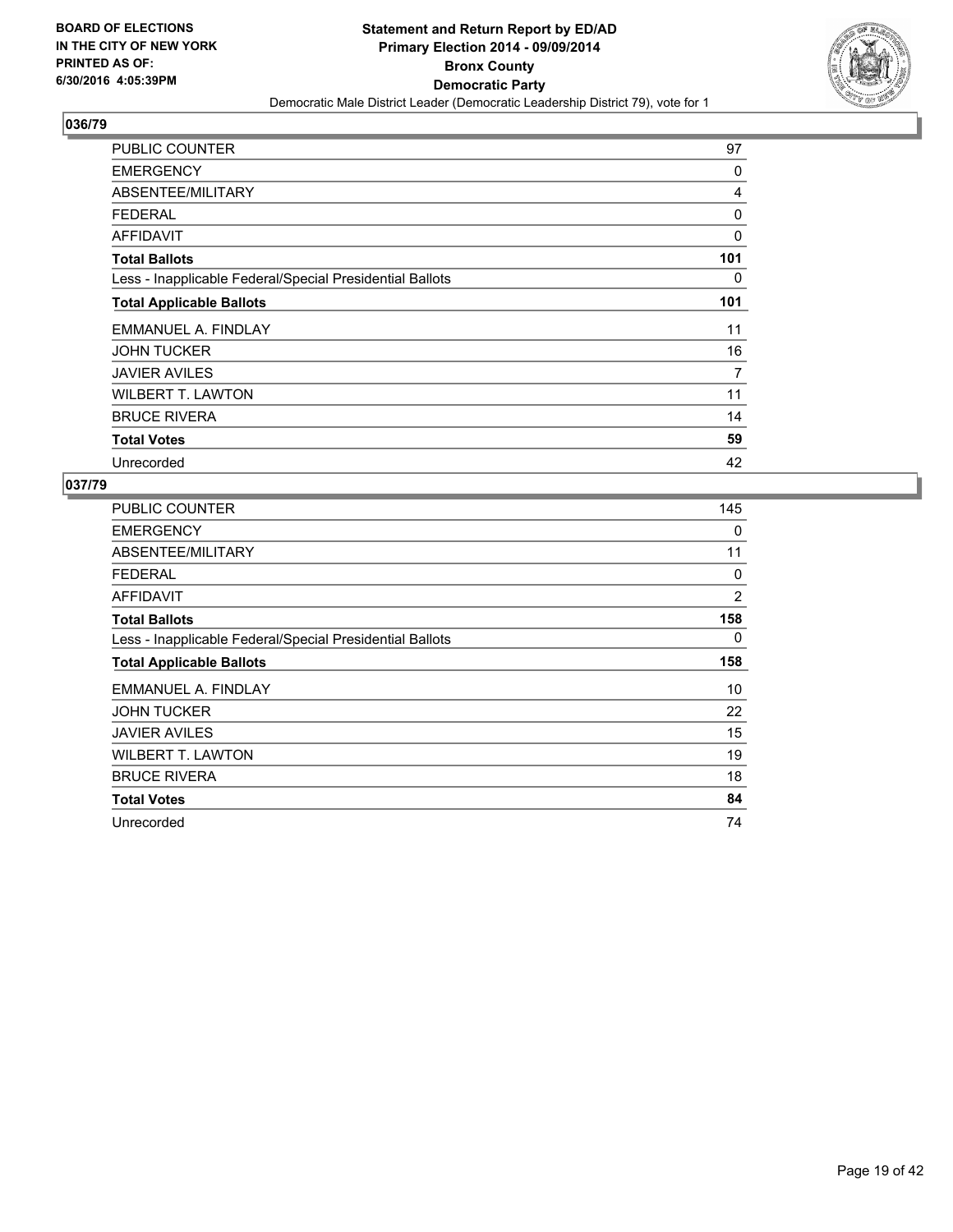

| <b>PUBLIC COUNTER</b>                                    | 78 |
|----------------------------------------------------------|----|
| <b>EMERGENCY</b>                                         | 0  |
| ABSENTEE/MILITARY                                        | 3  |
| <b>FEDERAL</b>                                           | 0  |
| <b>AFFIDAVIT</b>                                         | 1  |
| <b>Total Ballots</b>                                     | 82 |
| Less - Inapplicable Federal/Special Presidential Ballots | 0  |
| <b>Total Applicable Ballots</b>                          | 82 |
| EMMANUEL A. FINDLAY                                      | 6  |
| <b>JOHN TUCKER</b>                                       | 19 |
| <b>JAVIER AVILES</b>                                     | 11 |
| <b>WILBERT T. LAWTON</b>                                 | 7  |
| <b>BRUCE RIVERA</b>                                      | 7  |
| <b>Total Votes</b>                                       | 50 |
| Unrecorded                                               | 32 |

| <b>PUBLIC COUNTER</b>                                    | 89 |
|----------------------------------------------------------|----|
| <b>EMERGENCY</b>                                         | 0  |
| ABSENTEE/MILITARY                                        | 3  |
| <b>FEDERAL</b>                                           | 0  |
| AFFIDAVIT                                                | 0  |
| <b>Total Ballots</b>                                     | 92 |
| Less - Inapplicable Federal/Special Presidential Ballots | 0  |
| <b>Total Applicable Ballots</b>                          | 92 |
| EMMANUEL A. FINDLAY                                      | 10 |
| <b>JOHN TUCKER</b>                                       | 18 |
| <b>JAVIER AVILES</b>                                     | 12 |
| <b>WILBERT T. LAWTON</b>                                 | 20 |
| <b>BRUCE RIVERA</b>                                      | 10 |
| <b>Total Votes</b>                                       | 70 |
| Unrecorded                                               | 22 |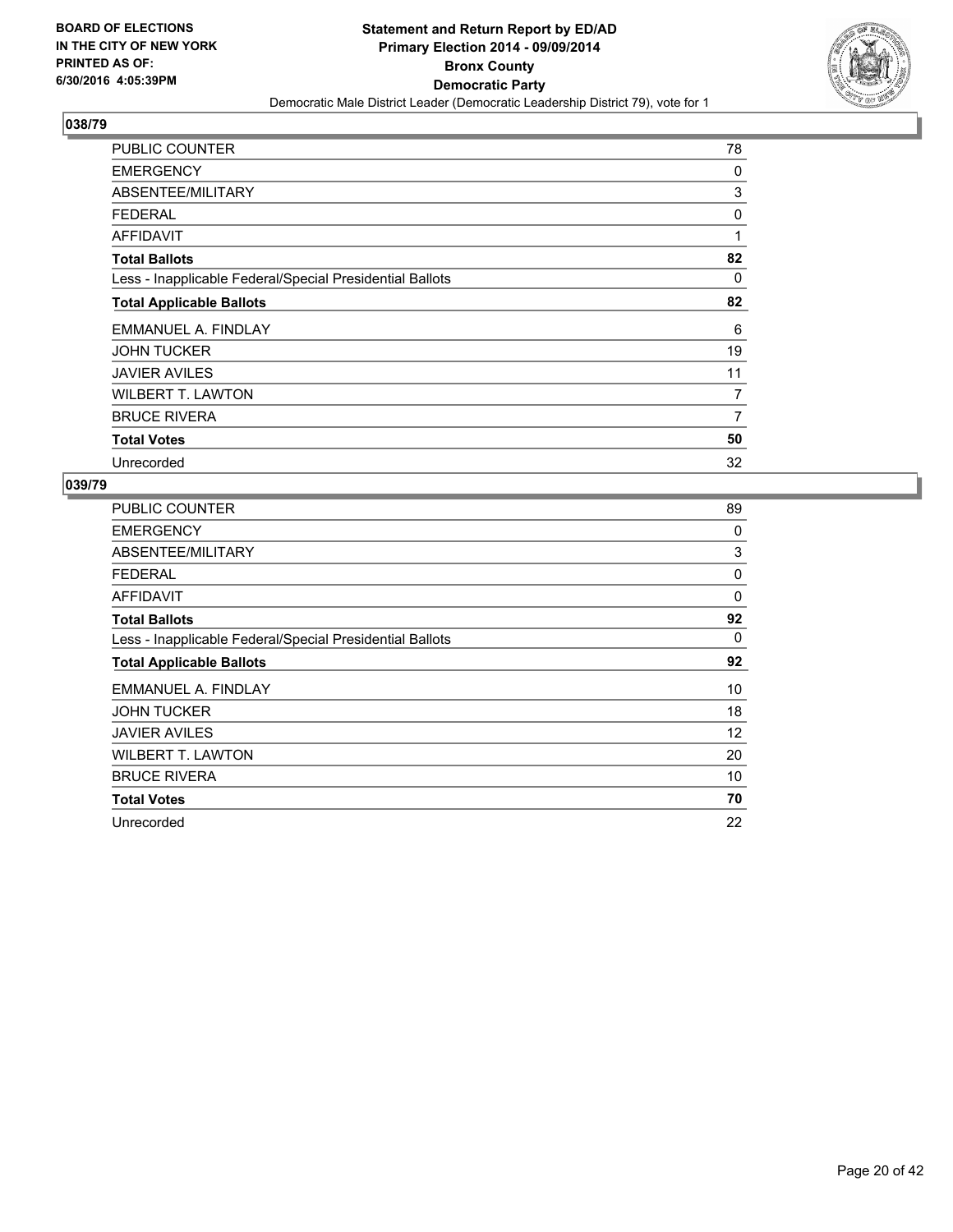

| <b>PUBLIC COUNTER</b>                                    | 76       |
|----------------------------------------------------------|----------|
| <b>EMERGENCY</b>                                         | 0        |
| ABSENTEE/MILITARY                                        | 8        |
| <b>FEDERAL</b>                                           | 0        |
| AFFIDAVIT                                                | $\Omega$ |
| <b>Total Ballots</b>                                     | 84       |
| Less - Inapplicable Federal/Special Presidential Ballots | 0        |
| <b>Total Applicable Ballots</b>                          | 84       |
| EMMANUEL A. FINDLAY                                      | 9        |
| <b>JOHN TUCKER</b>                                       | 9        |
| <b>JAVIER AVILES</b>                                     | 19       |
| <b>WILBERT T. LAWTON</b>                                 | 14       |
| <b>BRUCE RIVERA</b>                                      | 16       |
| <b>Total Votes</b>                                       | 67       |
| Unrecorded                                               | 17       |

| <b>PUBLIC COUNTER</b>                                    | 58 |
|----------------------------------------------------------|----|
| <b>EMERGENCY</b>                                         | 0  |
| ABSENTEE/MILITARY                                        | 2  |
| <b>FEDERAL</b>                                           | 0  |
| <b>AFFIDAVIT</b>                                         | 0  |
| <b>Total Ballots</b>                                     | 60 |
| Less - Inapplicable Federal/Special Presidential Ballots | 0  |
| <b>Total Applicable Ballots</b>                          | 60 |
| EMMANUEL A. FINDLAY                                      | 10 |
| <b>JOHN TUCKER</b>                                       | 7  |
| <b>JAVIER AVILES</b>                                     | 8  |
| <b>WILBERT T. LAWTON</b>                                 | 15 |
| <b>BRUCE RIVERA</b>                                      | 4  |
| <b>Total Votes</b>                                       | 44 |
| Unrecorded                                               | 16 |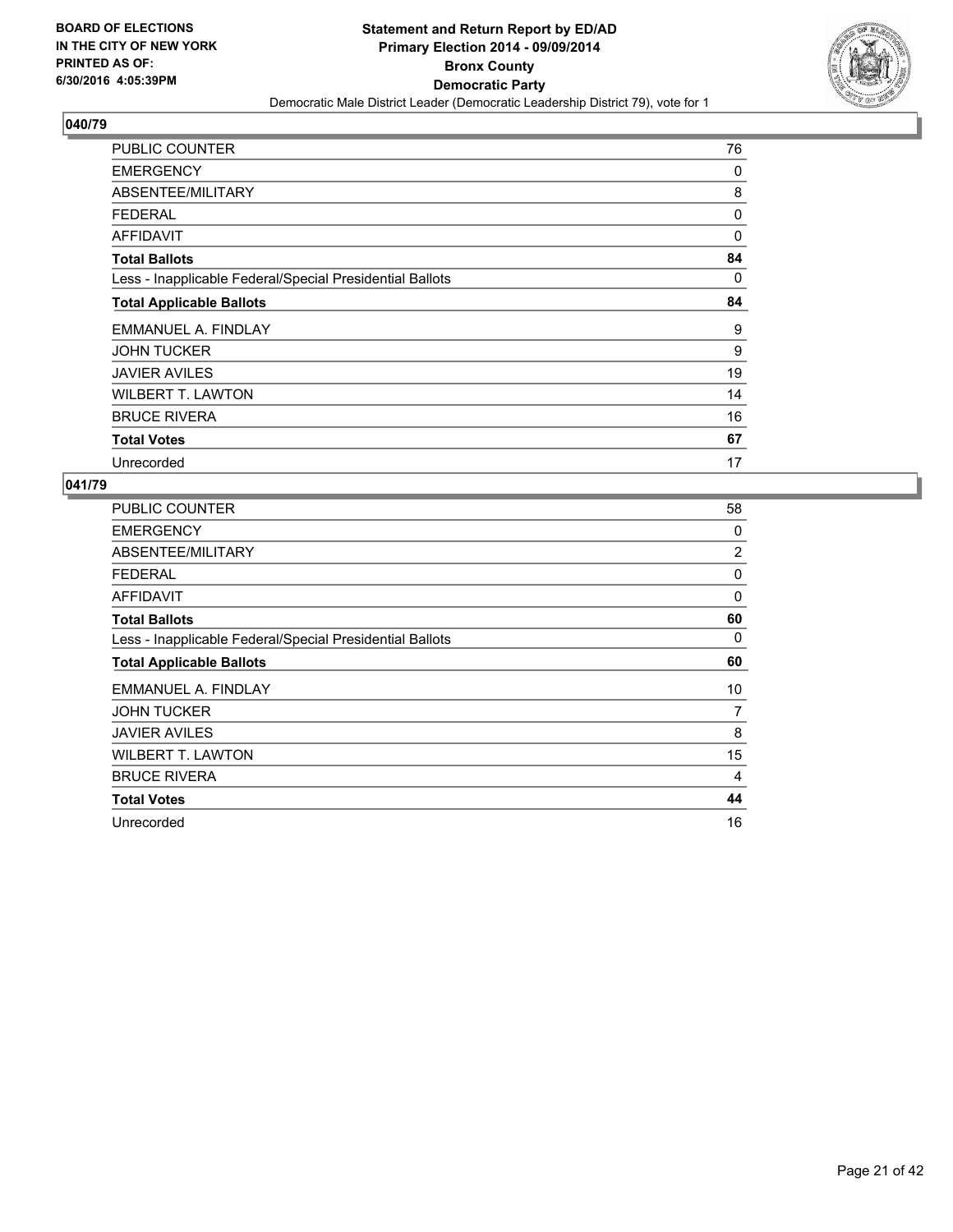

| <b>PUBLIC COUNTER</b>                                    | 56 |
|----------------------------------------------------------|----|
| <b>EMERGENCY</b>                                         | 0  |
| ABSENTEE/MILITARY                                        | 3  |
| <b>FEDERAL</b>                                           | 0  |
| AFFIDAVIT                                                | 1  |
| <b>Total Ballots</b>                                     | 60 |
| Less - Inapplicable Federal/Special Presidential Ballots | 0  |
| <b>Total Applicable Ballots</b>                          | 60 |
| EMMANUEL A. FINDLAY                                      | 3  |
| <b>JOHN TUCKER</b>                                       | 14 |
| <b>JAVIER AVILES</b>                                     | 7  |
| <b>WILBERT T. LAWTON</b>                                 | 6  |
| <b>BRUCE RIVERA</b>                                      | 13 |
| <b>Total Votes</b>                                       | 43 |
| Unrecorded                                               | 17 |

| <b>PUBLIC COUNTER</b>                                    | 52 |
|----------------------------------------------------------|----|
| <b>EMERGENCY</b>                                         | 0  |
| ABSENTEE/MILITARY                                        | 1  |
| <b>FEDERAL</b>                                           | 0  |
| <b>AFFIDAVIT</b>                                         | 1  |
| <b>Total Ballots</b>                                     | 54 |
| Less - Inapplicable Federal/Special Presidential Ballots | 0  |
| <b>Total Applicable Ballots</b>                          | 54 |
| EMMANUEL A. FINDLAY                                      | 10 |
| <b>JOHN TUCKER</b>                                       | 12 |
| <b>JAVIER AVILES</b>                                     | 4  |
| <b>WILBERT T. LAWTON</b>                                 | 10 |
| <b>BRUCE RIVERA</b>                                      | 7  |
| <b>Total Votes</b>                                       | 43 |
| Unrecorded                                               | 11 |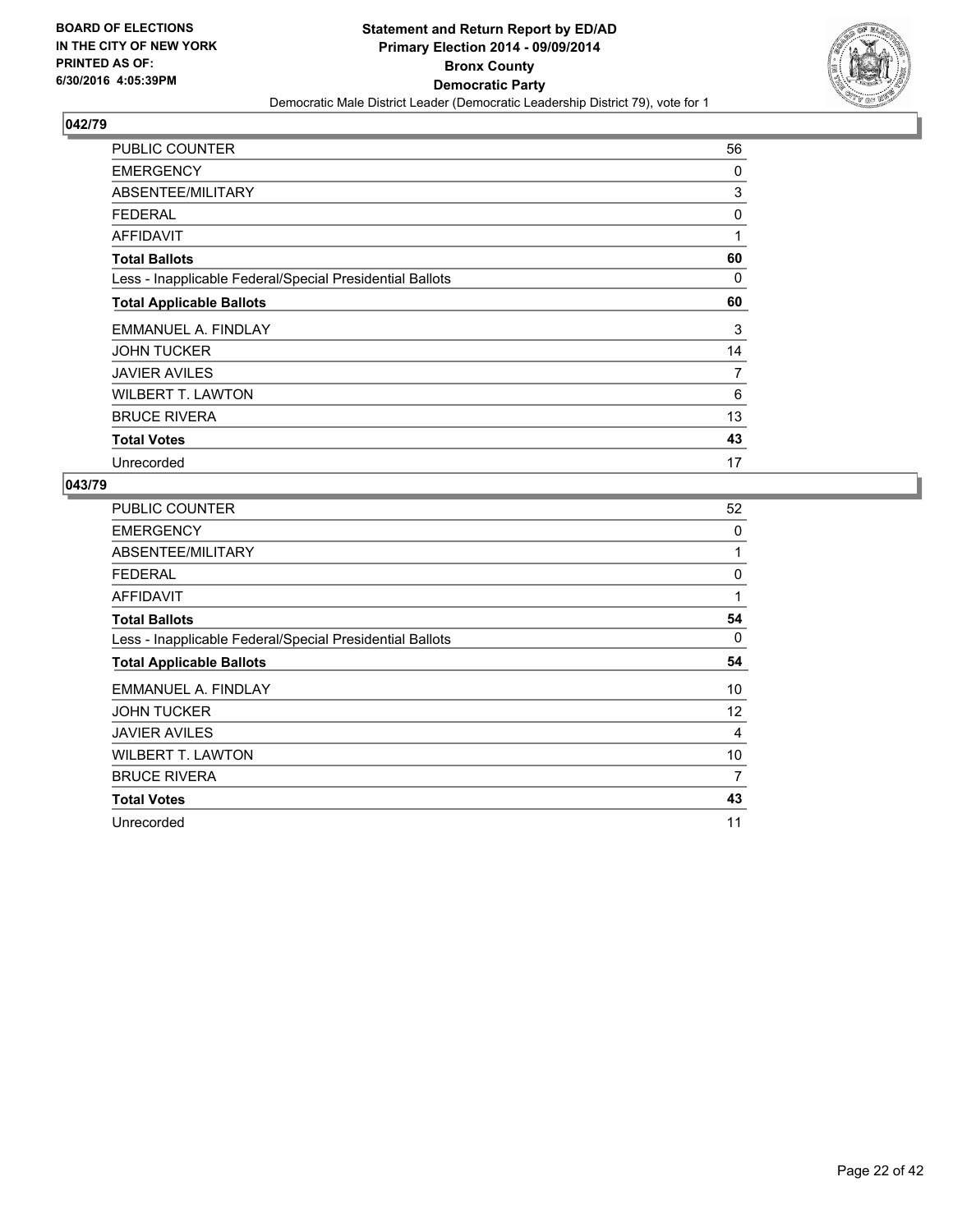

| PUBLIC COUNTER                                           | 53 |
|----------------------------------------------------------|----|
| <b>EMERGENCY</b>                                         | 0  |
| ABSENTEE/MILITARY                                        | 1  |
| <b>FEDERAL</b>                                           | 0  |
| <b>AFFIDAVIT</b>                                         | 0  |
| <b>Total Ballots</b>                                     | 54 |
| Less - Inapplicable Federal/Special Presidential Ballots | 0  |
| <b>Total Applicable Ballots</b>                          | 54 |
| EMMANUEL A. FINDLAY                                      | 12 |
| <b>JOHN TUCKER</b>                                       | 4  |
| <b>JAVIER AVILES</b>                                     | 6  |
| <b>WILBERT T. LAWTON</b>                                 | 3  |
| <b>BRUCE RIVERA</b>                                      | 13 |
| <b>Total Votes</b>                                       | 38 |
| Unrecorded                                               | 16 |

| PUBLIC COUNTER                                           | 41             |
|----------------------------------------------------------|----------------|
| <b>EMERGENCY</b>                                         | 0              |
| ABSENTEE/MILITARY                                        | $\overline{2}$ |
| <b>FEDERAL</b>                                           | $\Omega$       |
| <b>AFFIDAVIT</b>                                         | $\overline{2}$ |
| <b>Total Ballots</b>                                     | 45             |
| Less - Inapplicable Federal/Special Presidential Ballots | 0              |
| <b>Total Applicable Ballots</b>                          | 45             |
| EMMANUEL A. FINDLAY                                      | 7              |
| <b>JOHN TUCKER</b>                                       | 11             |
| <b>JAVIER AVILES</b>                                     | 7              |
| <b>WILBERT T. LAWTON</b>                                 | 9              |
| <b>BRUCE RIVERA</b>                                      | 7              |
| <b>Total Votes</b>                                       | 41             |
| Unrecorded                                               | 4              |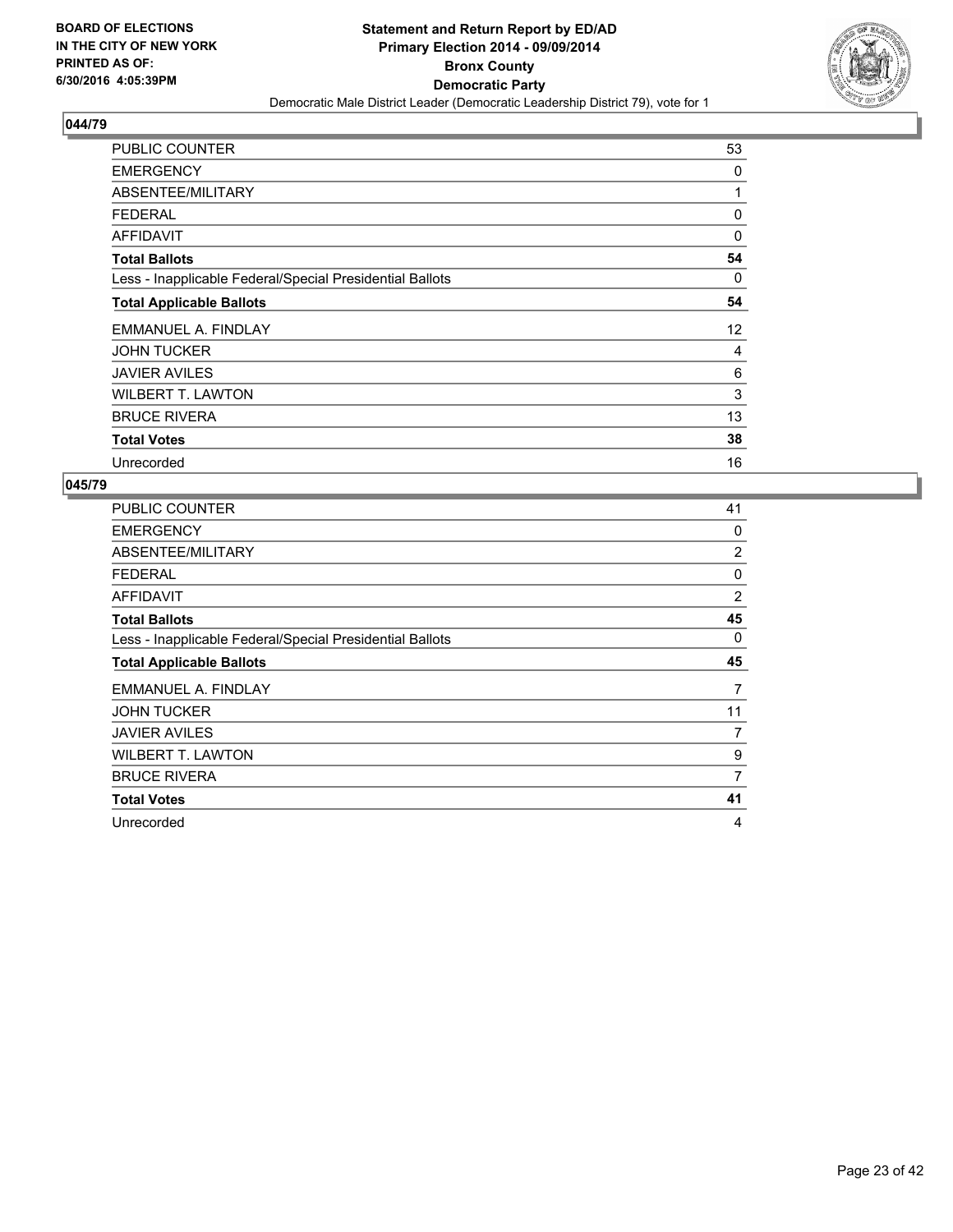

| <b>PUBLIC COUNTER</b>                                    | 80 |
|----------------------------------------------------------|----|
| <b>EMERGENCY</b>                                         | 0  |
| ABSENTEE/MILITARY                                        | 4  |
| <b>FEDERAL</b>                                           | 0  |
| <b>AFFIDAVIT</b>                                         | 1  |
| <b>Total Ballots</b>                                     | 85 |
| Less - Inapplicable Federal/Special Presidential Ballots | 0  |
| <b>Total Applicable Ballots</b>                          | 85 |
| EMMANUEL A. FINDLAY                                      | 7  |
| <b>JOHN TUCKER</b>                                       | 11 |
| <b>JAVIER AVILES</b>                                     | 17 |
| <b>WILBERT T. LAWTON</b>                                 | 12 |
| <b>BRUCE RIVERA</b>                                      | 14 |
| MICHAEL BLAKE (WRITE-IN)                                 | 2  |
| <b>Total Votes</b>                                       | 63 |
| Unrecorded                                               | 22 |

| <b>PUBLIC COUNTER</b>                                    | 75 |
|----------------------------------------------------------|----|
| <b>EMERGENCY</b>                                         | 0  |
| ABSENTEE/MILITARY                                        | 2  |
| <b>FEDERAL</b>                                           | 0  |
| <b>AFFIDAVIT</b>                                         | 1  |
| <b>Total Ballots</b>                                     | 78 |
| Less - Inapplicable Federal/Special Presidential Ballots | 0  |
| <b>Total Applicable Ballots</b>                          | 78 |
| EMMANUEL A. FINDLAY                                      | 12 |
| <b>JOHN TUCKER</b>                                       | 11 |
| <b>JAVIER AVILES</b>                                     | 8  |
| <b>WILBERT T. LAWTON</b>                                 | 18 |
| <b>BRUCE RIVERA</b>                                      | 10 |
| HERIBERTO COLLAZO (WRITE-IN)                             | 2  |
| <b>Total Votes</b>                                       | 61 |
| Unrecorded                                               | 17 |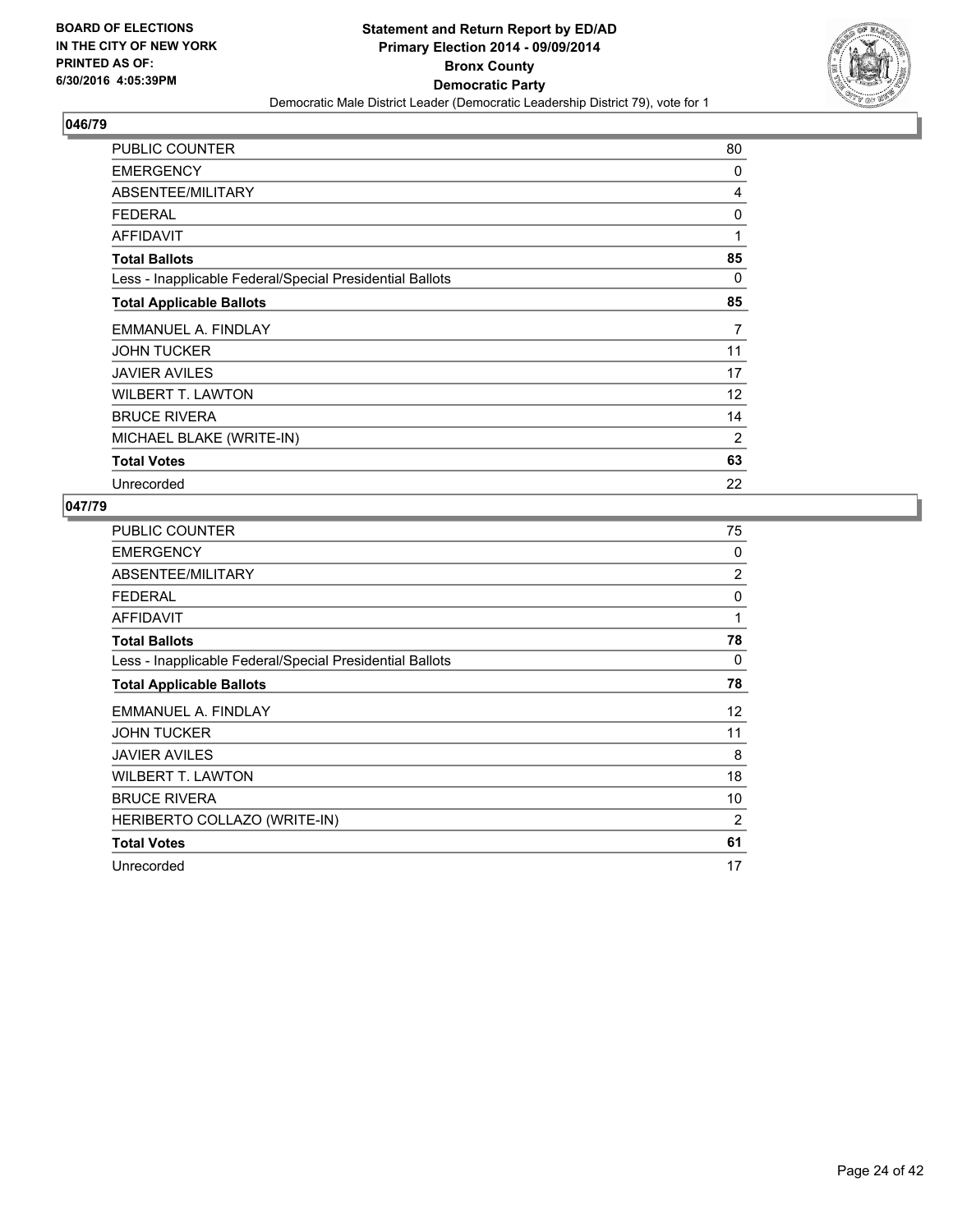

| <b>PUBLIC COUNTER</b>                                    | 74 |
|----------------------------------------------------------|----|
| <b>EMERGENCY</b>                                         | 0  |
| ABSENTEE/MILITARY                                        | 0  |
| <b>FEDERAL</b>                                           | 0  |
| <b>AFFIDAVIT</b>                                         | 0  |
| <b>Total Ballots</b>                                     | 74 |
| Less - Inapplicable Federal/Special Presidential Ballots | 0  |
| <b>Total Applicable Ballots</b>                          | 74 |
| EMMANUEL A. FINDLAY                                      | 5  |
| <b>JOHN TUCKER</b>                                       | 9  |
| <b>JAVIER AVILES</b>                                     | 16 |
| <b>WILBERT T. LAWTON</b>                                 | 6  |
| <b>BRUCE RIVERA</b>                                      | 14 |
| <b>Total Votes</b>                                       | 50 |
| Unrecorded                                               | 24 |

| <b>PUBLIC COUNTER</b>                                    | 47 |
|----------------------------------------------------------|----|
| <b>EMERGENCY</b>                                         | 0  |
| ABSENTEE/MILITARY                                        | 2  |
| <b>FEDERAL</b>                                           | 0  |
| <b>AFFIDAVIT</b>                                         | 0  |
| <b>Total Ballots</b>                                     | 49 |
| Less - Inapplicable Federal/Special Presidential Ballots | 0  |
| <b>Total Applicable Ballots</b>                          | 49 |
| EMMANUEL A. FINDLAY                                      | 7  |
| <b>JOHN TUCKER</b>                                       | 6  |
| <b>JAVIER AVILES</b>                                     | 4  |
| <b>WILBERT T. LAWTON</b>                                 | 8  |
| <b>BRUCE RIVERA</b>                                      | 15 |
|                                                          |    |
| <b>Total Votes</b>                                       | 40 |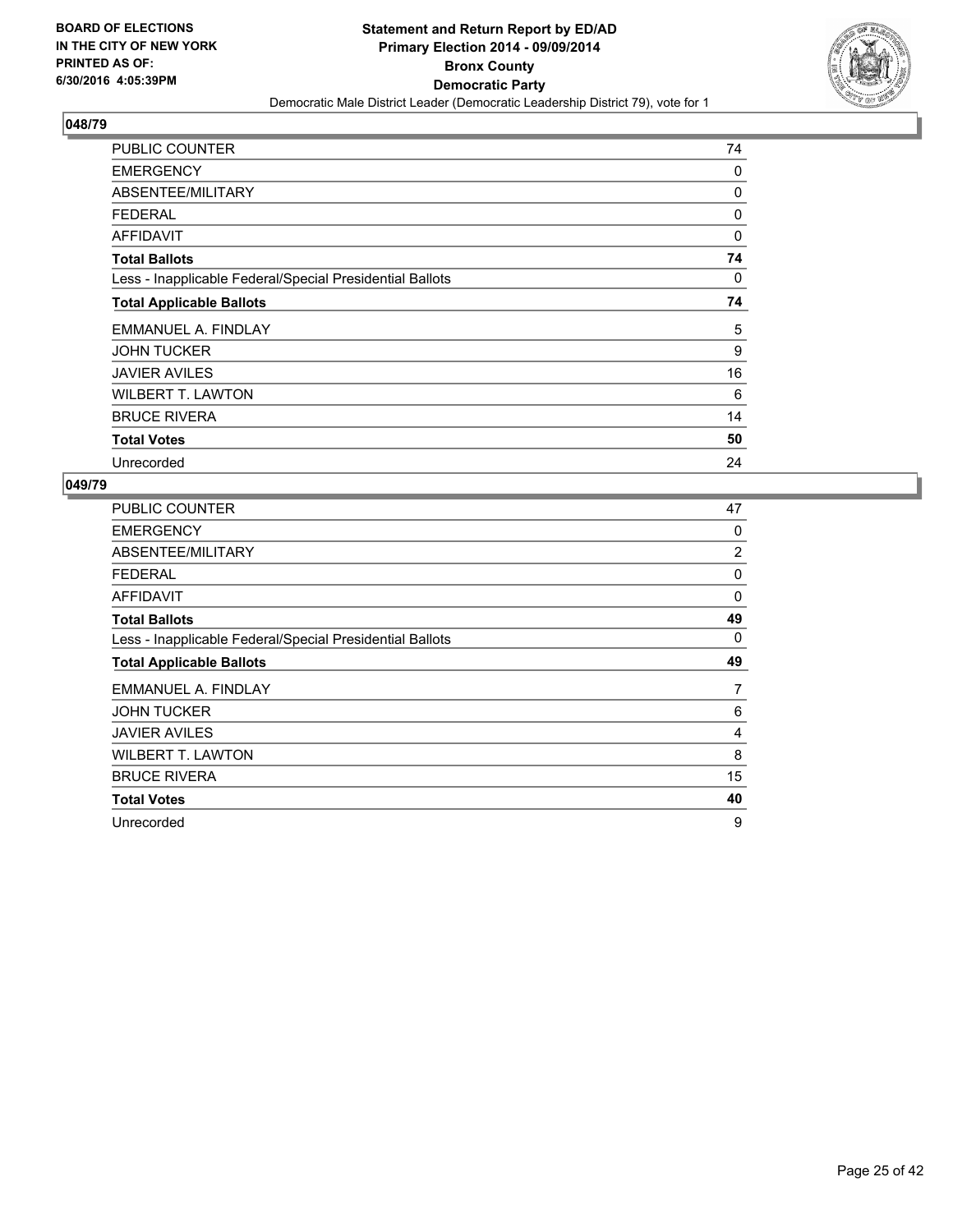

| <b>PUBLIC COUNTER</b>                                    | 43             |
|----------------------------------------------------------|----------------|
| <b>EMERGENCY</b>                                         | 0              |
| ABSENTEE/MILITARY                                        | $\overline{c}$ |
| <b>FEDERAL</b>                                           | 0              |
| <b>AFFIDAVIT</b>                                         | $\Omega$       |
| <b>Total Ballots</b>                                     | 45             |
| Less - Inapplicable Federal/Special Presidential Ballots | 0              |
| <b>Total Applicable Ballots</b>                          | 45             |
| EMMANUEL A. FINDLAY                                      | 6              |
| <b>JOHN TUCKER</b>                                       | 4              |
| <b>JAVIER AVILES</b>                                     | 5              |
| <b>WILBERT T. LAWTON</b>                                 | 3              |
| <b>BRUCE RIVERA</b>                                      | 9              |
| <b>Total Votes</b>                                       | 27             |
| Unrecorded                                               | 18             |

| <b>PUBLIC COUNTER</b>                                    | 144 |
|----------------------------------------------------------|-----|
| <b>EMERGENCY</b>                                         | 0   |
| ABSENTEE/MILITARY                                        | 3   |
| <b>FEDERAL</b>                                           | 0   |
| AFFIDAVIT                                                | 0   |
| <b>Total Ballots</b>                                     | 147 |
| Less - Inapplicable Federal/Special Presidential Ballots | 0   |
| <b>Total Applicable Ballots</b>                          | 147 |
| EMMANUEL A. FINDLAY                                      | 9   |
| <b>JOHN TUCKER</b>                                       | 27  |
| <b>JAVIER AVILES</b>                                     | 8   |
| <b>WILBERT T. LAWTON</b>                                 | 22  |
| <b>BRUCE RIVERA</b>                                      | 35  |
| <b>Total Votes</b>                                       | 101 |
| Unrecorded                                               | 46  |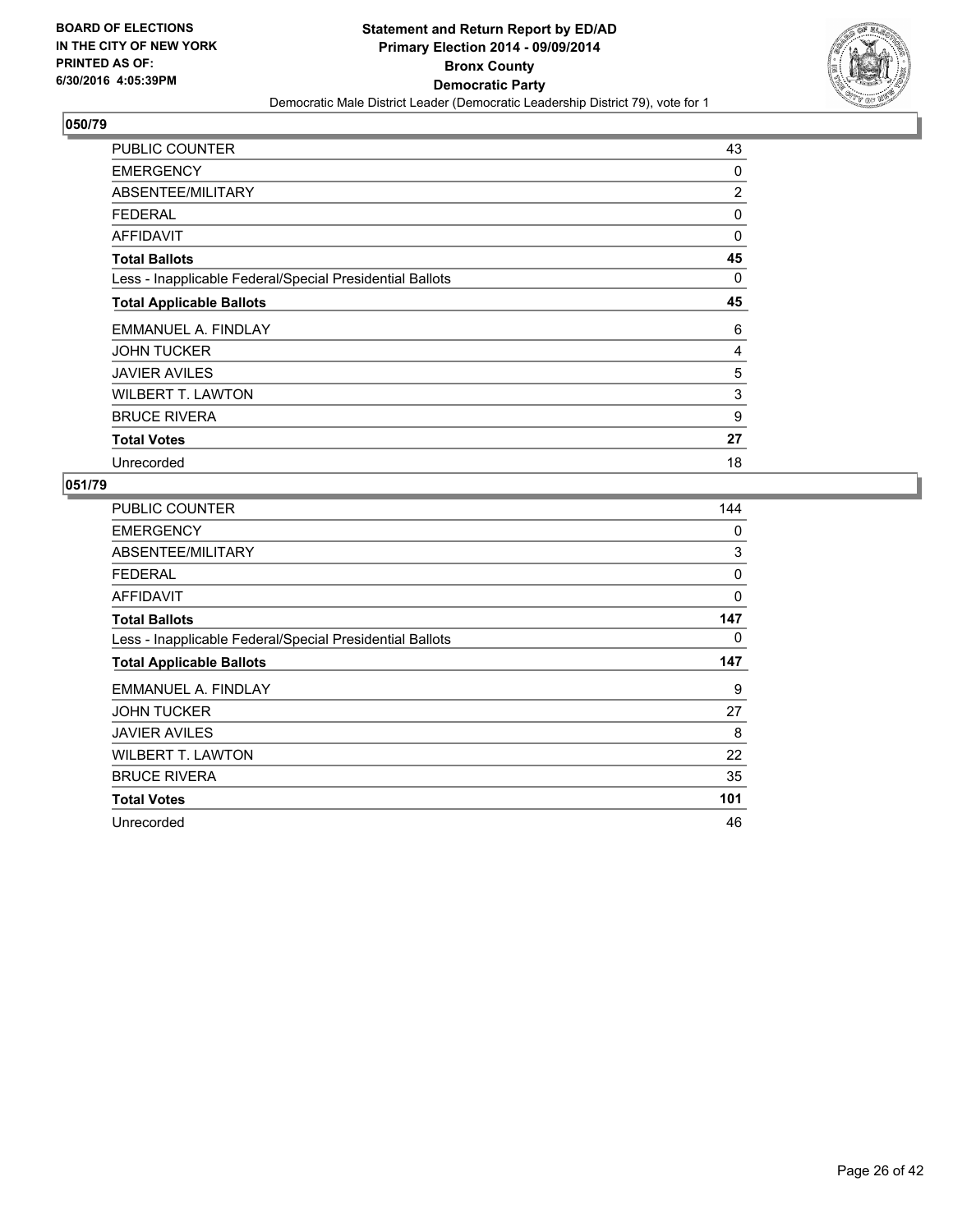

| <b>PUBLIC COUNTER</b>                                    | 63       |
|----------------------------------------------------------|----------|
| <b>EMERGENCY</b>                                         | 0        |
| ABSENTEE/MILITARY                                        | 3        |
| <b>FEDERAL</b>                                           | 0        |
| <b>AFFIDAVIT</b>                                         | $\Omega$ |
| <b>Total Ballots</b>                                     | 66       |
| Less - Inapplicable Federal/Special Presidential Ballots | 0        |
| <b>Total Applicable Ballots</b>                          | 66       |
| EMMANUEL A. FINDLAY                                      | 10       |
| <b>JOHN TUCKER</b>                                       | 10       |
| <b>JAVIER AVILES</b>                                     | 11       |
| <b>WILBERT T. LAWTON</b>                                 | 7        |
| <b>BRUCE RIVERA</b>                                      | 12       |
| <b>Total Votes</b>                                       | 50       |
| Unrecorded                                               | 16       |

| PUBLIC COUNTER                                           | 48             |
|----------------------------------------------------------|----------------|
| <b>EMERGENCY</b>                                         | 0              |
| ABSENTEE/MILITARY                                        | 0              |
| <b>FEDERAL</b>                                           | 0              |
| <b>AFFIDAVIT</b>                                         | $\overline{2}$ |
| <b>Total Ballots</b>                                     | 50             |
| Less - Inapplicable Federal/Special Presidential Ballots | 0              |
| <b>Total Applicable Ballots</b>                          | 50             |
| EMMANUEL A. FINDLAY                                      | 4              |
| <b>JOHN TUCKER</b>                                       | 12             |
| <b>JAVIER AVILES</b>                                     | 14             |
| <b>WILBERT T. LAWTON</b>                                 | 9              |
| <b>BRUCE RIVERA</b>                                      | 3              |
| <b>Total Votes</b>                                       | 42             |
| Unrecorded                                               | 8              |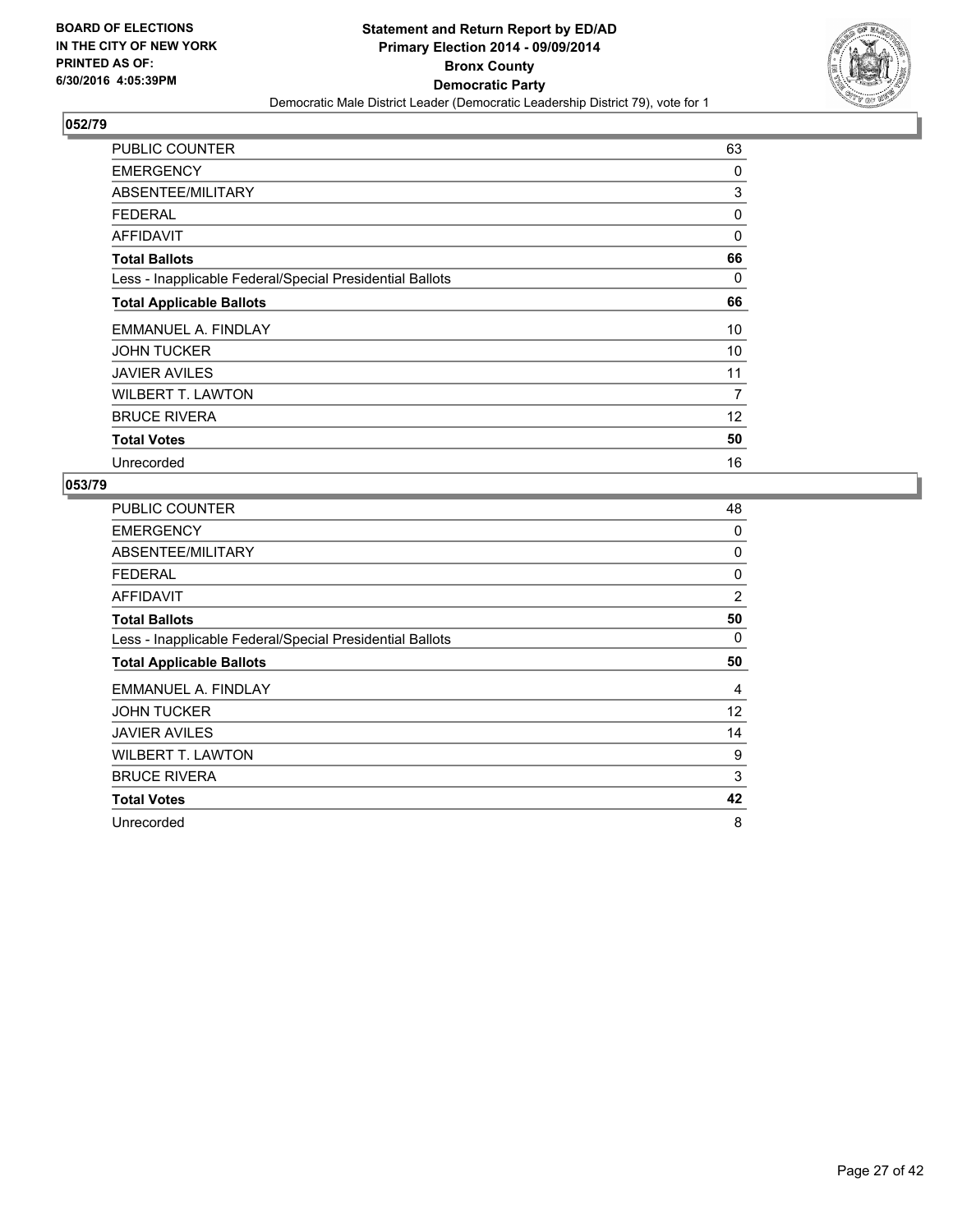

| <b>PUBLIC COUNTER</b>                                    | 39 |
|----------------------------------------------------------|----|
| <b>EMERGENCY</b>                                         | 0  |
| ABSENTEE/MILITARY                                        | 0  |
| <b>FEDERAL</b>                                           | 0  |
| <b>AFFIDAVIT</b>                                         | 0  |
| <b>Total Ballots</b>                                     | 39 |
| Less - Inapplicable Federal/Special Presidential Ballots | 0  |
| <b>Total Applicable Ballots</b>                          | 39 |
| EMMANUEL A. FINDLAY                                      | 8  |
| <b>JOHN TUCKER</b>                                       | 6  |
| <b>JAVIER AVILES</b>                                     | 3  |
| <b>WILBERT T. LAWTON</b>                                 | 1  |
| <b>BRUCE RIVERA</b>                                      | 8  |
| <b>Total Votes</b>                                       | 26 |
| Unrecorded                                               | 13 |

| <b>PUBLIC COUNTER</b>                                    | 20 |
|----------------------------------------------------------|----|
| <b>EMERGENCY</b>                                         | 0  |
| ABSENTEE/MILITARY                                        | 0  |
| <b>FEDERAL</b>                                           | 0  |
| <b>AFFIDAVIT</b>                                         | 0  |
| <b>Total Ballots</b>                                     | 20 |
| Less - Inapplicable Federal/Special Presidential Ballots | 0  |
| <b>Total Applicable Ballots</b>                          | 20 |
| EMMANUEL A. FINDLAY                                      | 2  |
| <b>JOHN TUCKER</b>                                       | 3  |
| <b>JAVIER AVILES</b>                                     | 4  |
| <b>WILBERT T. LAWTON</b>                                 | 0  |
| <b>BRUCE RIVERA</b>                                      | 5  |
| <b>Total Votes</b>                                       | 14 |
| Unrecorded                                               | 6  |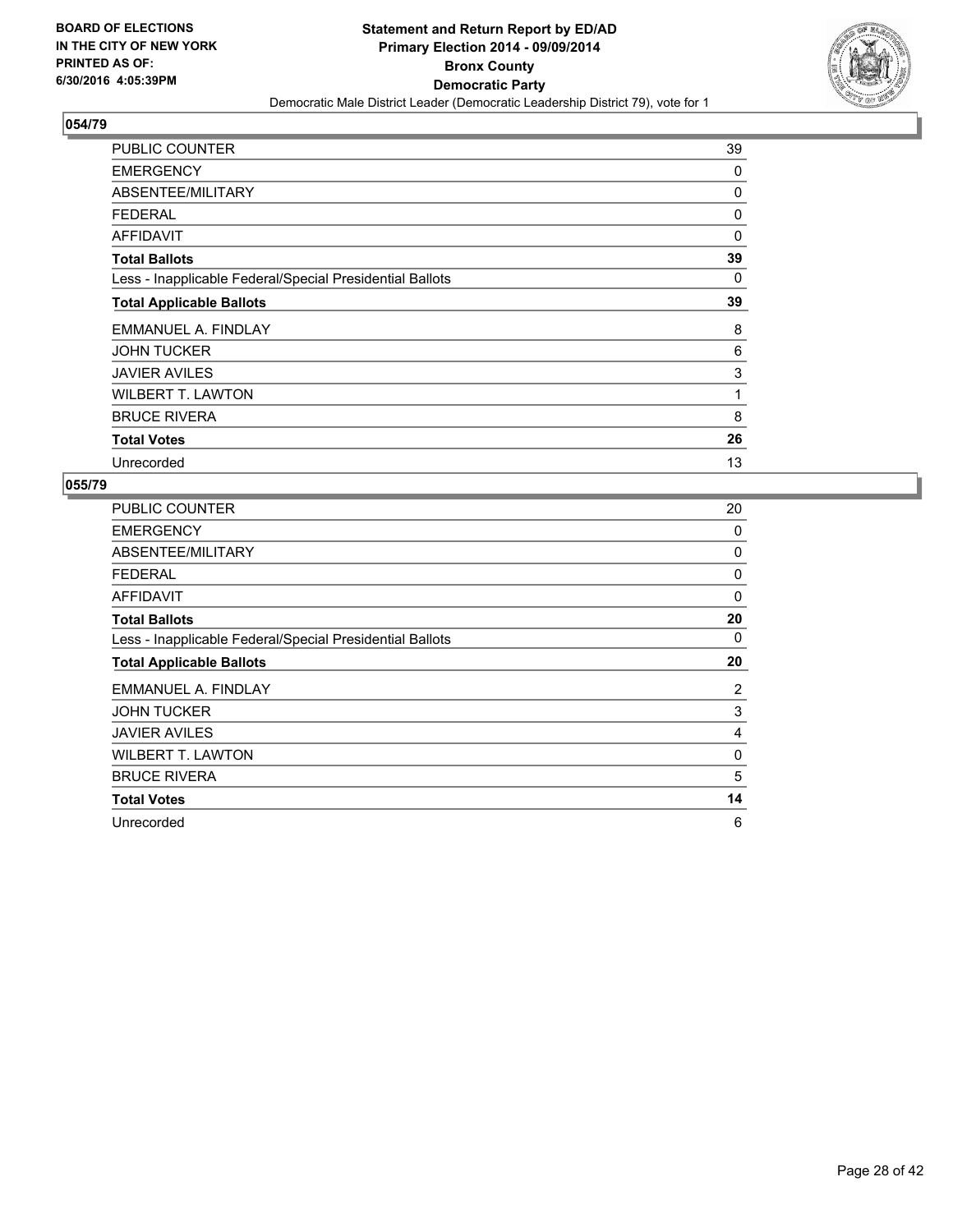

| <b>PUBLIC COUNTER</b>                                    | 90 |
|----------------------------------------------------------|----|
| <b>EMERGENCY</b>                                         | 0  |
| ABSENTEE/MILITARY                                        | 0  |
| <b>FEDERAL</b>                                           | 0  |
| AFFIDAVIT                                                | 3  |
| <b>Total Ballots</b>                                     | 93 |
| Less - Inapplicable Federal/Special Presidential Ballots | 0  |
| <b>Total Applicable Ballots</b>                          | 93 |
| EMMANUEL A. FINDLAY                                      | 12 |
| <b>JOHN TUCKER</b>                                       | 14 |
| <b>JAVIER AVILES</b>                                     | 23 |
| <b>WILBERT T. LAWTON</b>                                 | 6  |
| <b>BRUCE RIVERA</b>                                      | 13 |
| <b>Total Votes</b>                                       | 68 |
| Unrecorded                                               | 25 |

| <b>PUBLIC COUNTER</b>                                    | 94 |
|----------------------------------------------------------|----|
| <b>EMERGENCY</b>                                         | 0  |
| ABSENTEE/MILITARY                                        | 1  |
| <b>FEDERAL</b>                                           | 0  |
| <b>AFFIDAVIT</b>                                         | 1  |
| <b>Total Ballots</b>                                     | 96 |
| Less - Inapplicable Federal/Special Presidential Ballots | 0  |
| <b>Total Applicable Ballots</b>                          | 96 |
| EMMANUEL A. FINDLAY                                      | 7  |
| <b>JOHN TUCKER</b>                                       | 15 |
| <b>JAVIER AVILES</b>                                     | 18 |
| <b>WILBERT T. LAWTON</b>                                 | 6  |
| <b>BRUCE RIVERA</b>                                      | 12 |
| <b>Total Votes</b>                                       | 58 |
| Unrecorded                                               | 38 |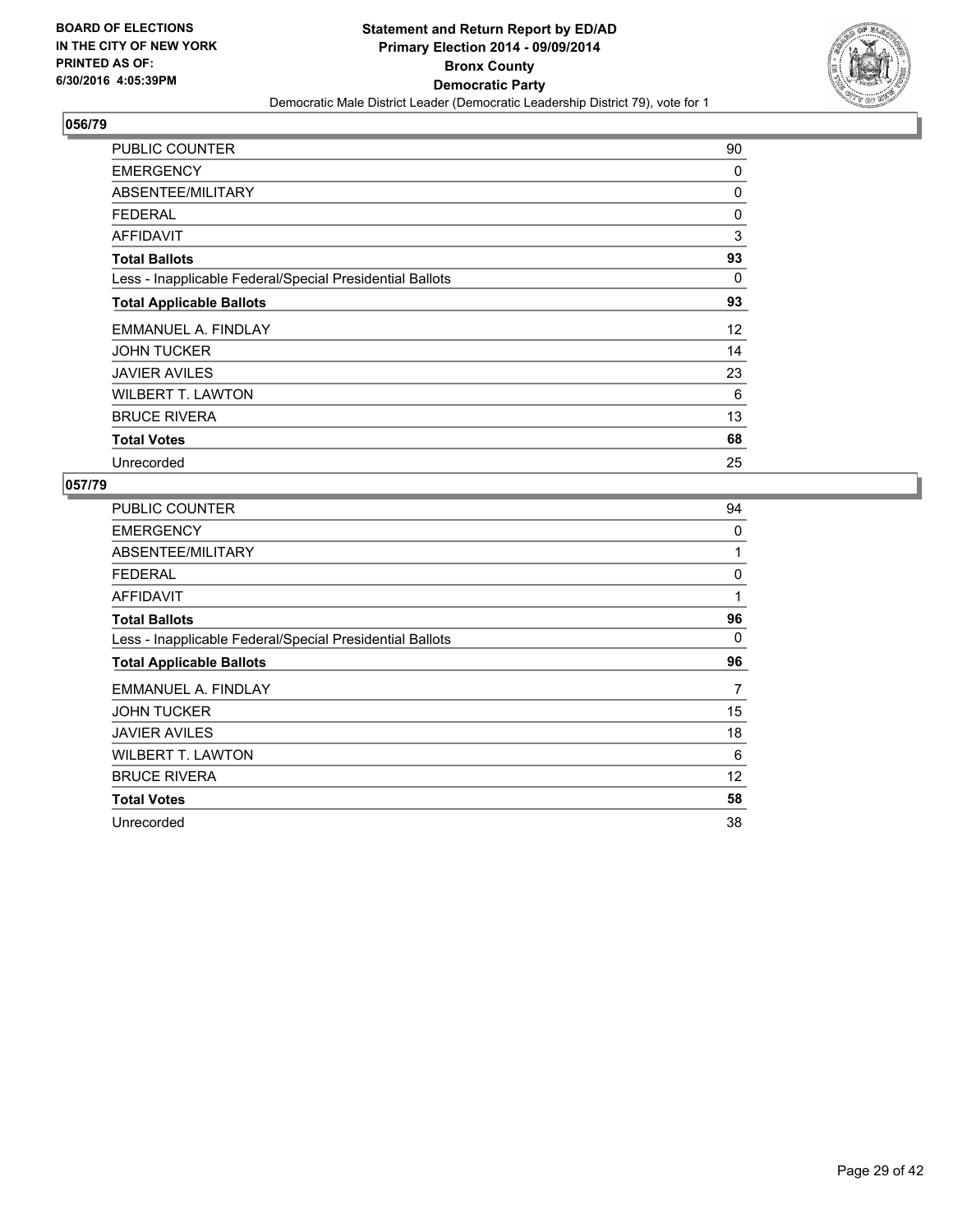

| PUBLIC COUNTER                                           | 50 |
|----------------------------------------------------------|----|
| <b>EMERGENCY</b>                                         | 0  |
| ABSENTEE/MILITARY                                        | 1  |
| <b>FEDERAL</b>                                           | 0  |
| <b>AFFIDAVIT</b>                                         | 0  |
| <b>Total Ballots</b>                                     | 51 |
| Less - Inapplicable Federal/Special Presidential Ballots | 0  |
| <b>Total Applicable Ballots</b>                          | 51 |
| EMMANUEL A. FINDLAY                                      | 2  |
| <b>JOHN TUCKER</b>                                       | 5  |
| <b>JAVIER AVILES</b>                                     | 13 |
| <b>WILBERT T. LAWTON</b>                                 | 0  |
| <b>BRUCE RIVERA</b>                                      | 11 |
| <b>Total Votes</b>                                       | 31 |
| Unrecorded                                               | 20 |

| PUBLIC COUNTER                                           | 32             |
|----------------------------------------------------------|----------------|
| <b>EMERGENCY</b>                                         | 0              |
| ABSENTEE/MILITARY                                        | 1              |
| <b>FEDERAL</b>                                           | 0              |
| <b>AFFIDAVIT</b>                                         | $\overline{2}$ |
| <b>Total Ballots</b>                                     | 35             |
| Less - Inapplicable Federal/Special Presidential Ballots | 0              |
| <b>Total Applicable Ballots</b>                          | 35             |
| EMMANUEL A. FINDLAY                                      | 2              |
| <b>JOHN TUCKER</b>                                       | 5              |
| <b>JAVIER AVILES</b>                                     | 5              |
| <b>WILBERT T. LAWTON</b>                                 | 3              |
| <b>BRUCE RIVERA</b>                                      | 7              |
| <b>GUILLERMO LINARES (WRITE-IN)</b>                      | 1              |
| <b>Total Votes</b>                                       | 23             |
| Unrecorded                                               | 12             |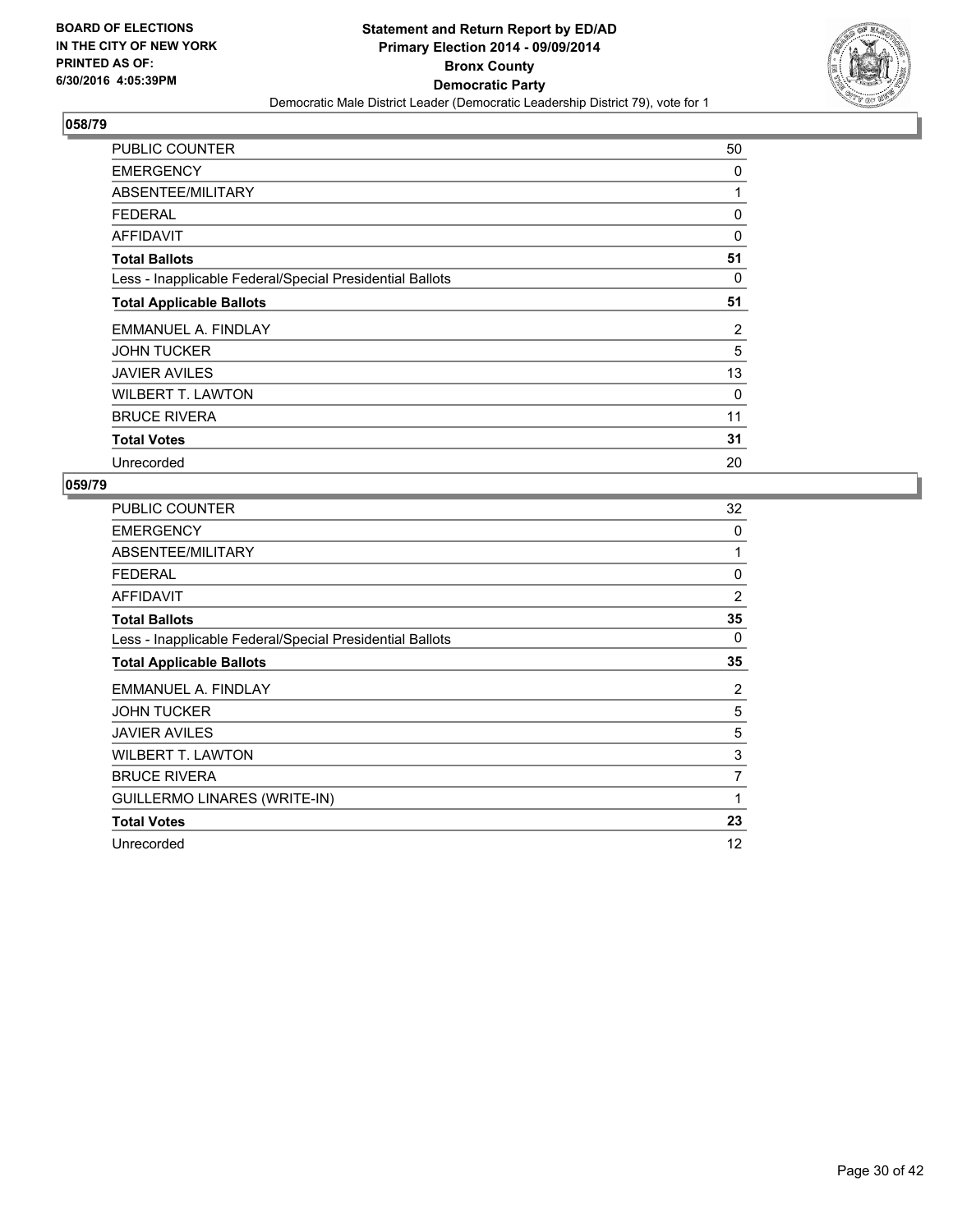

| <b>PUBLIC COUNTER</b>                                    | 39 |
|----------------------------------------------------------|----|
| <b>EMERGENCY</b>                                         | 0  |
| ABSENTEE/MILITARY                                        | 1  |
| <b>FEDERAL</b>                                           | 0  |
| <b>AFFIDAVIT</b>                                         | 0  |
| <b>Total Ballots</b>                                     | 40 |
| Less - Inapplicable Federal/Special Presidential Ballots | 0  |
| <b>Total Applicable Ballots</b>                          | 40 |
| EMMANUEL A. FINDLAY                                      | 7  |
| <b>JOHN TUCKER</b>                                       | 7  |
| <b>JAVIER AVILES</b>                                     | 3  |
| <b>WILBERT T. LAWTON</b>                                 | 3  |
| <b>BRUCE RIVERA</b>                                      | 7  |
| <b>Total Votes</b>                                       | 27 |
| Unrecorded                                               | 13 |

| <b>PUBLIC COUNTER</b>                                    | 77 |
|----------------------------------------------------------|----|
| <b>EMERGENCY</b>                                         | 0  |
| ABSENTEE/MILITARY                                        | 4  |
| <b>FEDERAL</b>                                           | 0  |
| <b>AFFIDAVIT</b>                                         | 0  |
| <b>Total Ballots</b>                                     | 81 |
| Less - Inapplicable Federal/Special Presidential Ballots | 0  |
| <b>Total Applicable Ballots</b>                          | 81 |
| EMMANUEL A. FINDLAY                                      | 7  |
| <b>JOHN TUCKER</b>                                       | 15 |
| <b>JAVIER AVILES</b>                                     | 22 |
| <b>WILBERT T. LAWTON</b>                                 | 5  |
| <b>BRUCE RIVERA</b>                                      | 15 |
| <b>Total Votes</b>                                       | 64 |
| Unrecorded                                               | 17 |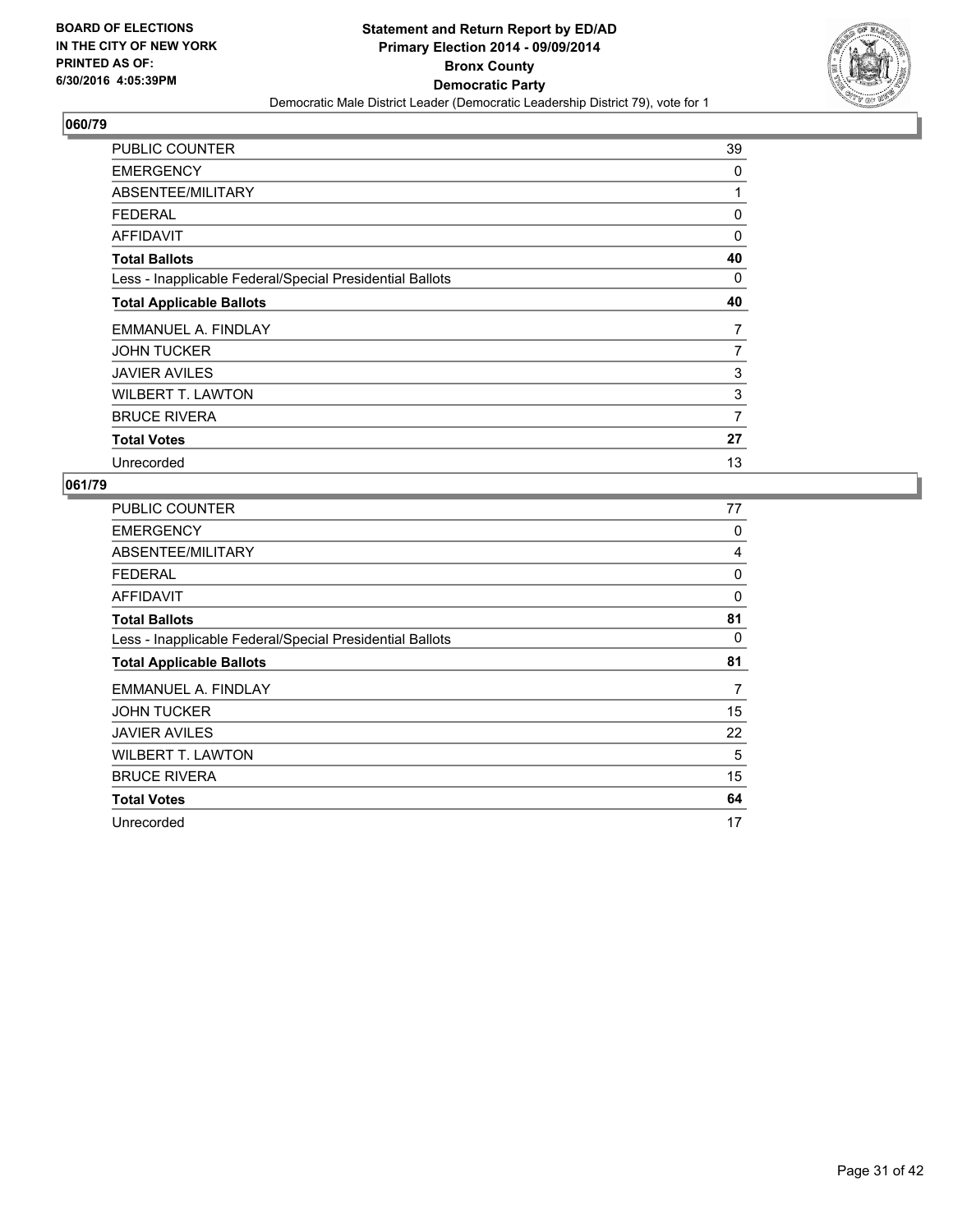

| <b>PUBLIC COUNTER</b>                                    | 49             |
|----------------------------------------------------------|----------------|
| <b>EMERGENCY</b>                                         | 0              |
| ABSENTEE/MILITARY                                        | $\overline{2}$ |
| <b>FEDERAL</b>                                           | 0              |
| AFFIDAVIT                                                | 0              |
| <b>Total Ballots</b>                                     | 51             |
| Less - Inapplicable Federal/Special Presidential Ballots | 0              |
| <b>Total Applicable Ballots</b>                          | 51             |
| EMMANUEL A. FINDLAY                                      | 1              |
| <b>JOHN TUCKER</b>                                       | 10             |
| <b>JAVIER AVILES</b>                                     | 11             |
| <b>WILBERT T. LAWTON</b>                                 | 2              |
| <b>BRUCE RIVERA</b>                                      | 5              |
| <b>Total Votes</b>                                       | 29             |
| Unrecorded                                               | 22             |

| <b>PUBLIC COUNTER</b>                                    | 88             |
|----------------------------------------------------------|----------------|
| <b>EMERGENCY</b>                                         | 0              |
| ABSENTEE/MILITARY                                        | $\overline{2}$ |
| <b>FEDERAL</b>                                           | 0              |
| <b>AFFIDAVIT</b>                                         | 1              |
| <b>Total Ballots</b>                                     | 91             |
| Less - Inapplicable Federal/Special Presidential Ballots | 0              |
| <b>Total Applicable Ballots</b>                          | 91             |
| EMMANUEL A. FINDLAY                                      | 8              |
| <b>JOHN TUCKER</b>                                       | 20             |
| <b>JAVIER AVILES</b>                                     | 16             |
| <b>WILBERT T. LAWTON</b>                                 | 6              |
| <b>BRUCE RIVERA</b>                                      | 13             |
| <b>Total Votes</b>                                       | 63             |
| Unrecorded                                               | 28             |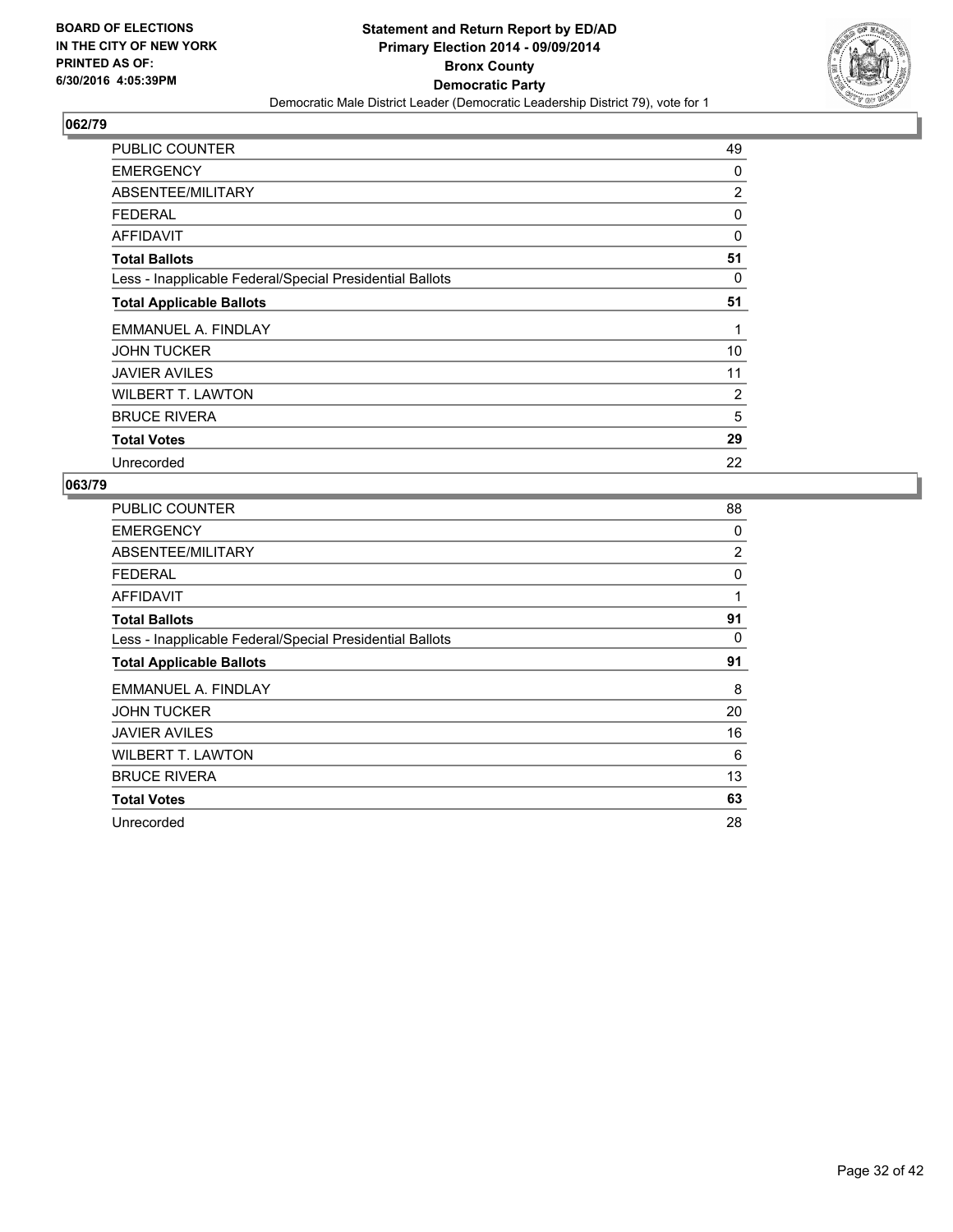

| PUBLIC COUNTER                                           | 37 |
|----------------------------------------------------------|----|
| <b>EMERGENCY</b>                                         | 0  |
| ABSENTEE/MILITARY                                        | 1  |
| <b>FEDERAL</b>                                           | 0  |
| <b>AFFIDAVIT</b>                                         | 0  |
| <b>Total Ballots</b>                                     | 38 |
| Less - Inapplicable Federal/Special Presidential Ballots | 0  |
| <b>Total Applicable Ballots</b>                          | 38 |
| EMMANUEL A. FINDLAY                                      | 2  |
| <b>JOHN TUCKER</b>                                       | 10 |
| <b>JAVIER AVILES</b>                                     | 8  |
| <b>WILBERT T. LAWTON</b>                                 | 1  |
| <b>BRUCE RIVERA</b>                                      | 3  |
| <b>Total Votes</b>                                       | 24 |
| Unrecorded                                               | 14 |

| <b>PUBLIC COUNTER</b>                                    | 72           |
|----------------------------------------------------------|--------------|
| <b>EMERGENCY</b>                                         | 0            |
| ABSENTEE/MILITARY                                        | 1            |
| <b>FEDERAL</b>                                           | 0            |
| <b>AFFIDAVIT</b>                                         | $\mathbf{1}$ |
| <b>Total Ballots</b>                                     | 74           |
| Less - Inapplicable Federal/Special Presidential Ballots | 0            |
| <b>Total Applicable Ballots</b>                          | 74           |
| EMMANUEL A. FINDLAY                                      | 13           |
| <b>JOHN TUCKER</b>                                       | 16           |
| <b>JAVIER AVILES</b>                                     | 10           |
| <b>WILBERT T. LAWTON</b>                                 | 4            |
| <b>BRUCE RIVERA</b>                                      | 11           |
| <b>Total Votes</b>                                       | 54           |
| Unrecorded                                               | 20           |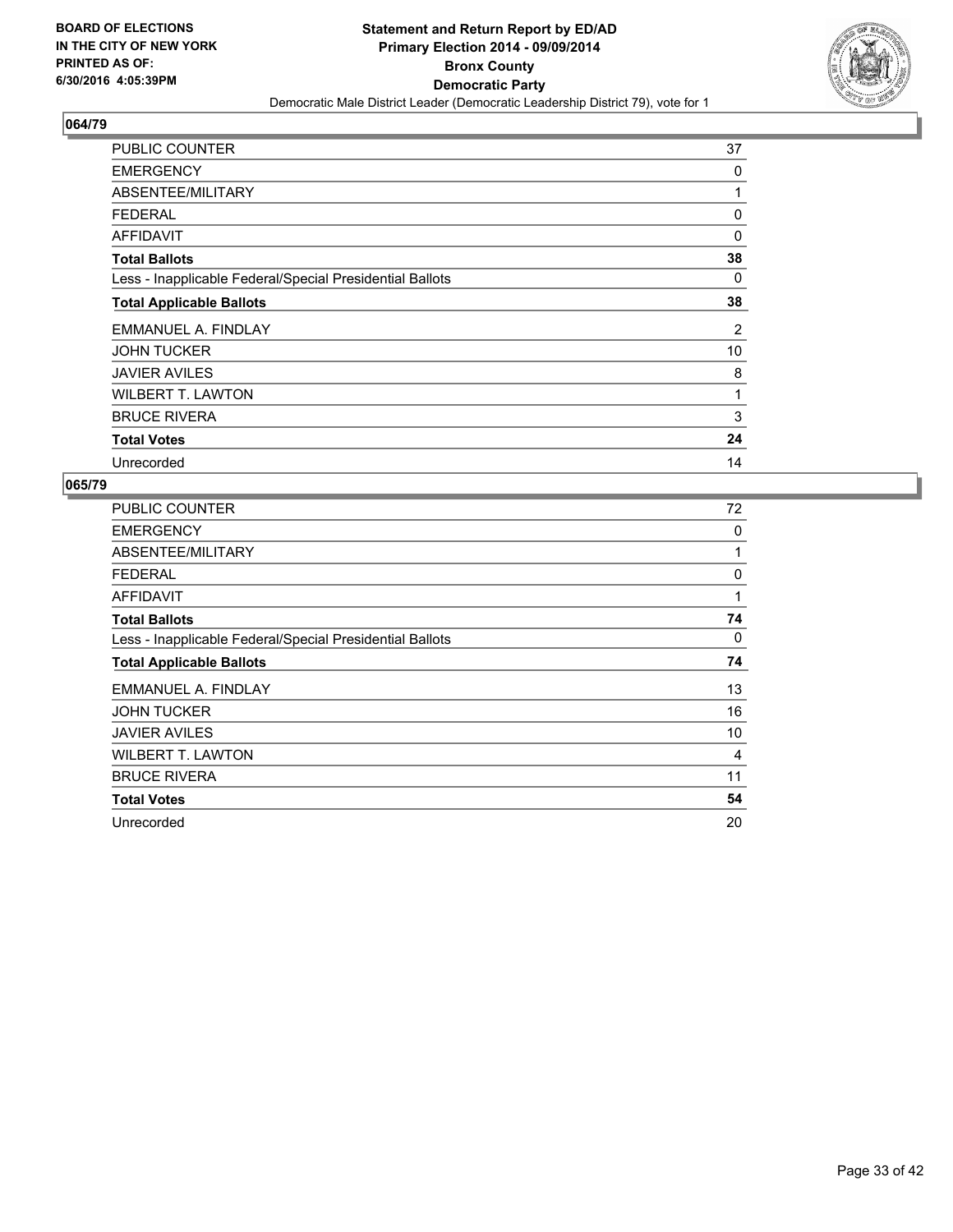

| <b>PUBLIC COUNTER</b>                                    | 88 |
|----------------------------------------------------------|----|
| <b>EMERGENCY</b>                                         | 0  |
| ABSENTEE/MILITARY                                        | 2  |
| <b>FEDERAL</b>                                           | 0  |
| <b>AFFIDAVIT</b>                                         | 0  |
| <b>Total Ballots</b>                                     | 90 |
| Less - Inapplicable Federal/Special Presidential Ballots | 0  |
| <b>Total Applicable Ballots</b>                          | 90 |
| EMMANUEL A. FINDLAY                                      | 6  |
| <b>JOHN TUCKER</b>                                       | 16 |
| <b>JAVIER AVILES</b>                                     | 19 |
| <b>WILBERT T. LAWTON</b>                                 | 10 |
| <b>BRUCE RIVERA</b>                                      | 15 |
| <b>Total Votes</b>                                       | 66 |
| Unrecorded                                               | 24 |

| <b>PUBLIC COUNTER</b>                                    | 31 |
|----------------------------------------------------------|----|
| <b>EMERGENCY</b>                                         | 0  |
| ABSENTEE/MILITARY                                        | 0  |
| <b>FEDERAL</b>                                           | 0  |
| <b>AFFIDAVIT</b>                                         | 0  |
| <b>Total Ballots</b>                                     | 31 |
| Less - Inapplicable Federal/Special Presidential Ballots | 0  |
| <b>Total Applicable Ballots</b>                          | 31 |
| EMMANUEL A. FINDLAY                                      | 5  |
| <b>JOHN TUCKER</b>                                       | 1  |
| <b>JAVIER AVILES</b>                                     | 4  |
| <b>WILBERT T. LAWTON</b>                                 | 0  |
| <b>BRUCE RIVERA</b>                                      | 9  |
| VICTO H GUTIERREZ (WRITE-IN)                             | 1  |
| <b>Total Votes</b>                                       | 20 |
| Unrecorded                                               | 11 |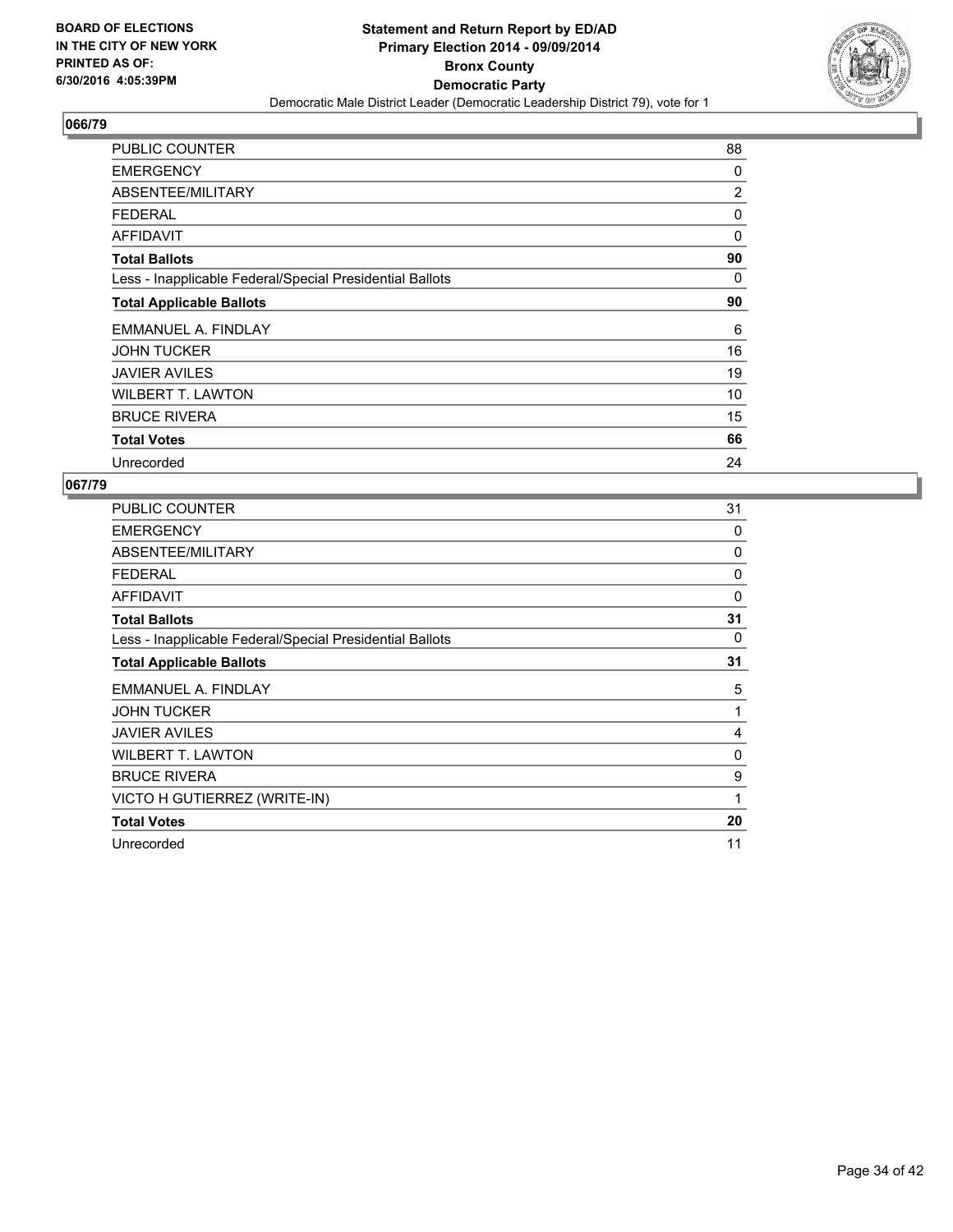

| <b>PUBLIC COUNTER</b>                                    | 246 |
|----------------------------------------------------------|-----|
| <b>EMERGENCY</b>                                         | 0   |
| ABSENTEE/MILITARY                                        | 4   |
| <b>FEDERAL</b>                                           | 0   |
| AFFIDAVIT                                                | 1   |
| <b>Total Ballots</b>                                     | 251 |
| Less - Inapplicable Federal/Special Presidential Ballots | 0   |
| <b>Total Applicable Ballots</b>                          | 251 |
| EMMANUEL A. FINDLAY                                      | 27  |
| <b>JOHN TUCKER</b>                                       | 41  |
| <b>JAVIER AVILES</b>                                     | 9   |
| <b>WILBERT T. LAWTON</b>                                 | 89  |
| <b>BRUCE RIVERA</b>                                      | 30  |
| <b>Total Votes</b>                                       | 196 |
| Unrecorded                                               | 55  |

| <b>PUBLIC COUNTER</b>                                    | 253      |
|----------------------------------------------------------|----------|
| <b>EMERGENCY</b>                                         | 0        |
| ABSENTEE/MILITARY                                        | 2        |
| <b>FEDERAL</b>                                           | $\Omega$ |
| AFFIDAVIT                                                | 4        |
| <b>Total Ballots</b>                                     | 259      |
| Less - Inapplicable Federal/Special Presidential Ballots | 0        |
| <b>Total Applicable Ballots</b>                          | 259      |
| EMMANUEL A. FINDLAY                                      | 24       |
| <b>JOHN TUCKER</b>                                       | 41       |
| <b>JAVIER AVILES</b>                                     | 10       |
| <b>WILBERT T. LAWTON</b>                                 | 103      |
| <b>BRUCE RIVERA</b>                                      | 22       |
| <b>Total Votes</b>                                       | 200      |
| Unrecorded                                               | 59       |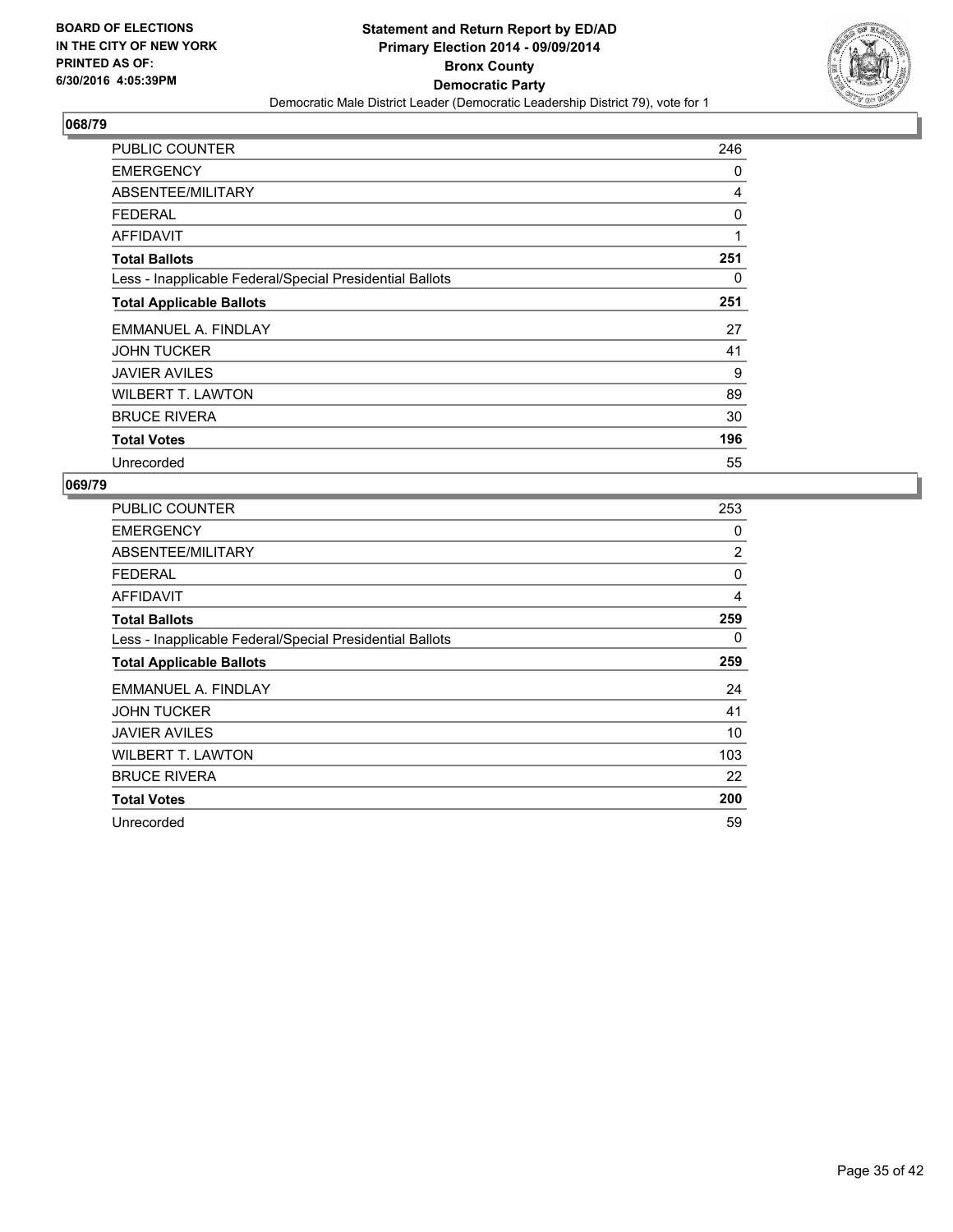

| <b>PUBLIC COUNTER</b>                                    | 255 |
|----------------------------------------------------------|-----|
| <b>EMERGENCY</b>                                         | 0   |
| ABSENTEE/MILITARY                                        | 7   |
| <b>FEDERAL</b>                                           | 0   |
| <b>AFFIDAVIT</b>                                         | 1   |
| <b>Total Ballots</b>                                     | 263 |
| Less - Inapplicable Federal/Special Presidential Ballots | 0   |
| <b>Total Applicable Ballots</b>                          | 263 |
| EMMANUEL A. FINDLAY                                      | 20  |
| <b>JOHN TUCKER</b>                                       | 40  |
| <b>JAVIER AVILES</b>                                     | 19  |
| <b>WILBERT T. LAWTON</b>                                 | 108 |
| <b>BRUCE RIVERA</b>                                      | 14  |
| ARMANDO POLLOCK (WRITE-IN)                               | 1   |
| <b>Total Votes</b>                                       | 202 |
| Unrecorded                                               | 61  |

| <b>PUBLIC COUNTER</b>                                    | 83 |
|----------------------------------------------------------|----|
| <b>EMERGENCY</b>                                         | 0  |
| ABSENTEE/MILITARY                                        | 1  |
| <b>FEDERAL</b>                                           | 0  |
| <b>AFFIDAVIT</b>                                         | 1  |
| <b>Total Ballots</b>                                     | 85 |
| Less - Inapplicable Federal/Special Presidential Ballots | 0  |
| <b>Total Applicable Ballots</b>                          | 85 |
| EMMANUEL A. FINDLAY                                      | 8  |
| <b>JOHN TUCKER</b>                                       | 17 |
| <b>JAVIER AVILES</b>                                     | 16 |
| <b>WILBERT T. LAWTON</b>                                 | 7  |
| <b>BRUCE RIVERA</b>                                      | 10 |
| <b>Total Votes</b>                                       | 58 |
| Unrecorded                                               | 27 |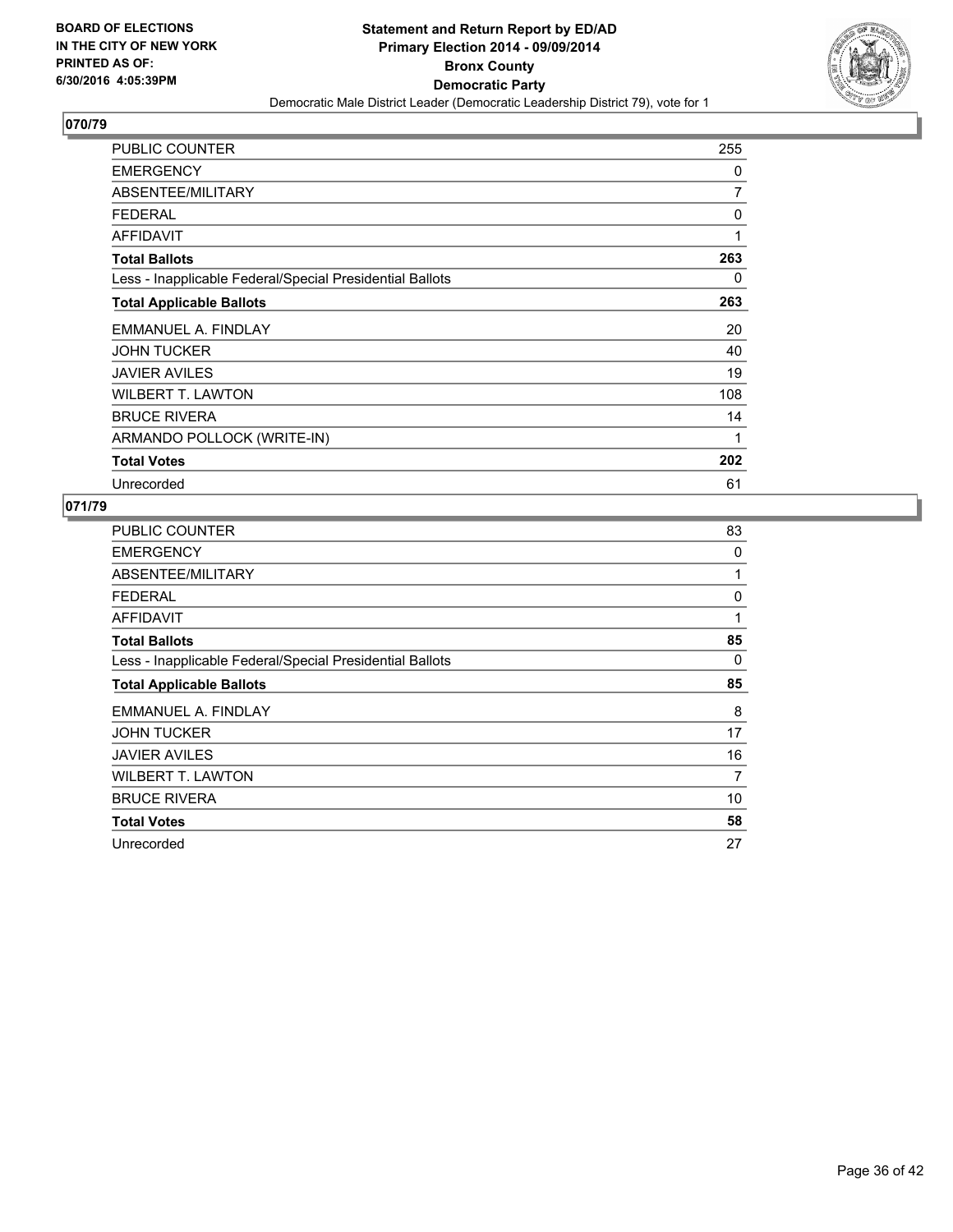

| PUBLIC COUNTER                                           | 69 |
|----------------------------------------------------------|----|
| <b>EMERGENCY</b>                                         | 0  |
| ABSENTEE/MILITARY                                        | 0  |
| <b>FEDERAL</b>                                           | 0  |
| AFFIDAVIT                                                | 0  |
| <b>Total Ballots</b>                                     | 69 |
| Less - Inapplicable Federal/Special Presidential Ballots | 0  |
| <b>Total Applicable Ballots</b>                          | 69 |
| EMMANUEL A. FINDLAY                                      | 9  |
| <b>JOHN TUCKER</b>                                       | 13 |
| <b>JAVIER AVILES</b>                                     | 12 |
| <b>WILBERT T. LAWTON</b>                                 | 1  |
| <b>BRUCE RIVERA</b>                                      | 9  |
| <b>Total Votes</b>                                       | 44 |
| Unrecorded                                               | 25 |

| <b>PUBLIC COUNTER</b>                                    | 42                |
|----------------------------------------------------------|-------------------|
| <b>EMERGENCY</b>                                         | 0                 |
| ABSENTEE/MILITARY                                        | 4                 |
| <b>FEDERAL</b>                                           | 0                 |
| <b>AFFIDAVIT</b>                                         | 0                 |
| <b>Total Ballots</b>                                     | 46                |
| Less - Inapplicable Federal/Special Presidential Ballots | 0                 |
| <b>Total Applicable Ballots</b>                          | 46                |
| EMMANUEL A. FINDLAY                                      | 10                |
| <b>JOHN TUCKER</b>                                       | 8                 |
| <b>JAVIER AVILES</b>                                     | 7                 |
| <b>WILBERT T. LAWTON</b>                                 | 2                 |
| <b>BRUCE RIVERA</b>                                      | $\overline{7}$    |
| <b>Total Votes</b>                                       | 34                |
| Unrecorded                                               | $12 \overline{ }$ |
| 074/79 COMBINED into: 077/79                             |                   |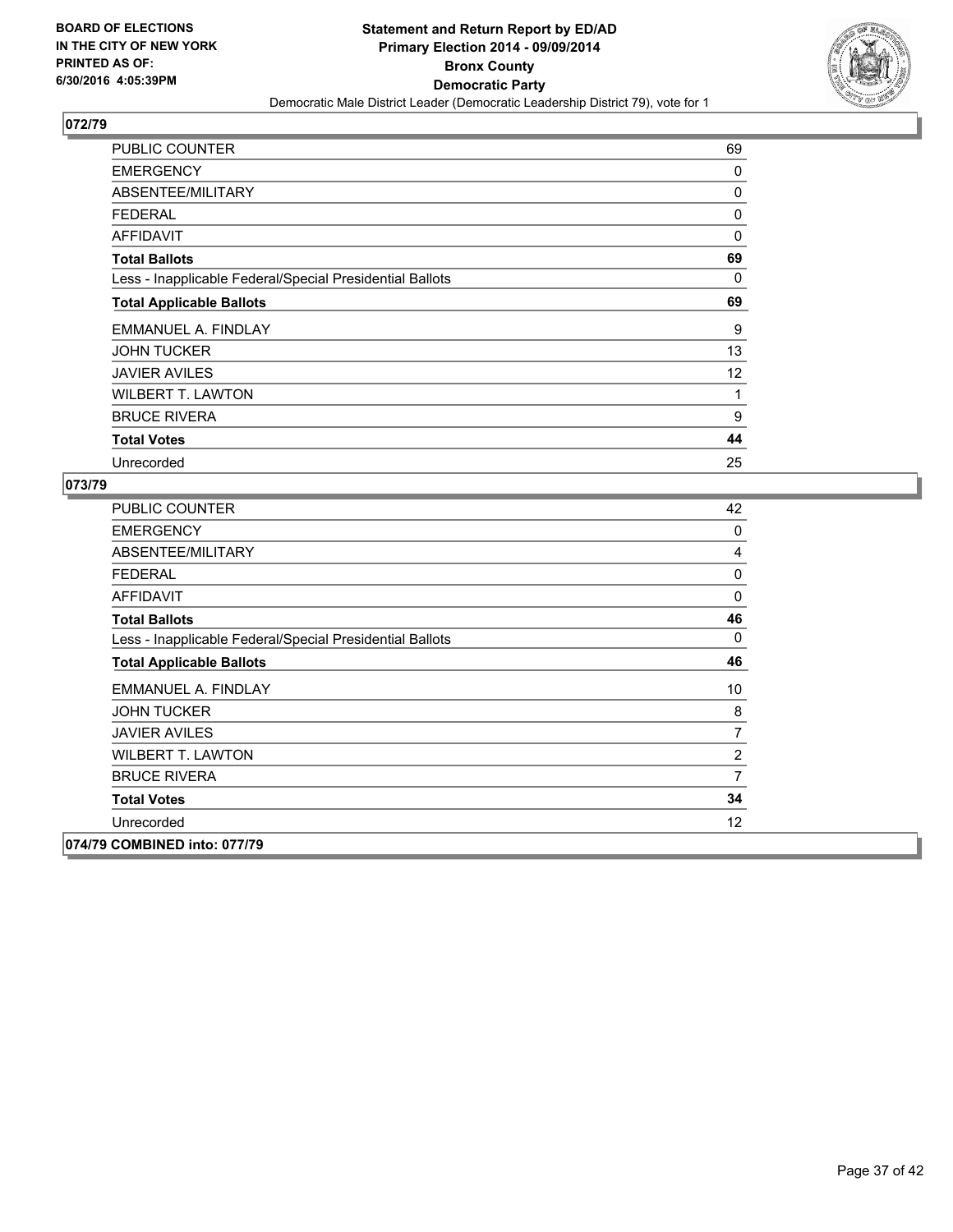

| PUBLIC COUNTER                                           | 57 |
|----------------------------------------------------------|----|
| <b>EMERGENCY</b>                                         | 0  |
| ABSENTEE/MILITARY                                        | 1  |
| <b>FEDERAL</b>                                           | 0  |
| <b>AFFIDAVIT</b>                                         | 0  |
| <b>Total Ballots</b>                                     | 58 |
| Less - Inapplicable Federal/Special Presidential Ballots | 0  |
| <b>Total Applicable Ballots</b>                          | 58 |
| EMMANUEL A. FINDLAY                                      | 7  |
| <b>JOHN TUCKER</b>                                       | 9  |
| <b>JAVIER AVILES</b>                                     | 10 |
| <b>WILBERT T. LAWTON</b>                                 | 8  |
| <b>BRUCE RIVERA</b>                                      | 10 |
| <b>Total Votes</b>                                       | 44 |
| Unrecorded                                               | 14 |

| PUBLIC COUNTER                                           | 45             |
|----------------------------------------------------------|----------------|
| <b>EMERGENCY</b>                                         | 0              |
| ABSENTEE/MILITARY                                        | $\overline{2}$ |
| <b>FEDERAL</b>                                           | 0              |
| <b>AFFIDAVIT</b>                                         | 0              |
| <b>Total Ballots</b>                                     | 47             |
| Less - Inapplicable Federal/Special Presidential Ballots | 0              |
| <b>Total Applicable Ballots</b>                          | 47             |
| EMMANUEL A. FINDLAY                                      | 6              |
| <b>JOHN TUCKER</b>                                       | 11             |
| <b>JAVIER AVILES</b>                                     | 8              |
| <b>WILBERT T. LAWTON</b>                                 | 8              |
| <b>BRUCE RIVERA</b>                                      | 6              |
| <b>Total Votes</b>                                       | 39             |
|                                                          |                |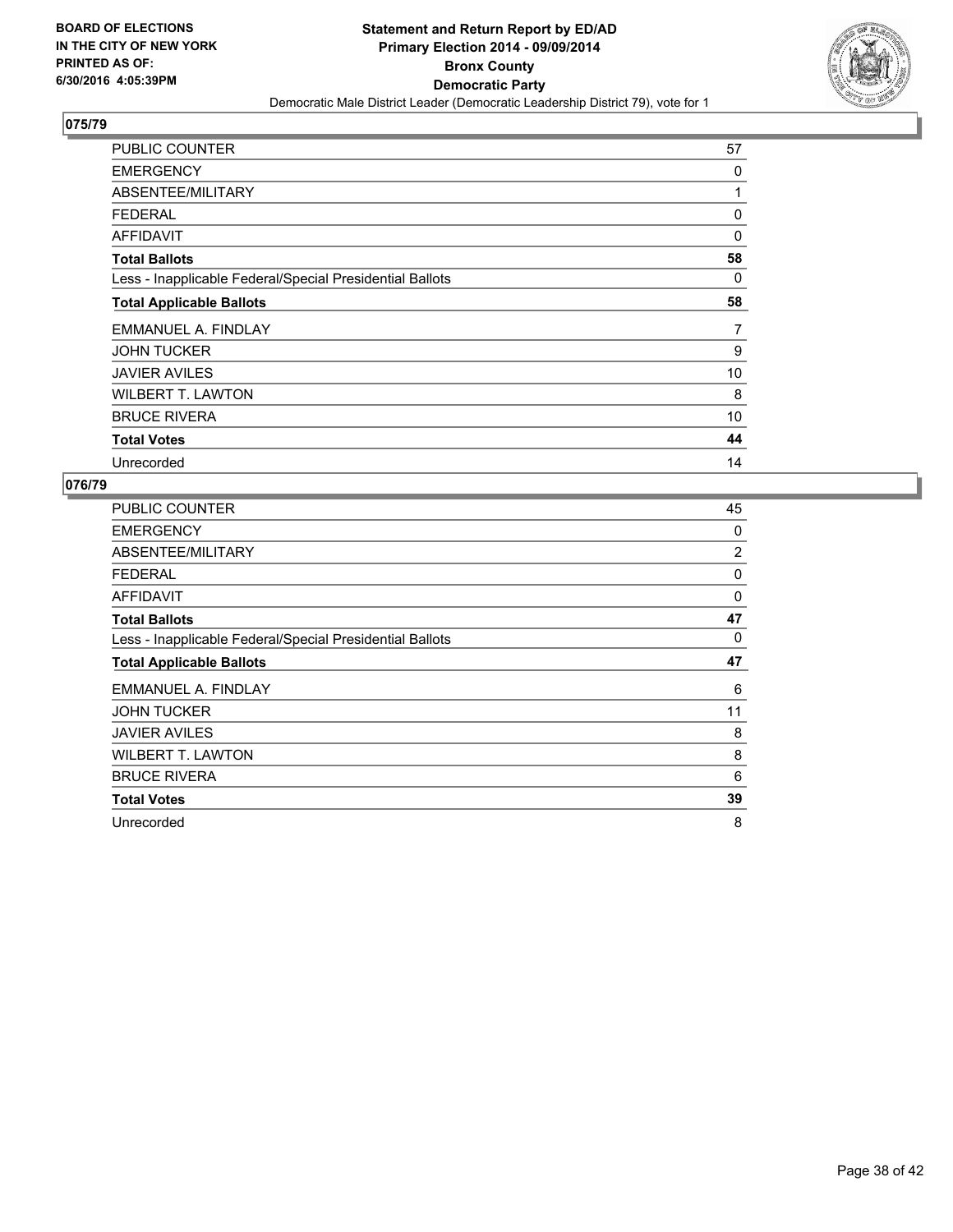

| <b>PUBLIC COUNTER</b>                                    | 47 |
|----------------------------------------------------------|----|
| <b>EMERGENCY</b>                                         | 0  |
| ABSENTEE/MILITARY                                        | 0  |
| <b>FEDERAL</b>                                           | 0  |
| AFFIDAVIT                                                | 0  |
| <b>Total Ballots</b>                                     | 47 |
| Less - Inapplicable Federal/Special Presidential Ballots | 0  |
| <b>Total Applicable Ballots</b>                          | 47 |
| EMMANUEL A. FINDLAY                                      | 2  |
| <b>JOHN TUCKER</b>                                       | 7  |
| <b>JAVIER AVILES</b>                                     | 11 |
| <b>WILBERT T. LAWTON</b>                                 | 7  |
| <b>BRUCE RIVERA</b>                                      | 11 |
| <b>Total Votes</b>                                       | 38 |
| Unrecorded                                               | 9  |

| <b>PUBLIC COUNTER</b>                                    | 20             |
|----------------------------------------------------------|----------------|
| <b>EMERGENCY</b>                                         | 0              |
| ABSENTEE/MILITARY                                        | 0              |
| <b>FEDERAL</b>                                           | 0              |
| <b>AFFIDAVIT</b>                                         | 2              |
| <b>Total Ballots</b>                                     | 22             |
| Less - Inapplicable Federal/Special Presidential Ballots | 0              |
| <b>Total Applicable Ballots</b>                          | 22             |
| EMMANUEL A. FINDLAY                                      | 4              |
| <b>JOHN TUCKER</b>                                       | 4              |
| <b>JAVIER AVILES</b>                                     | $\overline{2}$ |
| <b>WILBERT T. LAWTON</b>                                 | 0              |
| <b>BRUCE RIVERA</b>                                      | 4              |
| <b>Total Votes</b>                                       | 14             |
| Unrecorded                                               | 8              |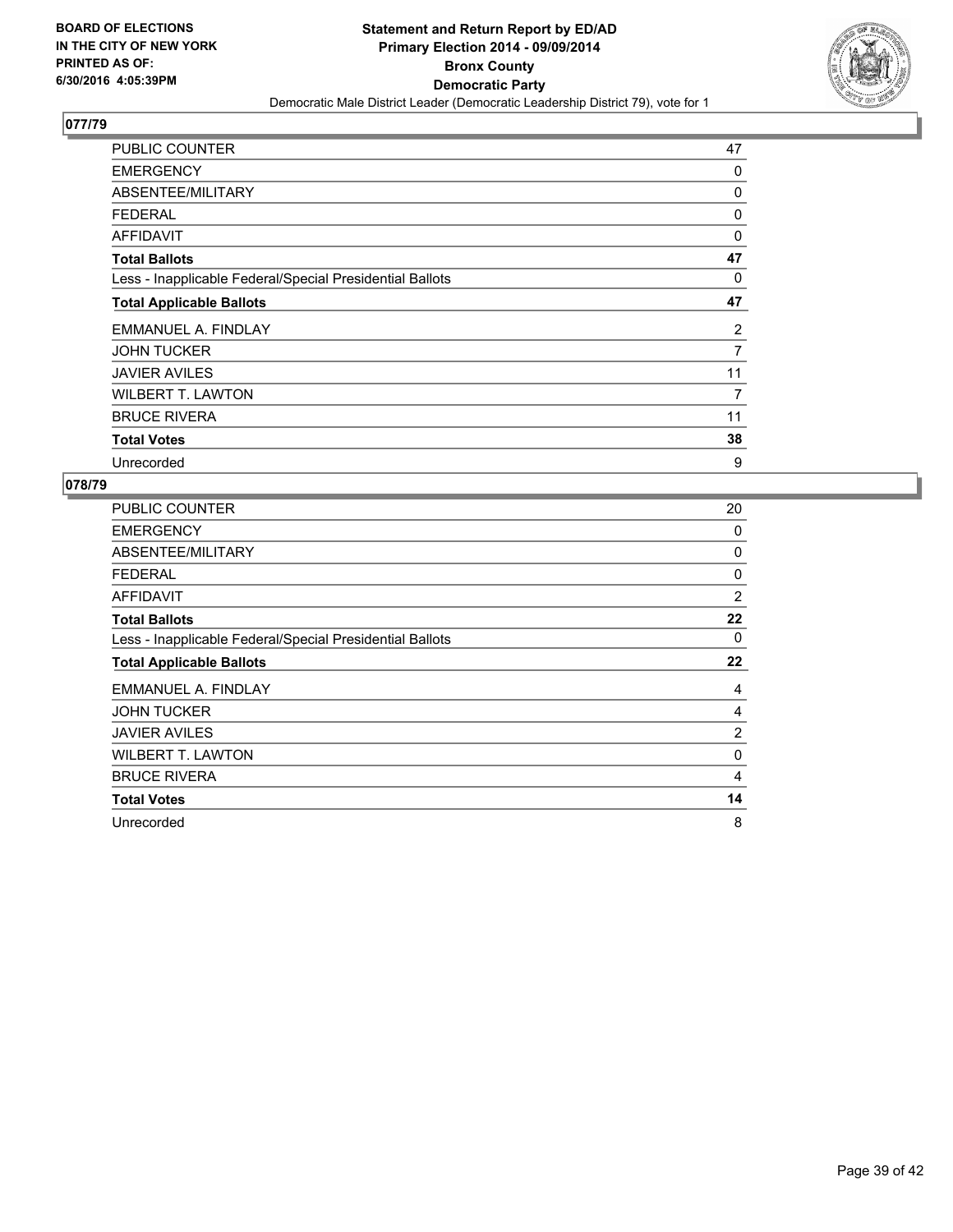

| <b>PUBLIC COUNTER</b>                                    | 148 |
|----------------------------------------------------------|-----|
| <b>EMERGENCY</b>                                         | 0   |
| ABSENTEE/MILITARY                                        | 1   |
| <b>FEDERAL</b>                                           | 0   |
| <b>AFFIDAVIT</b>                                         | 1   |
| <b>Total Ballots</b>                                     | 150 |
| Less - Inapplicable Federal/Special Presidential Ballots | 0   |
| <b>Total Applicable Ballots</b>                          | 150 |
| EMMANUEL A. FINDLAY                                      | 12  |
| <b>JOHN TUCKER</b>                                       | 24  |
| <b>JAVIER AVILES</b>                                     | 33  |
| <b>WILBERT T. LAWTON</b>                                 | 6   |
| <b>BRUCE RIVERA</b>                                      | 23  |
| FERNANDO CABRERA (WRITE-IN)                              | 1   |
| <b>Total Votes</b>                                       | 99  |
| Unrecorded                                               | 51  |

| 1 |
|---|
| 0 |
| 0 |
| 0 |
| 0 |
| 1 |
| 0 |
| 1 |
| 0 |
| 0 |
| 1 |
| 0 |
| 0 |
| 1 |
|   |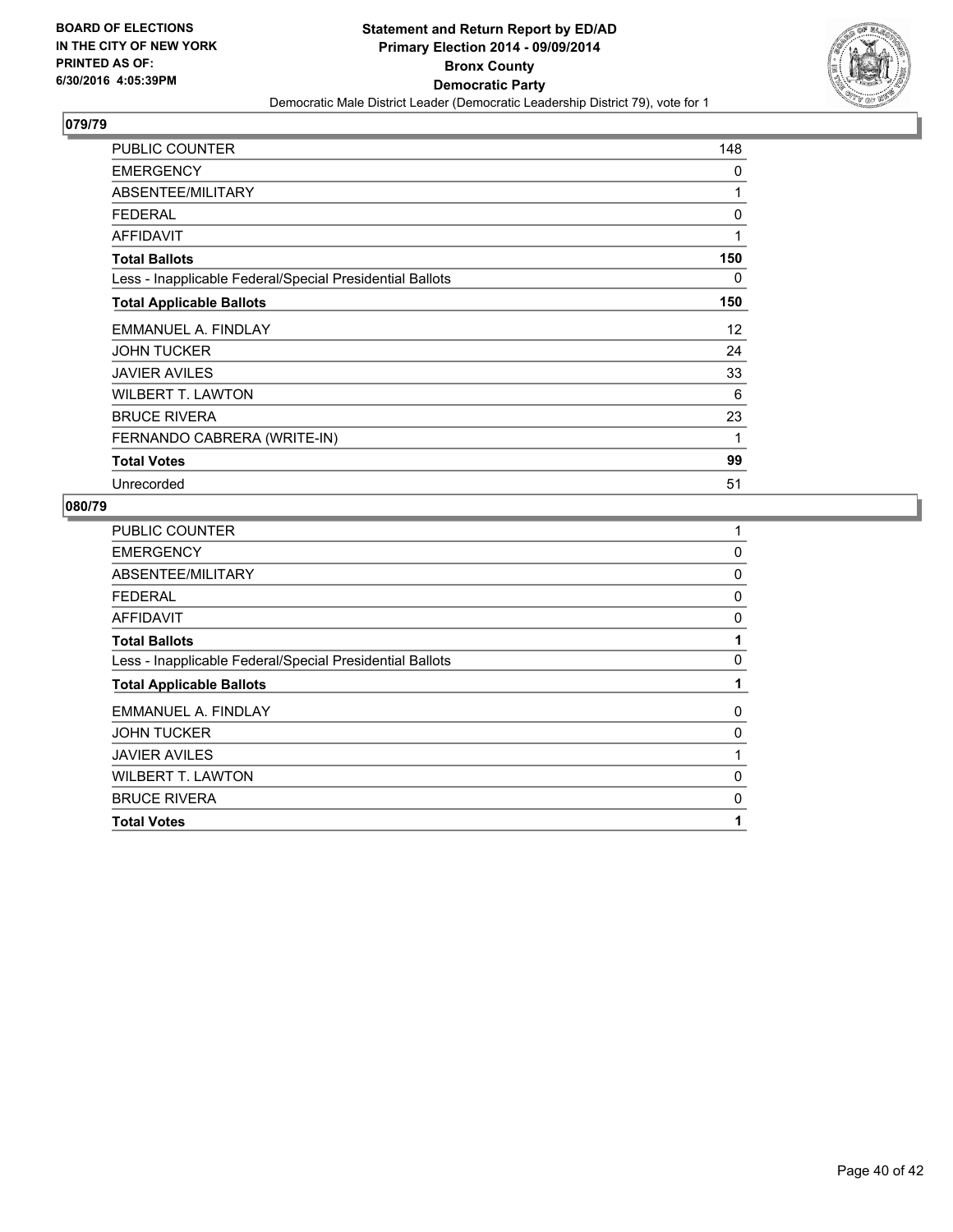

| 0 |
|---|
| 0 |
| 0 |
| 0 |
| 0 |
| 0 |
| 0 |
| 0 |
| 0 |
| 0 |
| 0 |
| 0 |
| 0 |
| 0 |
|   |